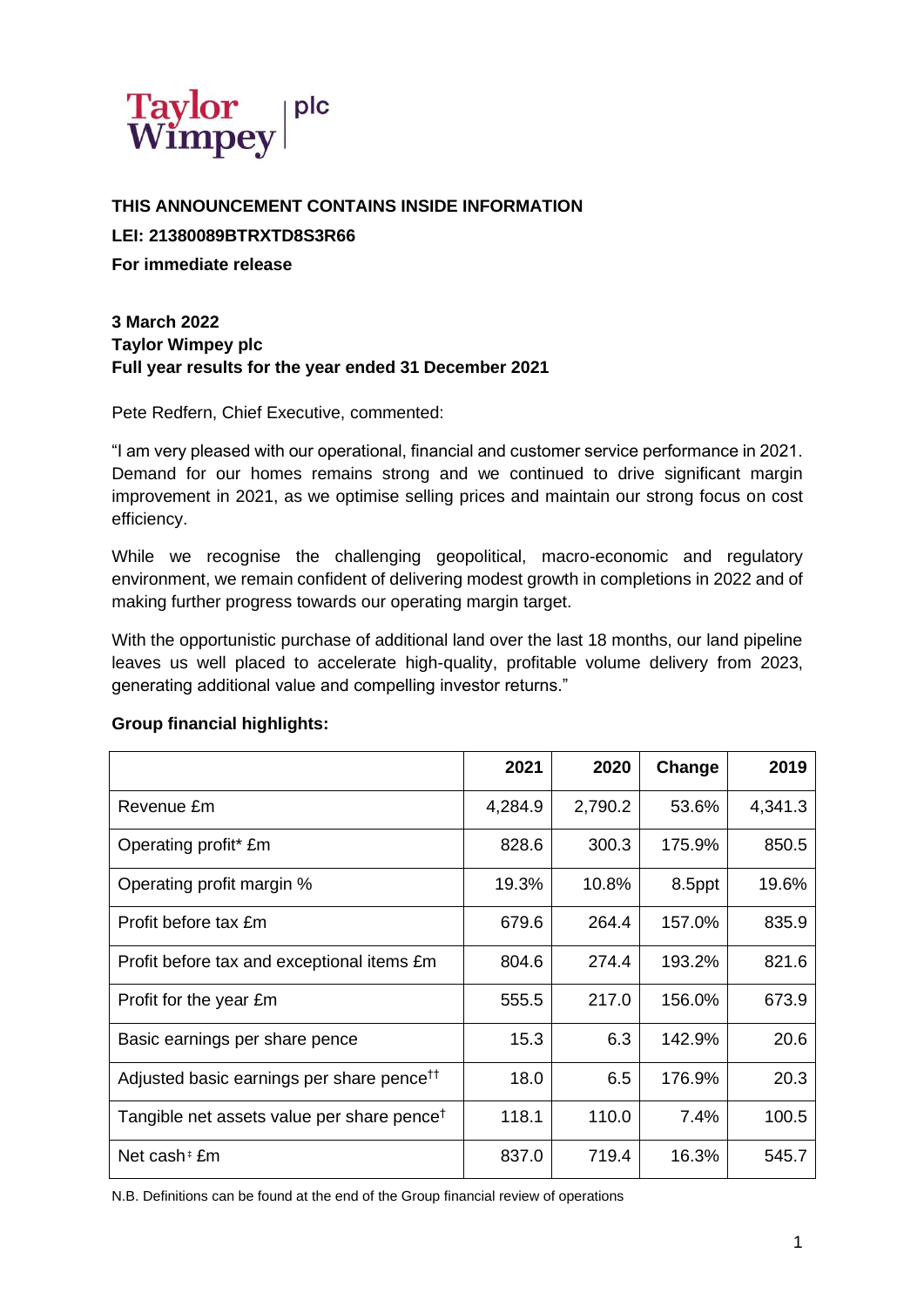# **Key highlights:**

- Strong 2021 full year results in line with our expectations with 47% increase in UK completions including joint ventures to 14,087 (2020: 9,609), driven by good build performance and strong demand
- Improved operating profit margin to 19.3% (2020: 10.8%), with focus on optimising selling prices and strong cost control
- Final ordinary dividend of 4.44 pence per share subject to shareholder approval making total ordinary dividends for the year 8.58 pence per share (2020: 4.14 pence per share)
- Return of excess cash via a c.£150 million share buyback in 2022
- Jennie Daly, current Group Operations Director, appointed as CEO effective from 26 April 2022

# **UK Operating highlights:**

- Strong net sales rate for the year of 0.91 (2020: 0.76)
- Positive forward order book of 10,009 homes as at 31 December 2021 (31 December 2020: 10,685), valued at £2,550 million (31 December 2020: £2,684 million)
- Acquired c.14k plots in 2021, increasing the short term landbank by c.8k plots to c.85k plots (2020: c.77k plots) to support future growth
- Once again leading the volume housebuilders in build quality, with a National House Building Council (NHBC) Construction Quality Review (CQR) score of 4.67 out of 6 (2020: 4.45 out of 6)
- Maintained 5 star customer rating for 2021 in the Home Builders Federation (HBF) survey
- New house type pilots successfully completed, with first site containing new house types going on sale in August 2022, delivering customer, build cost and energy efficiency benefits

# **Responsible business and Environmental Social Governance (ESG) leader:**

- We took early and proactive action a year ago which meant that funding was in place to bring all affected Taylor Wimpey buildings constructed in the last 20 years up to EWS1 standard
- Significant progress in our sustainability agenda:
	- o 50% reduction in direct (scope 1 and 2) carbon emissions intensity, with 35% absolute reduction since 2013
	- $\circ$  On track to meet our Science Based Target for carbon reduction with 13% reduction in direct (scope 1 and 2) carbon emissions intensity and 20% absolute reduction (scope 1 and 2) against 2019 baseline
	- $\circ$  Committed to develop a credible net zero transition plan and target during 2022
	- o Scored A- in CDP Climate Change (2020: B), included in the Financial Times European Climate Leaders list 2021 and achieved a Gold Award in the 2021 Next Generation sustainability benchmark for the UK housebuilding sector (2020: Silver)
	- o Received accreditation from The Living Wage Foundation as a Living Wage Employer
- Competition and Markets Authority concluded its investigation into the historical sale of leasehold properties
- High employee engagement with over 60% of employees also shareholders
- We are deeply shocked and saddened by the tragic events in Ukraine and, together with our employees, we will be pledging our support to the humanitarian effort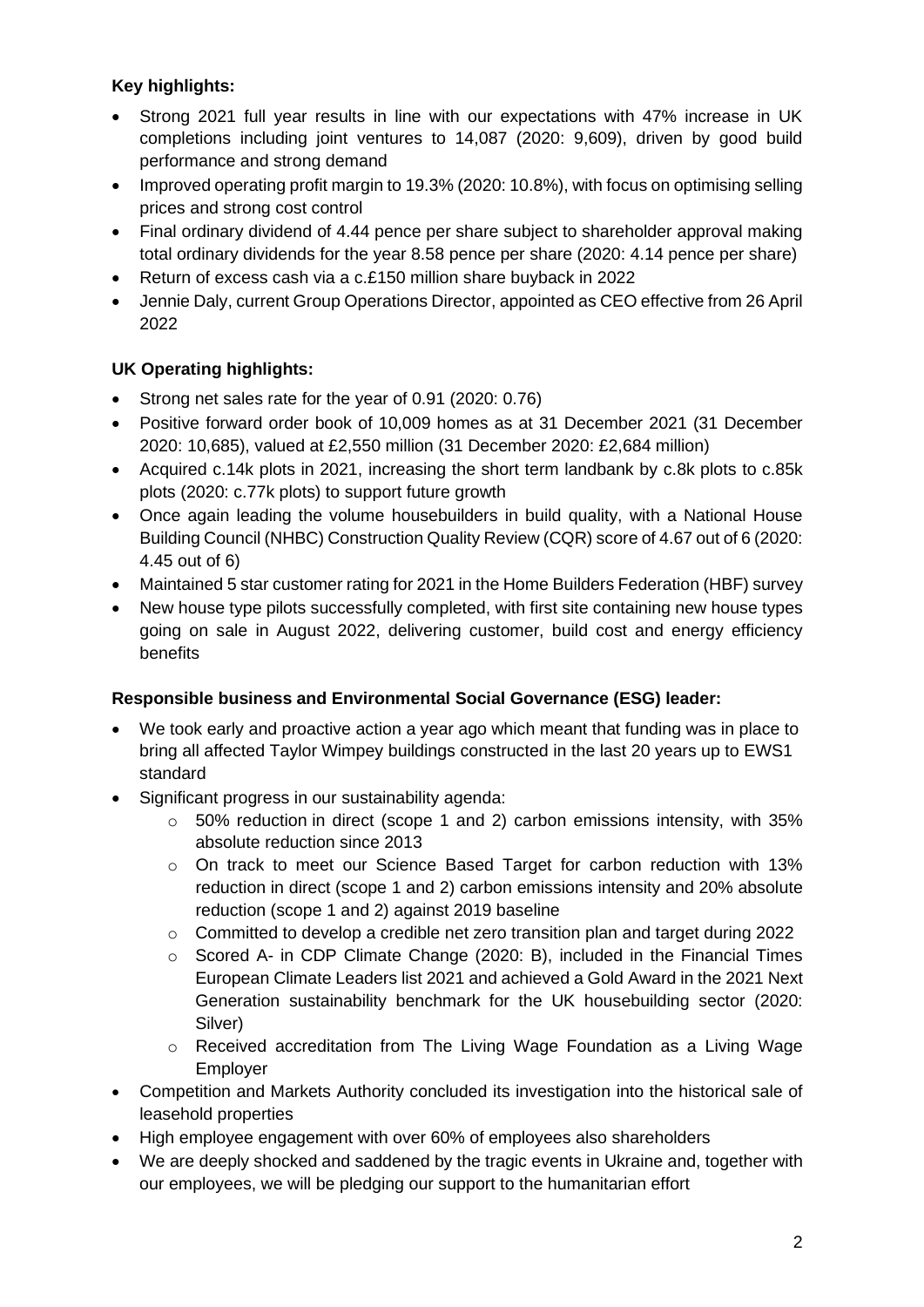# **2021 financial performance review**

Strong 2021 full year results are in line with our expectations. Total UK home completions (including joint ventures) increased by 47% to 14,087 in 2021 (2020: 9,609). Average selling prices on private completions increased by 3% to £332k (2020: £323k), with the overall average selling price increasing to £300k (2020: £288k).

We continued to drive margin improvement as we optimised selling price and maintained our strong focus on cost efficiency. Group operating profit in 2021 was £828.6 million (2020: £300.3 million), with an operating profit margin of 19.3% (2020: 10.8%). In March 2021, the Group announced an additional £125.0 million provision to fund cladding fire safety improvement works which has been charged to exceptional items. Profit for the year was £555.5 million, (2020: £217.0 million), up 156% on 2020. We ended the year with strong net cash of £837.0 million (2020: £719.4 million), ahead of expectations due to the timing of land spend.

# **Shareholder returns: Capital allocation approach**

Taylor Wimpey is inherently a highly cash generative business through the cycle, supported by strong operational performance and our high-quality landbank, which allows us to operate flexibly in the land market.

We use cash generated by the business to fund our investment in land and work in progress to support our future growth. As we operate in a cyclical industry, we maintain a strong balance sheet at all times and are comfortable with low gearing after adjusting for land creditors.

Given the cash generative nature of our business we aim to provide a reliable income stream to our shareholders, throughout the cycle including during a normal downturn, via an ordinary cash dividend. Our Ordinary Dividend Policy is to pay out to shareholders approximately 7.5% of net assets, paid in two equal instalments in May and November. In line with the Ordinary Dividend Policy, we will return a 2021 final dividend (of 4.44 pence per share), to be paid on 13 May 2022, subject to shareholder approval.

Our intention remains to return cash generated by the business in excess of that needed by the Group to fund land investment, all working capital, taxation and other cash requirements of the business, and once the ordinary dividend has been met.

Following the strong performance of the business during 2021, we are today announcing our intention to return excess cash of c.£150 million in 2022 through the implementation of a share buyback programme, with an initial tranche of c.£75 million expected to be completed by no later than 3 June 2022.

# **UK market environment and current trading**

The 2022 spring selling season has started well, reflecting the underlying strength of demand for our homes, underpinned by low interest rates and good mortgage availability.

The net private sales rate for the year to date (w/e 27 February 2022) was 1.02 per outlet per week (2021 equivalent period: 0.91). At that time, we were more than 60% forward sold for private completions in 2022 and have continued to grow our order book well into the second half of the year. As at 27 February, our total order book excluding joint ventures was £2,899 million (2021 equivalent period: £2,796 million), comprising 10,934 homes (2021 equivalent period: 11,054 homes).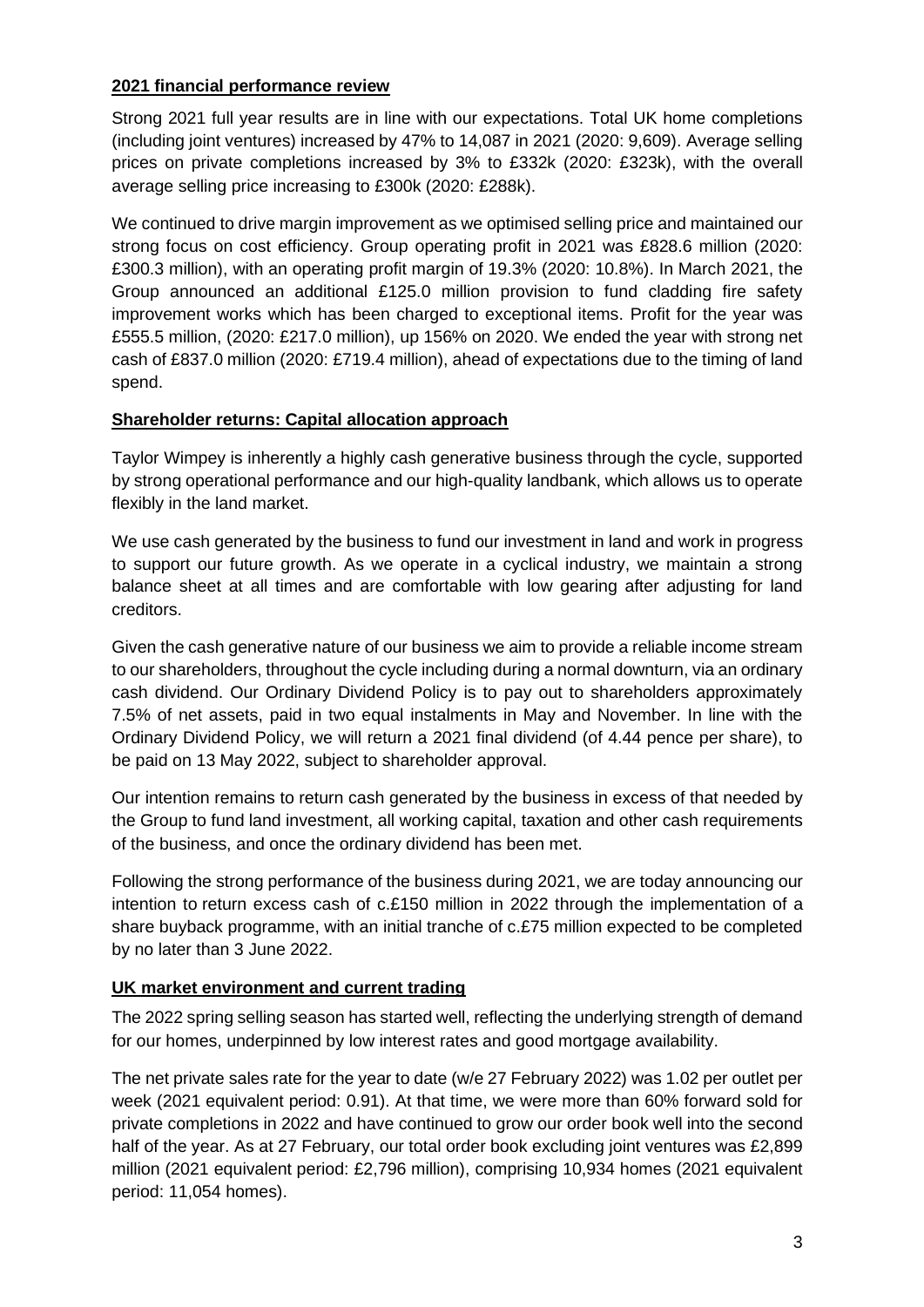# **Land activity**

Our short term owned and controlled landbank has increased by c.8k plots to c.85k plots as at 31 December 2021 (31 December 2020: (c.77k plots). During the early stages of the pandemic, we took the strategic decision to increase investment in land on an opportunistic basis. Accordingly, over the 18 months to 31 December 2021 we have strengthened our landbank adding c.29k new plots to our short term landbank.

Our high-quality landbank remains a key competitive advantage and value driver and underpins our confidence in delivering our medium term target of 21-22% operating profit margin. Our accelerated landbuying provides us with a greater number of options for sustainable, profitable volume growth amidst a challenging planning environment. We have also grown our high-quality strategic pipeline and are able to operate selectively in today's competitive land market.

We remain very focused on progressing new acquisitions through the planning and technical system and opening quality outlets. As at the end of February we own or control, with planning or with Resolution to Grant (RTG), 88% of the sites where we intend to open an outlet in 2022 of which we have already started on site at nearly one third. We own and have outline or detailed planning on 100% of 2022 expected completions and 85% of 2023 expected completions. All of the remainder are currently controlled and most have planning or RTG.

# **Fire safety**

It has long been our view that customers and leaseholders should not have to pay for fire safety remediation works to ensure their buildings are safe and mortgageable. We took early and proactive action, committing significant funding to address fire safety and cladding issues on our buildings, with total amounts provided up to March 2021 of £165 million. Taylor Wimpey's decision a year ago meant that funding was in place to bring all our affected buildings, going back 20 years from January 2021, up to current EWS1 standard.

We have identified all Taylor Wimpey buildings that may require works and are in active dialogue with building owners to undertake these and are committed to resolving these issues as soon as possible for our customers. From April 2022, we will also be paying the new Residential Property Developer Tax (which is a 4% tax on profits) that will fund the Government's Building Safety Fund for buildings over 18 metres.

We are working closely with Government through the HBF to facilitate an equitable solution involving all industry stakeholders. We fully support the HBF's recent letter to the Government which sets out proposed additional commitments from the industry in relation to buildings over 11 metres. We continue to believe this is an industry-wide issue involving many types of organisations and therefore needs an industry-wide solution. If accepted by Government, the HBF proposal would result in an additional modest provision for Taylor Wimpey.

# **CEO succession and Board changes**

As previously announced on 7 February and following a thorough recruitment and selection process led by the Nomination and Governance Committee, Jennie Daly, currently Group Operations Director, has been appointed as CEO. This will be effective from the conclusion of the Annual General Meeting on 26 April 2022, at which time Pete Redfern will step down from the Board. Pete Redfern will be available to the business until his notice period ends on 8 December 2022.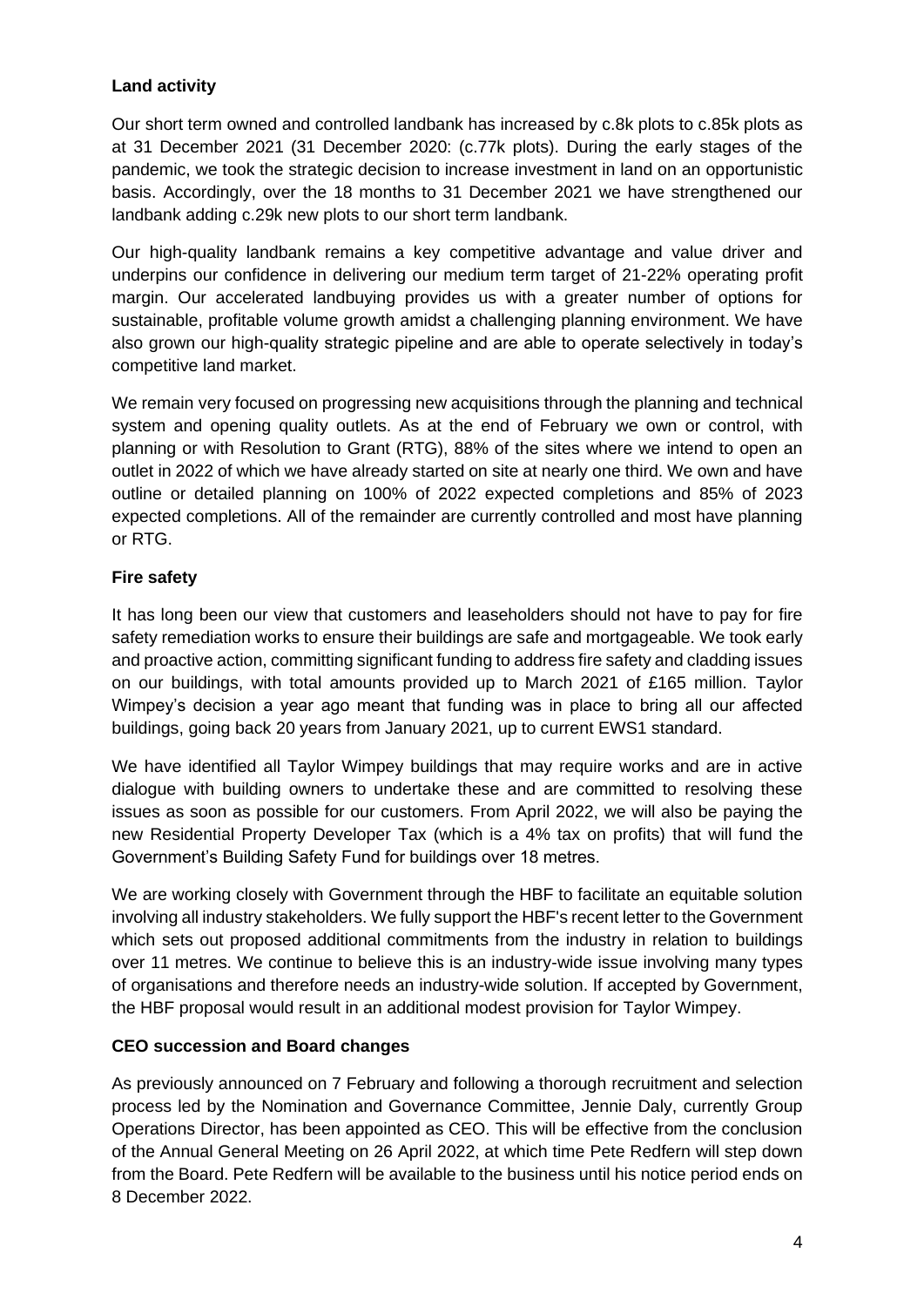As previously announced on 31 January, in light of upcoming changes to their commitments on other Boards, Angela Knight and Gwyn Burr will be retiring from the Board of Directors on 26 April 2022. A search process is currently underway to identify new Non Executive Directors, with a focus on operational and industry expertise, as well as customer service experience.

#### **Guidance and outlook**

Interest rates remain at close to historically low levels and there is good availability of affordable mortgages. Whilst further rises in the base rate are anticipated this year, we expect affordability to remain good and the cost of servicing a mortgage to remain attractive compared to the cost of rental.

Assuming the market remains broadly stable, we continue to expect to deliver low single digit year on year completions growth in 2022 and to make further progress towards our 21-22% operating margin target. We expect 2022 year end net cash to be around £600 million, depending on the timing of land payments.

Build cost inflation is currently running at c.6% and, at this stage, we expect sales price growth to continue to offset build cost inflation in 2022.

The additional land we have secured over the last 18 months, has positioned the Group to deliver high-quality, profitable and sustainable growth. These additional land investments differentiate Taylor Wimpey and will result in increased outlet openings from late 2022 and material volume growth from 2023, generating additional value and compelling investor returns.

With a continued focus on execution and efficiency, the Board believes the Group has strong momentum to make significant progress and deliver enhanced shareholder value in the years ahead.

N.B. Definitions can be found after the Group financial review of operations.

# **The person responsible for releasing this announcement is Alice Black – Group General Counsel and Company Secretary.**

-Ends-

A presentation to analysts will be hosted by Chief Executive Pete Redfern, Group Finance Director Chris Carney and Group Operations Director and CEO Designate Jennie Daly, at 9am on Thursday 3 March 2022. This presentation will be webcast live on our website: [www.taylorwimpey.co.uk/corporate](http://www.taylorwimpey.co.uk/corporate)

An on-demand version of the webcast will be available on our website in the afternoon of 3 March 2022.

For further information please contact:

**Taylor Wimpey plc Taylor Wimpey plc Tel: +44 (0) 1494 885656** 

Pete Redfern, Chief Executive Chris Carney, Group Finance Director Debbie Archibald, Investor Relations Andrew McGeary, Investor Relations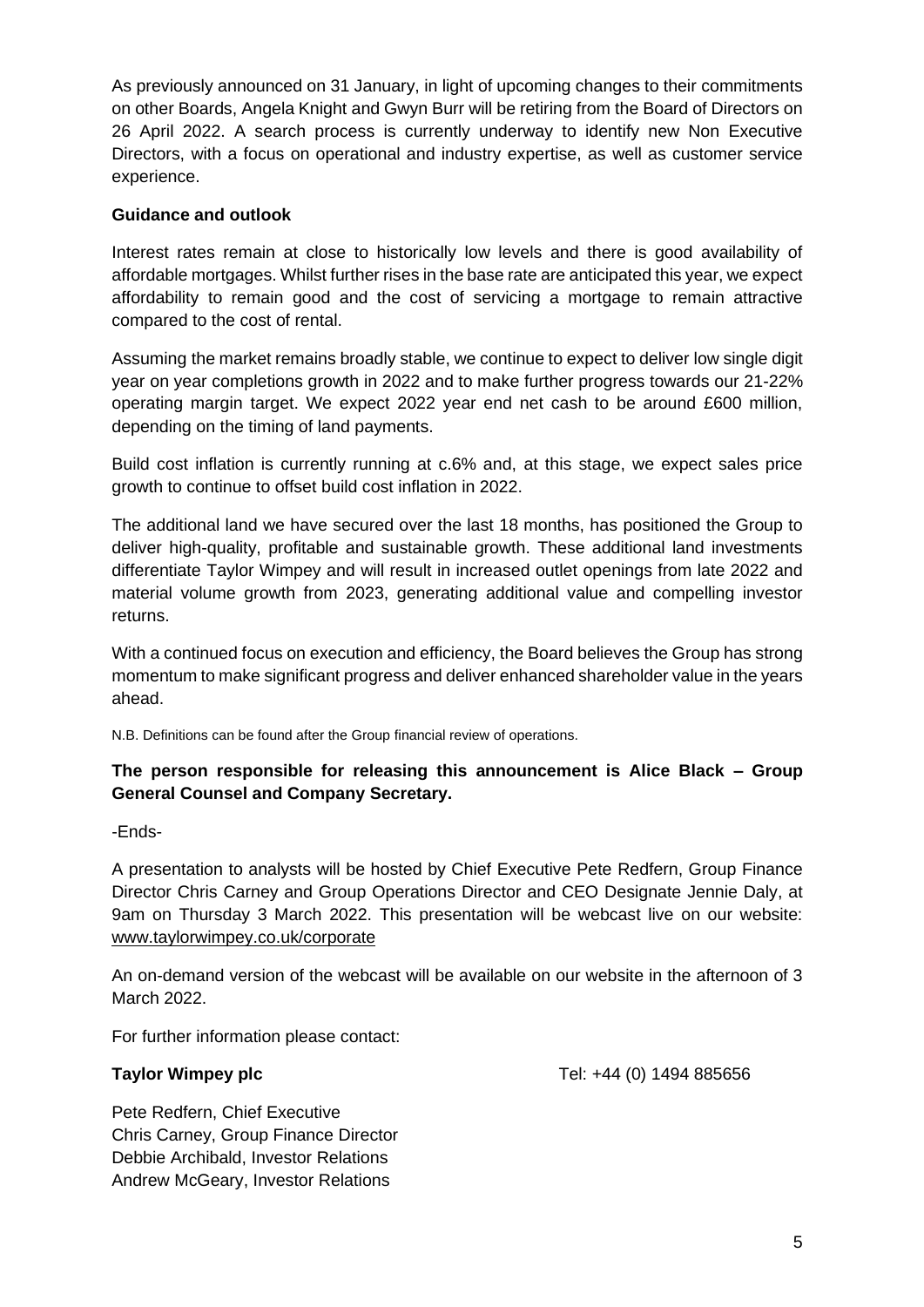Faeth Birch Anjali Unnikrishnan James Gray

# **Notes to editors:**

Taylor Wimpey plc is a customer-focused homebuilder operating at a local level from 23 regional businesses across the UK. We also have operations in Spain. Our purpose is to deliver great homes and create thriving communities.

For further information please visit the Group's website: [www.taylorwimpey.co.uk/corporate](https://www.taylorwimpey.co.uk/corporate)

Follow us on Twitter @TaylorWimpeyplc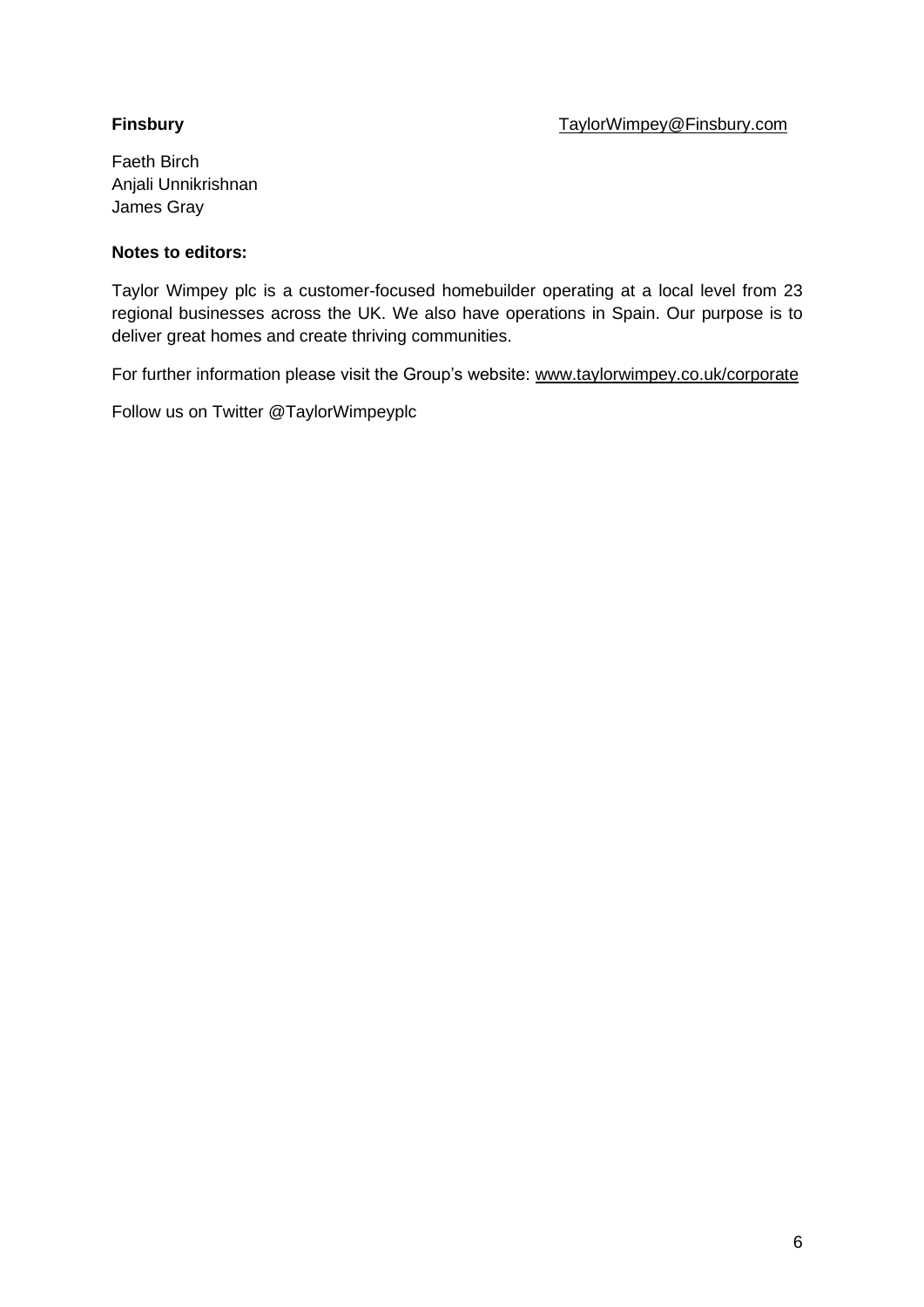# **Building momentum to deliver improved operating margin and accelerated volume growth**

Our purpose is to deliver great homes and create thriving communities. We seek to deliver this with a strategy set to optimise long term shareholder returns in a responsible way, while delivering attractive and sustainable returns and adding value to all stakeholders.

We are focused on excellent operational delivery and increasing financial performance. This is visible at all levels in the business and reflected in our 2021 full year performance, with improvements across key financial and operational metrics.

The 2020 equity raise and our approach to landbuying has continued to differentiate Taylor Wimpey, as we added a significant amount of attractively valued land to our portfolio. This timely land acquisition and the hard work by our teams in bringing it through the planning system has positioned the business for high-quality outlet-led volume growth at a time when the land market has become increasingly competitive. With the strength of our landbank and operational excellence we aim to grow annual completions to between 17,000 and 18,000 in the medium term whilst generating compelling returns.

We are building momentum through the following four priorities, underpinning our confidence in future delivery:

- Operational excellence and discipline driving an increase in operating margin
- Progressing recent land acquisitions through planning to facilitate outlet growth in late 2022 and volume growth in 2023
- Continue to deliver consistently great build quality, customer service and employee experience and identify where we can add value
- Further embedding sustainability through the business, targeting areas where we can make the most difference to future proof the business

#### **Operational review**

Our operational review focuses on the UK as the majority of metrics are not comparable in our Spanish business. There is a short summary of the Spanish business in the Group financial review of operations. The financial review of operations is presented at Group level, which includes Spain, unless otherwise indicated.

Joint ventures are excluded from the operational review and are separated out in the Group financial review of operations, unless stated otherwise.

#### **Our Key Performance Indicators (KPIs)**

Our key performance indicators align to our five strategic pillars.

| <b>UK</b>                                                            | 2021 | 2020 | Change           |
|----------------------------------------------------------------------|------|------|------------------|
| <b>Customers and communities</b>                                     |      |      |                  |
| <b>Customer satisfaction 8-week score</b><br>'Would you recommend?'  | 92%  | 92%  | 0 <sub>ppt</sub> |
| <b>Customer satisfaction 9-month score</b><br>'Would you recommend?' | 79%  | 78%  | 1ppt             |
| <b>Build quality</b>                                                 |      |      |                  |
| Construction Quality Review (average score / 6)                      | 4.67 | 4.45 | 4.9%             |
| Average reportable items per inspection                              | 0.26 | 0.24 | 0.02             |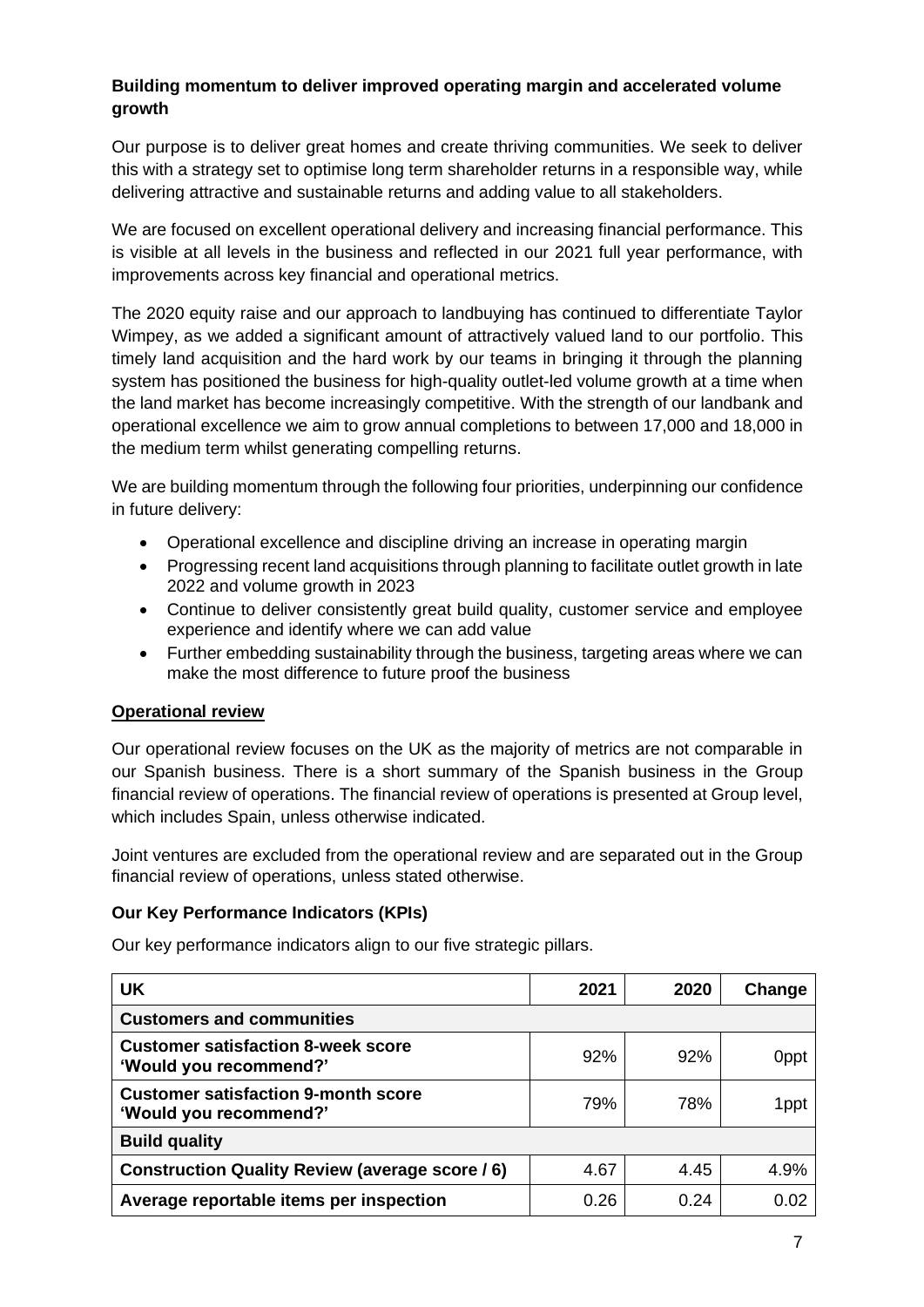| <b>Optimising our strong landbank</b>                                                                                      |        |        |             |
|----------------------------------------------------------------------------------------------------------------------------|--------|--------|-------------|
| Land cost as % of average selling price on<br>approvals                                                                    | 16.1%  | 18.3%  | $(2.2)$ ppt |
| Landbank years                                                                                                             | c.6.1  | c.8.1  | $(24.7)\%$  |
| % of completions from strategically sourced land                                                                           | 50%    | 55%    | $(5.0)$ ppt |
| <b>Employer of choice in our industry</b>                                                                                  |        |        |             |
| Employee turnover % (voluntary)                                                                                            | 19.0%  | 9.4%   | 9.6 ppt     |
| Number of people recruited into early talent<br>programmes: graduates, management trainees<br>and site management trainees | 105    | 47     | 123.4%      |
| Directly employed key trades including trade<br>apprentices                                                                | 743    | 1,038  | (28.4)%     |
| <b>Health and Safety Annual Injury Incidence Rate</b><br>(per 100,000 employees and contractors)                           | 214    | 151    | 41.7%       |
| Best in class efficient engine room                                                                                        |        |        |             |
| Net private sales rate per outlet per week                                                                                 | 0.91   | 0.76   | 19.7%       |
| Private legal completions per outlet                                                                                       | 51.0   | 31.5   | 61.9%       |
| Order book value £m                                                                                                        | 2,550  | 2,684  | (5.0)%      |
| Order book volume - no. of homes                                                                                           | 10,009 | 10,685 | (6.3)%      |

N.B. The 8-week 'would you recommend' score for 2021 relates to customers who legally completed between October 2020 and September 2021, with the comparator relating to the same period 12 months prior. The 9-month 'would you recommend' score for 2021 relates to customers who legally completed between October 2019 and September 2020, with the comparator relating to the same period 12 months prior.

#### **2021 sales, completions and pricing**

In 2021, total home completions (including joint ventures) increased by 47% to 14,087 (2020: 9,609) as we recovered volumes following 2020's COVID-19 disruption. We delivered 2,501 affordable homes including joint ventures (2020: 1,904), equating to 18% of total completions (2020: 20%).

Our net private reservation rate for 2021 was 0.91 homes per outlet per week (2020: 0.76). Cancellation rates for the full year were at normal levels of 14% (2020: 20%). Average selling prices on private completions increased by 3% to £332k (2020: £323k), with the overall average selling price increasing to £300k (2020: £288k).

We estimate that market-led house price growth for our regional mix was c.4% in the 12 months to 31 December 2021 (2020: c.1.9%).

During 2021, approximately 19% of total sales used the Help to Buy scheme (2020: 46%) at an average price of £283k (2020: £286k).

We ended the year with a total order book valued at £2,550 million (31 December 2020: £2,684 million), excluding joint ventures, which represents 10,009 homes (31 December 2020: 10,685). We traded from an average of 225 outlets in 2021 (2020: 240) and entered 2022 with 228 outlets (31 December 2020: 239).

Underlying build cost inflation in 2021 was c.4.0% (2020: c.3.0%).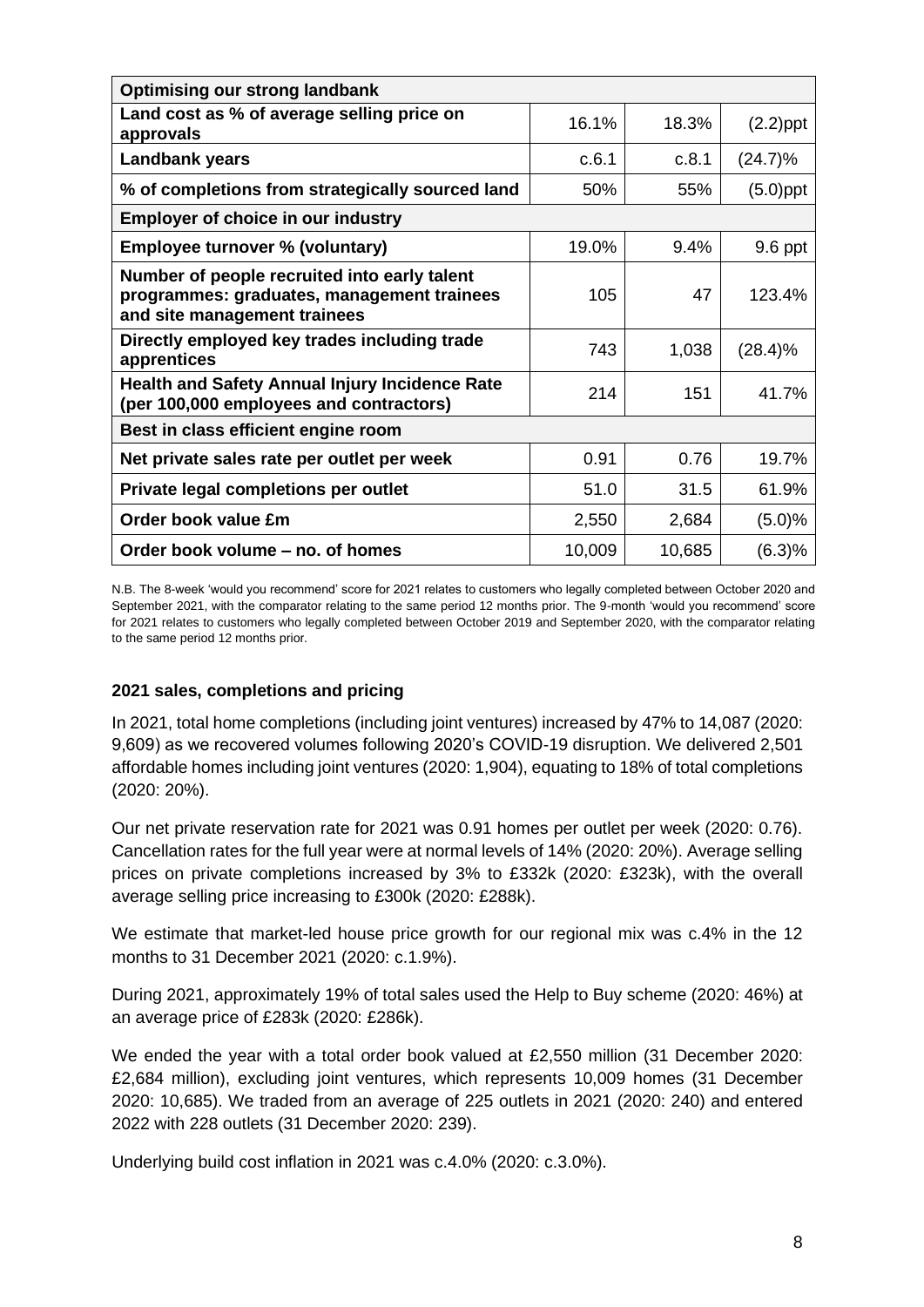# **Strong landbank**

We stepped up our activity in the land market in mid-2020 when there was limited competition and successfully increased our land pipeline with high-quality sites that will deliver a strong financial performance. We added c.29k new plots to the short term landbank over the last 18 months to the end of December 2021, including converting c.9k units from our strategic land pipeline. These sites are across all regions of our business and include a healthy balance of large and small sites. We also added c.16k potential new plots to our strategic pipeline in that period.

Our focus across each area of the business is ensuring that this momentum is maintained through disciplined operational execution, progressing land through the planning stages and ensuring new outlets are opened, in line with our internal plan. As at 31 December 2021, our short term landbank stood at c.85k plots (2020: c.77k plots). A total of 49% of this short term landbank has been strategically sourced (2020: 50%). During 2021 we acquired 14,450 plots (2020: 7,644). As at 31 December 2021, we were building on or due to start in the first quarter of 2022 on 97% of sites with implementable planning.

The average cost of land as a proportion of average selling price within the short term owned landbank remains low at 14.6% (2020: 15.2%). The average selling price in the short term owned landbank in 2021 increased by 4.9% to £302k (2020: £288k).

Our strategic land pipeline remains a key strength both as an important input to the short term landbank and in providing an enhanced supply of land with greater control over the planning permissions we receive. We have one of the largest strategic pipelines in the sector which stood at c.145k potential plots as at the end of December 2021 (31 December 2020: c.139k potential plots). During 2021, we converted a further c.8k plots from the strategic pipeline to the short term landbank (2020: c.4k plots).

We continue to seek new opportunities and added a net 6k new potential plots to the strategic pipeline in 2021 (2020: 2k). In the year, 50% of our completions were sourced from the strategic pipeline (2020: 55%).

# **Upcoming regulatory changes**

The industry will face a number of planned, fundamental changes in the short to medium term. Whilst there are obvious challenges, we believe that these changes offer an opportunity to further strengthen our customer proposition and drive value.

#### *New Homes Ombudsman*

The sector continues to face scrutiny and pressure from social media and pressure groups, with the potential for greater oversight from Government through a New Homes Ombudsman. We are supportive of the introduction of an independent New Homes Ombudsman and will endeavour to deliver both the letter and the spirit of regulations and maintain this same ethos in our relationships with our customers. We are aligning our processes to make sure we meet the expectations and timescales being set by the Ombudsman, as well as new consumer rights such as third party home inspections. We have signed the new code of conduct that supersedes the UK Consumer Code for Home Builders.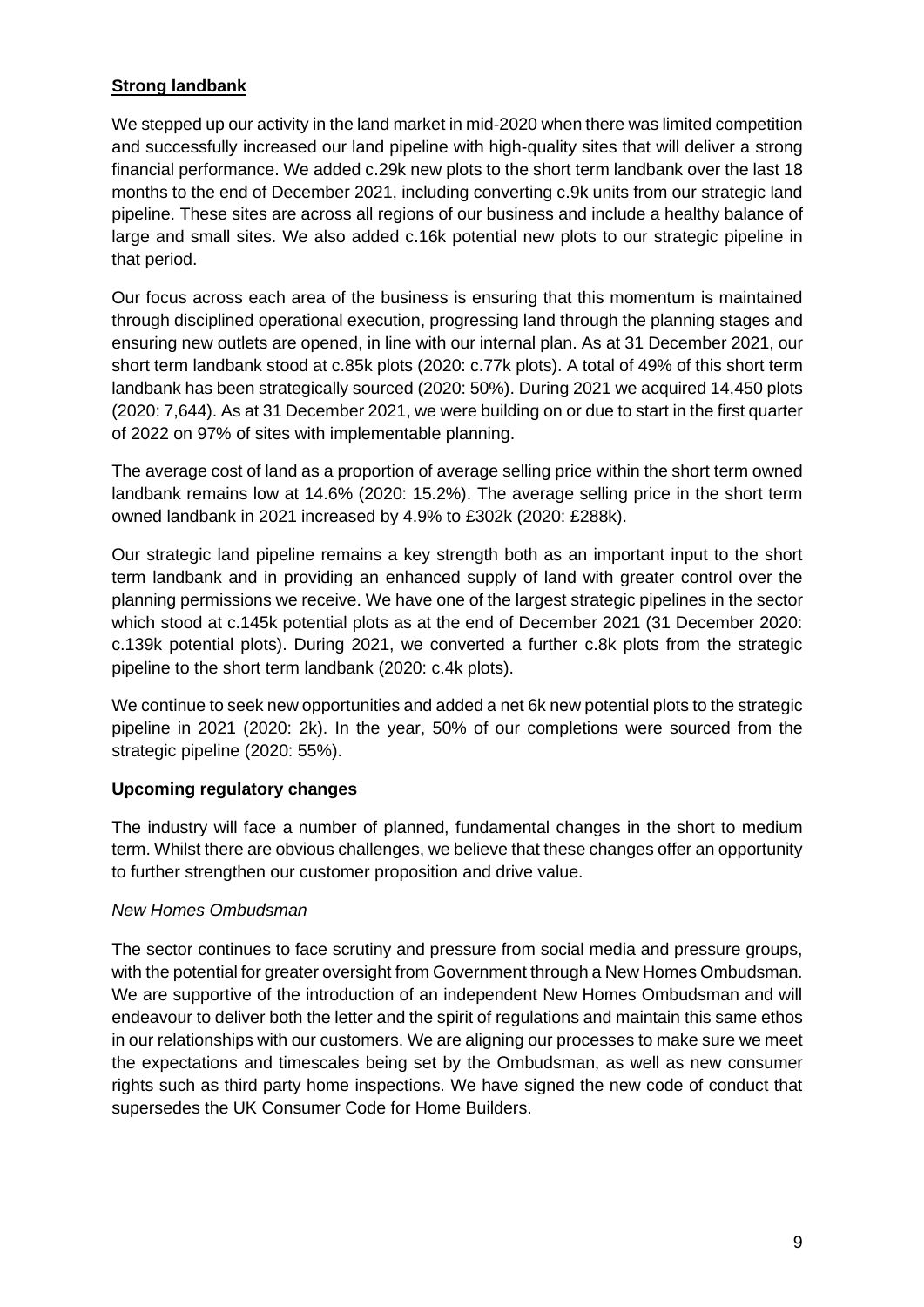# *Help to Buy*

Since its introduction in 2013, Help to Buy has helped many of our customers gain access to new housing. Under the current scheme, the Government will lend up to 20% of the value of a new build home (40% in London) to first time buyers who meet certain criteria, including raising a 5% deposit.

During 2021, approximately 19% of total sales used the Help to Buy scheme (2020: 46%) at an average price of £283k (2020: £286k). The reduction reflects changes to the scheme in 2021 when access was limited to first time buyers and with the introduction of regional price caps. The scheme is due to end in March 2023.

We have been preparing for this change for some time, and this is reflected in our landbuying approach, site selection and in the design of our developments. For example, in certain areas, we have plotted sites to include a greater weighting of three bedroom than four or fivebedroom homes reflecting expected market demand. Deposit Unlock is a scheme developed by the homebuilding industry in conjunction with mortgage providers that is intended to help customers with low deposits gain access to the housing market. We will be using Deposit Unlock on a small number of selected developments in England and Scotland in the first quarter of 2022. The scheme will provide competitive rate mortgages to customers with a 5% deposit and is expected to be appealing to customers when Help to Buy ends in England in March 2023.

# *Future Homes Standard*

During 2020 and 2021, we conducted research to enable us to update the technical specification for our homes in preparation for changes to Building Regulations and the Future Homes Standard. With the phasing in of the new Part L, F and O regulations in England from June 2022, Parts L&F in late summer 2022 for Wales and Section 6 in Scotland from October 2022, homes will have enhanced fabric standards with additional features that may include heat recovery systems and PV panels. Collectively, this will achieve a meaningful reduction in carbon emissions in line with emerging building regulations, compared with our current specification. We are also preparing for the phase-out of gas central heating systems from 2025 in England and Wales (2024 in Scotland) and will be running Future Homes Standard product trials during 2022.

# **New house type range and enhancing energy efficiency**

Our standard house types are designed to be high-quality, energy-efficient homes that are cost-effective and safe to build. They can be adapted to reflect local character and scheme design and are used for the majority of our homes.

We have worked with architects to update our standard house types and successfully piloted homes in the range in 2021. These house types will replace our existing standard house type range. Our site designs have incorporated the new house types from October 2021 with the first site using new house types to go on sale in August 2022. The new range incorporates more open plan living, more natural light and improved storage, reflecting customer feedback and the results of our research and development. The new homes include at least one study area with space for a desk and easy access to broadband and electricity sockets, to enable working from home.

Our design team has worked closely with our central procurement team and these new houses offer standardisation and plotting efficiency benefits. Most of our new house types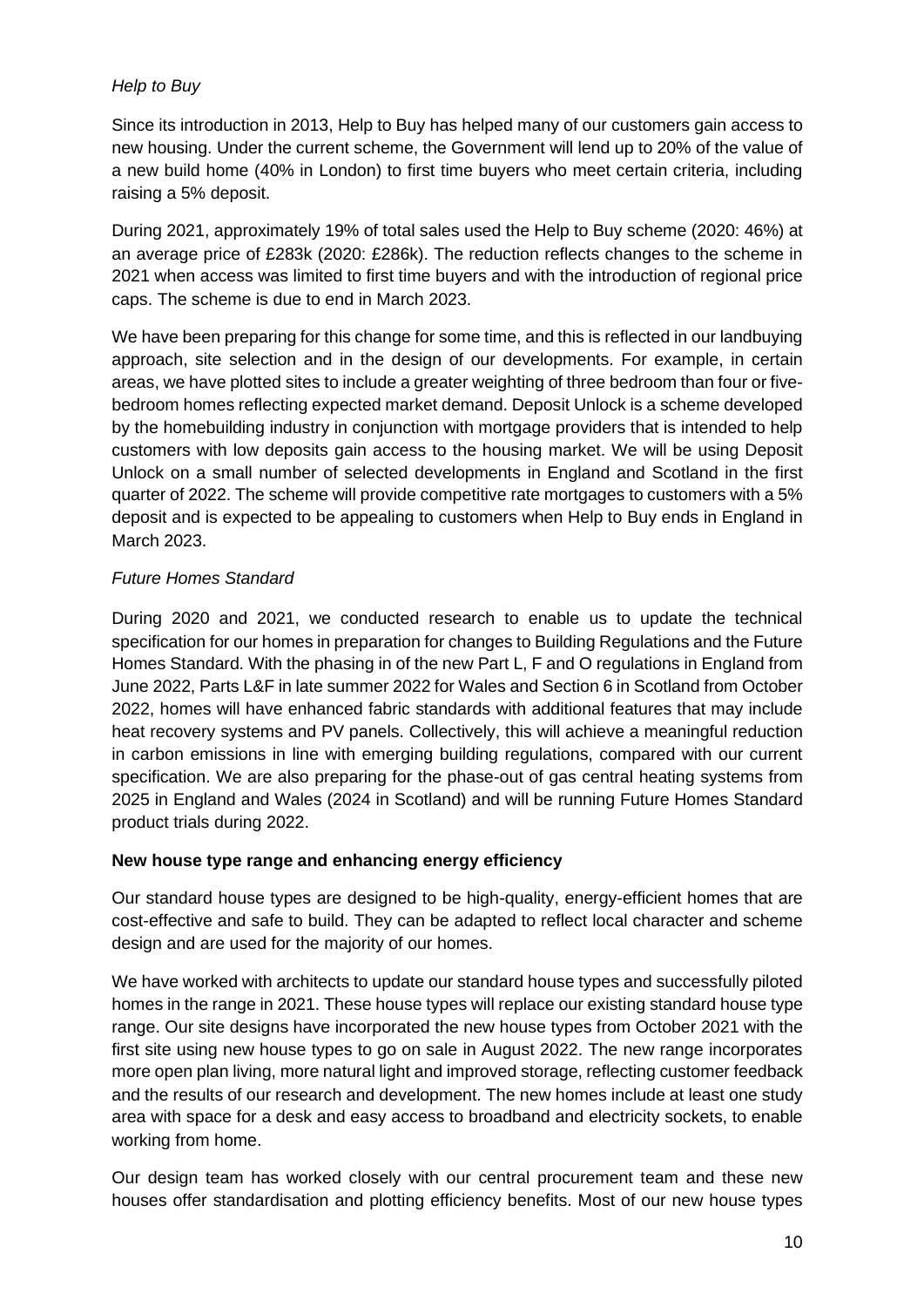will offer improved accessibility, meaning they can be adapted more easily for people with disabilities. These house types will also more readily accommodate the required changes as we transition to the Future Homes Standard and we have established a clear timeline to adapt to the necessary changes.

#### **Our approach to Environment, Social and Governance (ESG)**

Our purpose is to build great homes and create thriving communities. We will do so sustainably, making sure those communities are themselves sustainable for the future.

Our teams see the social and governance aspects of ESG as 'business as usual', including our contributions to, and involvement in, local communities and our strong culture. This is also evident in our key performance indicators and our stakeholder interactions. As we embed our ambitious environment strategy, we will further increase our focus on this important area.

We strongly believe that by delivering on our purpose we will contribute to delivering UN Sustainable Development Goal 11: 'making cities and human settlements inclusive, safe, resilient and sustainable'.

We were one of the first UK developers to set a carbon reduction target verified by the Science Based Targets initiative (SBTi), including a 1.5 ̊C target for our operational emissions. Our environment strategy, launched in 2021, also includes ambitious targets for increasing nature on our developments, cutting waste and improving resource efficiency.

We take a science-based approach to carbon reduction, and the Science Based Targets initiative has confirmed that our operational carbon reduction target is consistent with the reductions required to keep warming to 1.5 ̊C. We have made excellent progress towards our carbon reduction target. Against our 2019 baseline, we have achieved a 13% reduction in direct carbon emissions intensity (scope 1 and 2 emissions per 100 square metres of completed homes) and a 20% absolute reduction. Our current target was published last year but our commitment to climate action goes back much further. Since 2013, we have achieved a 50% reduction in our direct carbon emissions intensity.

We support the UK's commitment to reach net zero carbon by 2050. In 2022 we will develop our net zero transition plan and a net zero target. We are reviewing the net zero criteria published by the SBTi in 2021 and will use this to guide our approach. We expect to publish our target in 2023. The Plan will include details of specific measures and key milestones designed to provide future measurable targets against which the delivery of the plan can be assessed. We have also introduced a carbon-reduction related measure into our Executive Incentive Scheme for 2022.

For the housebuilding sector, the majority of emissions are associated with the production and manufacture of materials and the energy used by customers once they have moved into new homes (scope 3). This means achieving net zero emissions will require system-level changes and coordinated action by multiple parties, from suppliers to governments, and at all points along the value chain. We are committed to working with our peers, suppliers and others to help tackle this challenge. During 2021, this included contributing to the development of the Future Homes Delivery Plan for our sector and inputting into the work of the Future Homes Hub.

We are committed to transparent disclosure of our ESG performance and are aligning our reporting with the recommendations of the Taskforce on Climate-related Financial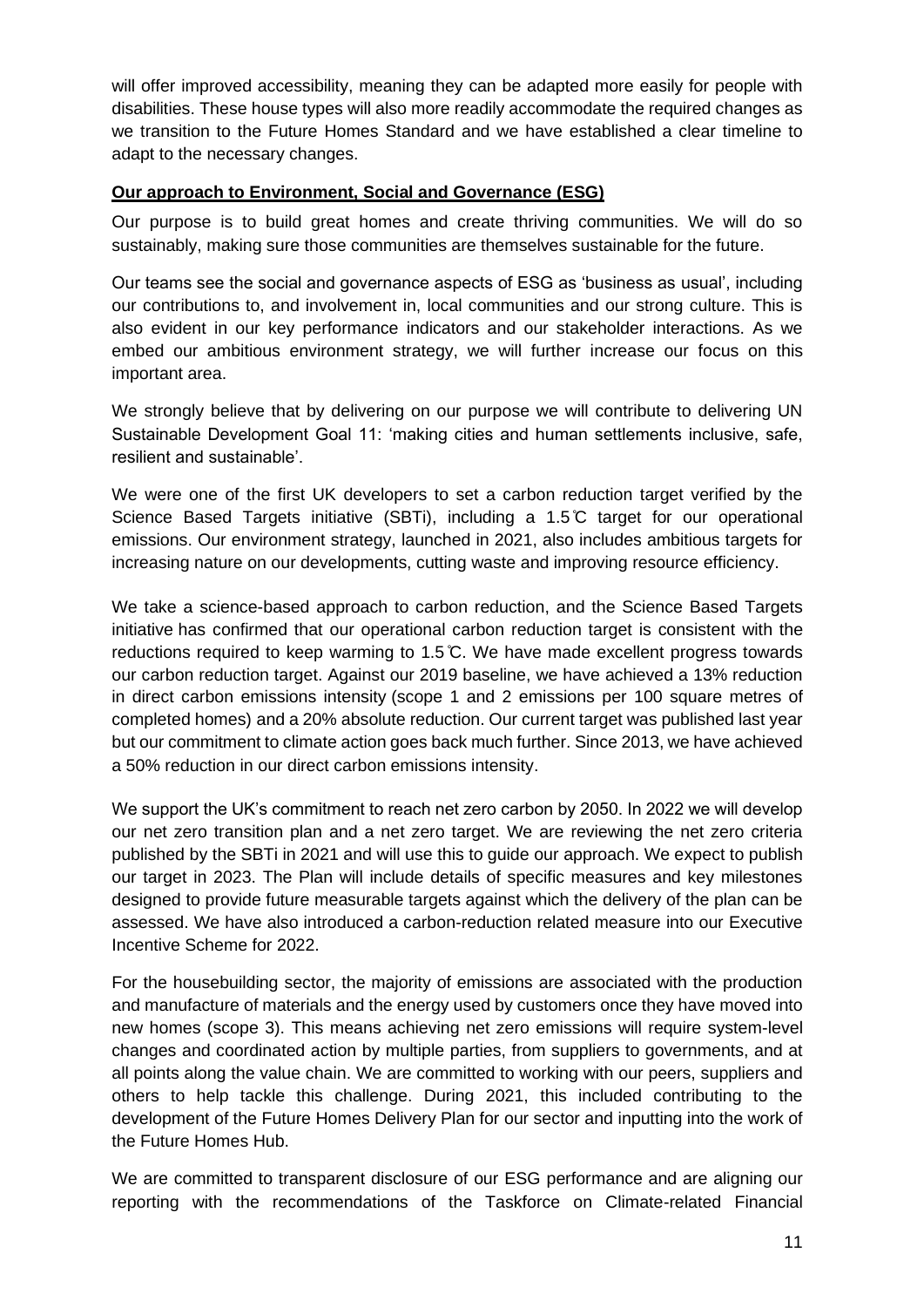Disclosures (TCFD) and the Sustainability Accounting Standards Board (SASB) recommended disclosures for our sector, among other standards. These disclosures can be found in our Annual Report and Accounts 2021.

We also publish a Sustainability Supplement and ESG Addendum with additional data and performance information.

# **Environment strategy performance update**

| Our strategic objectives                                                                                                | Performance update                                                                                                                                                       |
|-------------------------------------------------------------------------------------------------------------------------|--------------------------------------------------------------------------------------------------------------------------------------------------------------------------|
| <b>Climate change</b>                                                                                                   | 1.41 tonnes of $CO2e$ (scope 1 and 2) per 100<br>sqm of completed homes (2020: 1.96)                                                                                     |
| Achieve our science-based carbon reduction<br>target:                                                                   | 13% reduction in operational carbon emissions                                                                                                                            |
| - Reduce operational carbon emissions<br>intensity by 36% by 2025 from a 2019 baseline                                  | intensity since 2019<br>72% of our total electricity consumption from                                                                                                    |
| - Reduce carbon emissions intensity from our<br>supply chain and customer homes by 24% by<br>2030 from a 2019 baseline  | REGO backed renewable energy                                                                                                                                             |
| <b>Nature</b>                                                                                                           | 100 new sites included a hedgehog highway                                                                                                                                |
| Increase natural habitats by 10% on new sites<br>from 2023 and include our priority wildlife<br>enhancements from 2021. | All business units received guidance on<br>installation of hedgehog highways, bug hotels<br>and bee bricks, nature friendly planting and<br><b>Biodiversity Net Gain</b> |
| <b>Resources and waste</b>                                                                                              | 6.5 tonnes of waste per 100 sqm of build, a<br>13% reduction since 2019 (2020: 7.9%)                                                                                     |
| Cut our waste intensity by 15% by 2025 and<br>use more recycled materials.                                              | 97% of construction waste recycled (2020:<br>97%                                                                                                                         |
| By 2022, publish a 'towards zero waste'<br>strategy for our sites.                                                      |                                                                                                                                                                          |

A full summary of our environmental strategy and progress against targets will be published in our Annual Report and Accounts 2021 and Sustainability Supplement and ESG Addendum 2021.

# **Reducing operational carbon emissions**

We are working on a range of projects to reduce energy use on our sites and are partnering with cabin manufacturer, Danzer and the Carbon Trust to design and trial new energyefficient portacabins. We are also developing an energy-efficient approach to retrofitting our existing cabins. We purchase 100% renewable electricity for new sites during construction which is around 72% of our total electricity consumption (2020: 58%) and reduces our operational carbon footprint. We have successfully tested hydrotreated vegetable oil as a lower carbon alternative to diesel for on-site plant equipment and our flexible car benefit scheme 'MyDrive' enables employees to have access to a new low emission car; around 43% of vehicles in our company car scheme are now EV or hybrid (2020: 30%).

# **ESG credentials**

We participate in several global and sectoral benchmarks. We are a constituent of the Dow Jones Sustainability Europe Index and included in the S&P Sustainability Yearbook 2022. We are a part of FTSE4Good, have an AA rating from MSCI and have received an ESG Risk Rating of Low from Sustainalytics. We are a member of Next Generation, the sustainability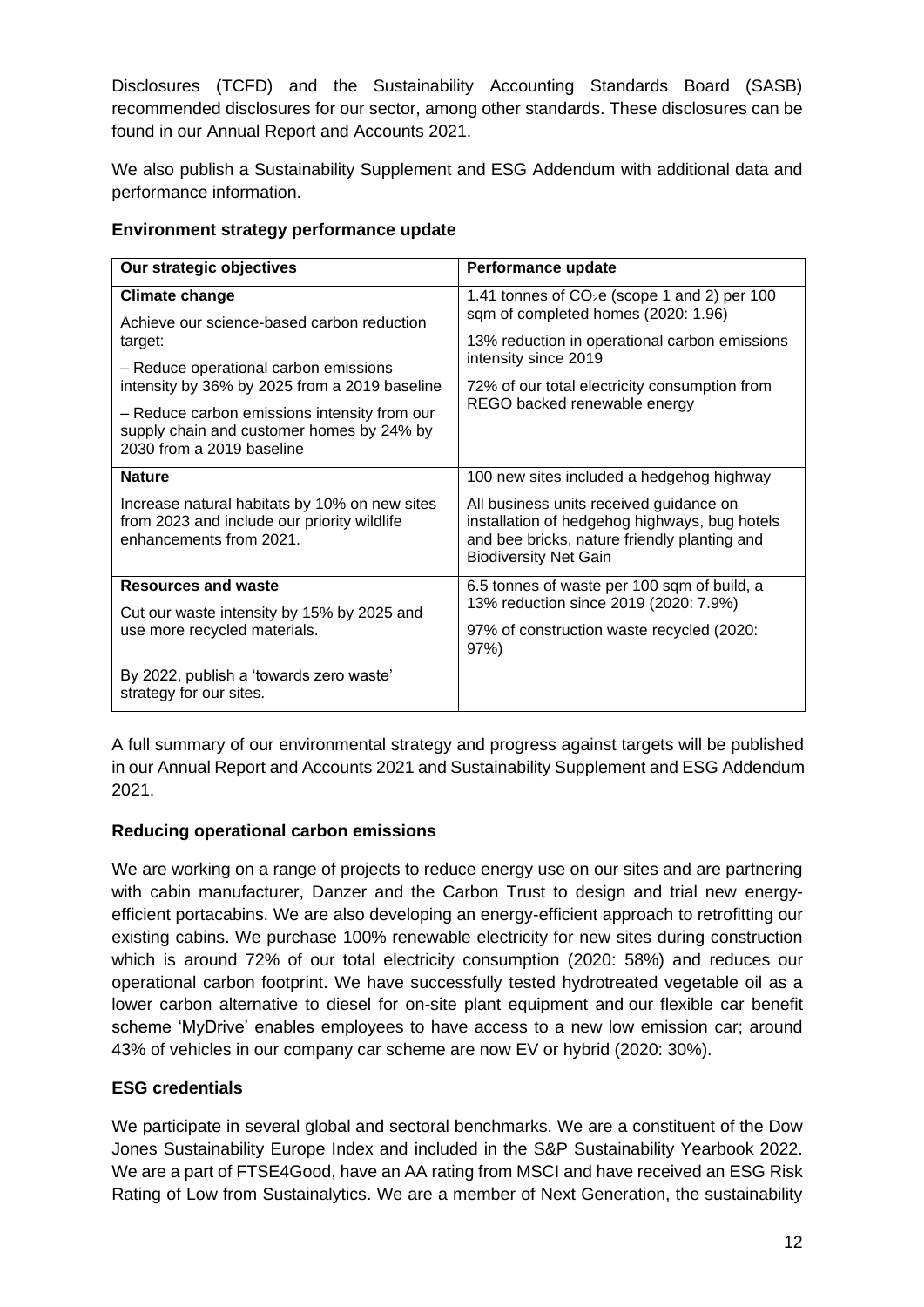benchmark for UK housebuilders, ranking third and receiving a Gold Award for 2021. We disclose our performance to CDP and received the following scores: CDP Climate Change A- (2020: B), CDP Water B (2020: B), and CDP Forests B- for deforestation and forest risk commodities (2020: B). We have been recognised by CDP as a Supplier Engagement Leader and received a Supplier Engagement score of A for our approach to engaging suppliers on climate change.

#### **Researching sustainable technologies**

Over the next five years there will be significant changes to new build homes in the UK reflecting the UK's climate change targets, the introduction of the Future Homes Standard and new regulation on overheating, electric vehicle charging and other environmental issues. Our target is to reduce emissions from customer homes in use by 75% by 2030, and we are conducting a range of research to help us meet this. From 2025, in line with regulation, the new homes we build will be net zero-carbon ready.

# **Stakeholder Review**

Our relationships and responsibilities are very important to us and to our future success. This section outlines the key developments in relation to our main stakeholders, including our approach to ESG which is critical to stakeholder interactions. More information can be found in our Annual Report and Accounts 2021.

#### **Customers**

Our customer proposition is closely tied to our purpose to build great homes and create thriving communities. It is important that our customers can trust us to do the right thing.

Our customers are rightly demanding more of us. As well as rolling out new house types designed to meet their changing needs, we continue to provide a high standard of training to our Sales Executives through our own Sales Academy. Our sales staff are further supported by our customer relationship management (CRM) system which is now live across all regional businesses and is delivering the expected customer service and operating benefits.

We track customer satisfaction using the Home Builders Federation (HBF) 8-week and 9 month survey results. In 2021, 92% of customers in the 8-week survey would recommend us to a friend (2020: 92%). This means we met our target to maintain a 5-star rating. We continue to believe that a wider range of customer care and quality measures are necessary to ensure we are delivering for our customers. Our 9-month satisfaction scores give us insight into how customers feel about the homes and places we build over the longer term. Our score for 2021 was 79% (2020: 78%).

We encourage customers to leave reviews on Trustpilot. At the end of 2021, with 1,799 reviews, we had a 4 out of 5 star rating (end of 2020: 4 out of 5) with a trust score of 3.9 out of 5 (2020: 4 out of 5). We acknowledge that we do not always get it right and sometimes fall short of our targeted standards. Where this is the case, we remain committed to working closely with our customers to put this right and learn from our mistakes.

In 2021, we introduced a Customer Director role which sits on the management team in each regional business. This will further elevate the voice of the customer in our regions. We also rolled out our new customer relationship management system across the business. This provides clearer data on customer issues, complaints and defects which will help us to further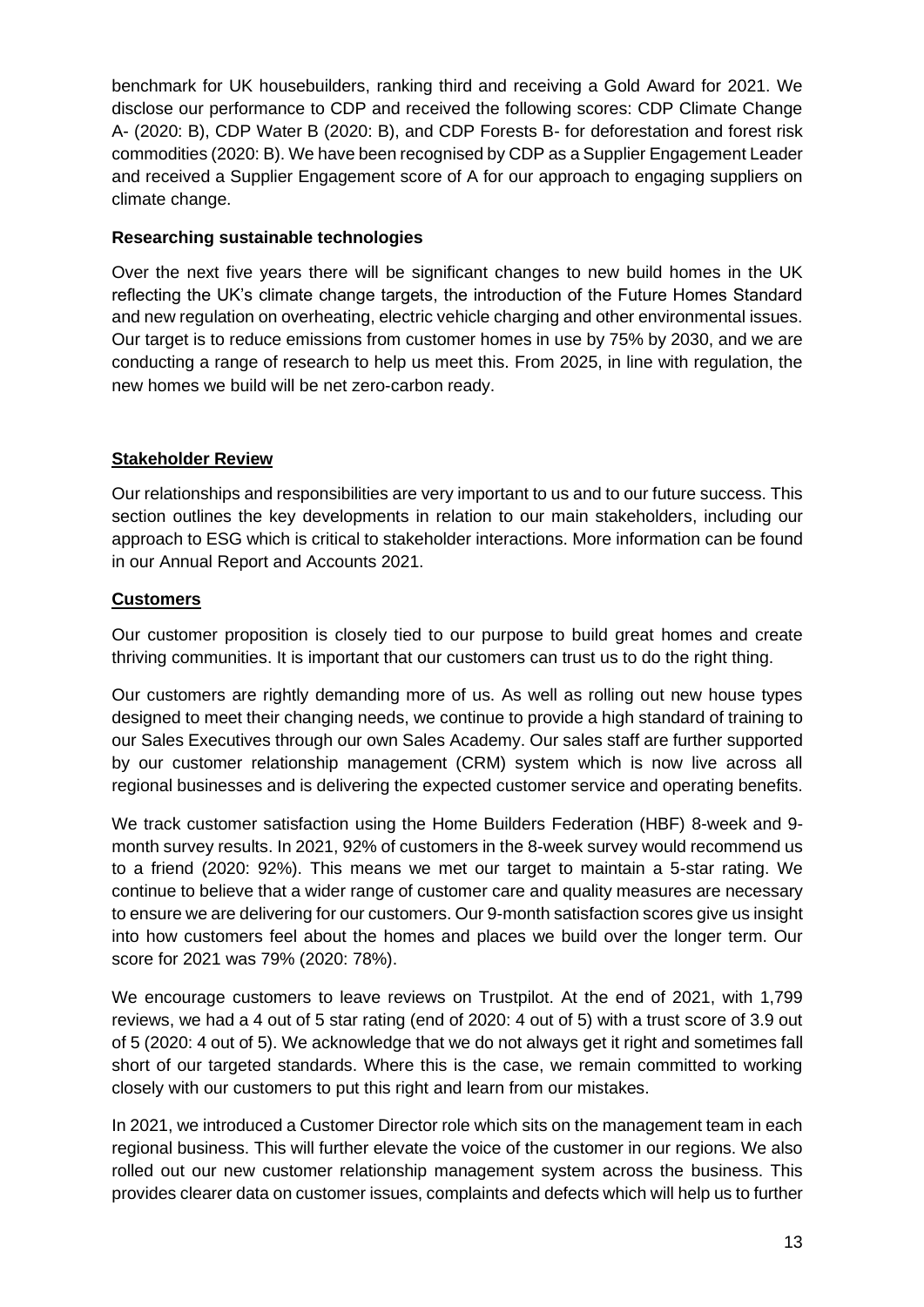improve quality and customer service. The results are reviewed by Customer Directors and used to identify any trends or recurring issues and put measures in place to address them.

# **Closure of the CMA process**

During 2021, the Competition and Markets Authority's (CMA) investigation into the historical sale of leasehold properties with doubling ground rent clauses by the Company was closed, following the agreement of voluntary undertakings. All leaseholders of Taylor Wimpey-owned ten-year doubling ground rent leases, or those that have already gone through our Ground Rent Review Assistance Scheme (GRRAS) and converted their Taylor Wimpey-owned lease to an RPI-based structure, will be offered the option to convert to a fixed ground rent. The cost of implementing the undertakings is expected to fall within the original provision made in 2017.

# **Build quality**

Since the introduction of the measure, we have led the volume housebuilders in build quality as measured by the NHBC CQR score, which measures build quality at key build stages. In 2021, we scored an average of 4.67 (2020: 4.45) from a possible score of six, once again the highest score for a volume housebuilder. This compares with an industry benchmark group average score of 4.43.

We aim to improve this further by ensuring our quality assurance processes are embedded at every stage of the build.

We updated our scope of operations for subcontractors in 2021,which sets out our expectations for the management and delivery of build quality. Key product suppliers provide training to our Site Managers, Quality Managers and trade subcontractors on the correct installation of their products to ensure a quality build. Subcontractors also attend training sessions run by our quality, site and safety teams, and by the NHBC.

Quality is incentivised from the top of the organisation with a significant percentage of our Executive Incentive Scheme linked to customer service and build quality, and this is one of our Principal Risks. We track progress and calculate bonus payouts using a combination of internal and independent external measures: HBF 8-week and 9-month customer survey results; CQR scores conducted independently by the NHBC, and the average reportable items which is the average number of defects found per plot during NHBC inspections at key stages of the build. We also integrate customer service and quality into our all employee bonus scheme.

# **Opportunities in green building**

The way we design and build our homes enables our customers to live a more sustainable and resource efficient lifestyle and there is more that can be done. Our homes are already energy and water efficient and our target is to reduce emissions from customer homes in use by 75% by 2030. We are conducting a range of research to prepare for upcoming regulatory changes and to move towards net zero ready homes.

The energy savings we will secure to meet the Future Homes Standard will make our homes increasingly attractive to customers, with lower running costs and a greatly reduced environmental footprint. The increasing take up of more cost effective green mortgages offers a potential competitive advantage for new homes compared to older housing stock.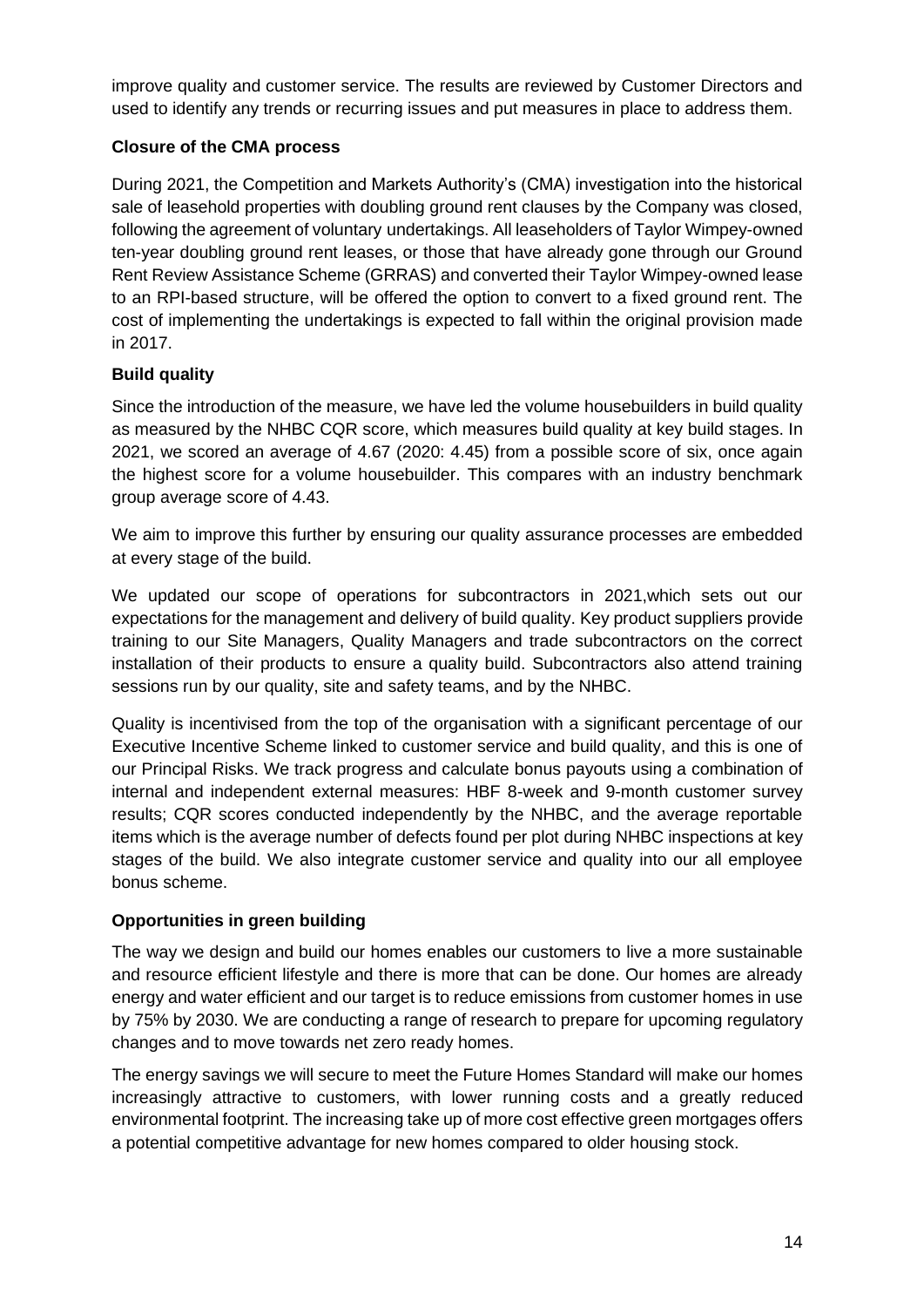#### *Modern methods of construction*

We are integrating more off-site construction techniques which help improve the efficiency of build as well as the quality of key components such as smart roofs which are used where we build a room in the roof. Our approach also includes increased use of timber frame and offsite components such as spandrel panels, smart roof panelised cassette roofs, cassette timber floors and dormers. Other research projects include working with industry peers on reducing packaging and waste, air quality, and use of recycled materials.

#### *Timber frame*

Timber frame can have a significantly lower carbon footprint than traditional 'brick and block' building techniques due to the materials and use of off site manufacture (OSM) techniques. Newly planted replacement trees from sustainably managed forests may take more carbon out of the atmosphere than the more mature trees used for timber frame, which in turn act as a carbon store within buildings for the long term. This makes it an excellent alternative to more carbon intensive bricks and blocks. There is evidence that OSM in factories can generate less waste, require less transport and logistics, and result in more airtight components than those made on site, all contributing to carbon efficiency. Increasing use across our business will be one of our focus areas in 2022. We aim to reach 20% timber frame usage and increase consistency of use across our regions.

# **Communities**

We focus on placemaking and design and invest in affordable homes, infrastructure and research and development to help us create great places to live. Increasingly we are focused on changes to our homes and communities that enable customers to live more sustainably.

In 2021, we contributed £418 million to local communities in which we build across the UK via planning obligations (2020: £287 million). This funded a range of infrastructure and facilities including affordable housing, green space, community, commercial and leisure facilities, transport infrastructure, heritage buildings and public art. We aim to install infrastructure at an early stage of the build process to enhance our schemes and help the new community become established quickly.

We build in communities for years, making a significant impact on the area and its people and recognise that housebuilding, particularly in its early stages, can be disruptive. We aim to build good relationships with local people throughout this time by communicating proactively and consistently. Every one of our sites has a tailored planning and community engagement strategy and a clear point of contact. We use a range of methods to inform local people about our plans, including community consultations. We seek to engage, consult and work in partnership with communities and all interested stakeholders on each and every site, both before we submit a planning application and throughout the life of our developments.

Our teams across the business also get involved in local life, through activities such as organising competitions with primary schools, supporting local events and sponsoring local sports clubs. In addition, we contributed over £104k to local organisations, such as scout groups, local football teams and various community causes (2020: £94k).

Our developments provide a boost to the local economy, both during construction and once new residents move in. Our Economic Benefits Toolkit identifies and helps us understand and communicate the social and economic benefits our sites will generate.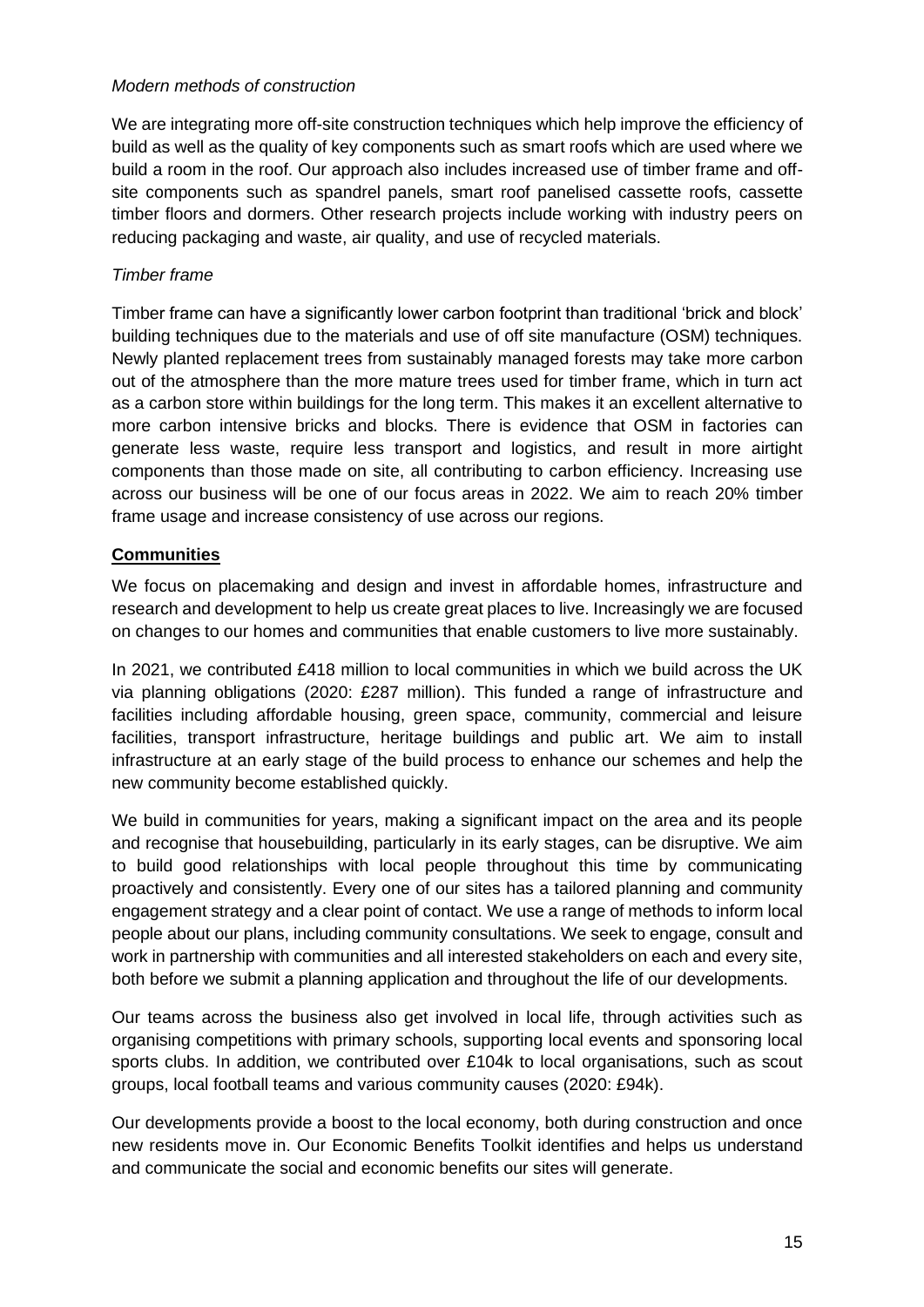# *Placemaking*

We believe that the plan, design, layout and delivery of our schemes can assist in creating successful and sustainable new communities, where our customers can enjoy a good quality of life.

Our placemaking standards are based on Building for a Healthy Life and aligned with the National Design Guide and National Model Code. Our Director of Design and Group Urban Designer are qualified architects and urban designers and we have a Design Lead in each regional business and strategic land team to champion good design at the regional level. We design walkable neighbourhoods where customers can enjoy an active, healthy lifestyle and make sustainable transport choices. This includes layouts that integrate paths and cycle routes that connect with existing networks and street design that encourages slower vehicle speeds and safer cycling conditions. We also invest in public and community transport, walkways and cycle paths through our planning obligations. In 2021, 67% of our UK completions were within 500 metres of a public transport node and 86% were within 1,000 metres.

#### *Nature*

Integrating green spaces, nature and wildlife into our developments makes them more attractive places to live and can have a positive impact on residents' wellbeing and customer satisfaction.

Our environment strategy targets, launched in 2021, include biodiversity net gain requirements and go beyond regulation to deliver priority wildlife enhancements, including hedgehog highways, bug hotels, bird boxes and wildlife friendly planting.

In 2021, we worked with Hedgehog Street, a campaign by the British Hedgehog Preservation Society and People's Trust for Endangered Species to integrate hedgehog highways across 100 new sites. We also worked with Buglife – The Invertebrate Conservation Trust to install bee bricks and bug hotels.

# **Employees**

# **Health and safety**

Health and safety is the number one priority at Taylor Wimpey and we will never compromise on this commitment to our people and everyone who works on and visits a Taylor Wimpey site. We embed a safety culture through training, awareness and visible health and safety leadership and we work closely with our contractors and subcontractors on this. Our Annual Injury Incidence Rate (AIIR) was 214 in 2021 (2020: 151) and our AIIR for reportable injuries per 100,000 employees and contractors remains well below both the HBF Home Builder Average AIIR of 264 and Health and Safety Executive construction industry average AIIR of 353, but we will continue to seek to improve this. We believe the increase in the accident rate is due to higher than average turnover among operatives and an increase in production on our sites. Around 36% of accidents are slips, trips and falls. Our AIIR for major injuries per 100,000 employees and contractors was 73 in 2021 (2020: 58).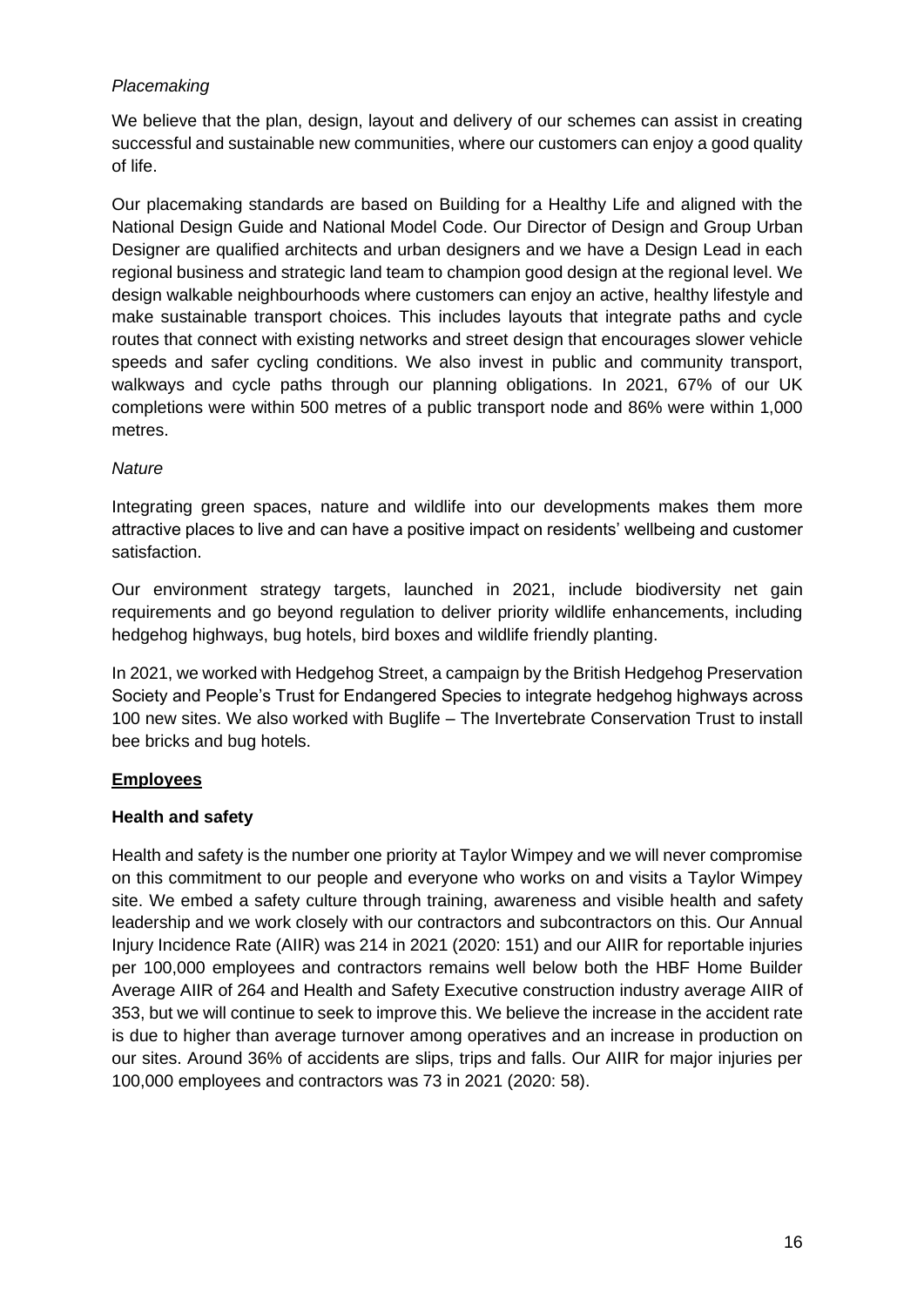# **Culture and people**

We have a very strong culture at Taylor Wimpey at every level of the business, with the core principle to 'do the right thing'. We continue to benefit from a talented and engaged workforce, as reflected in our 2021 employee survey with an overall employee engagement score of over 90%, with a 66% response rate.

Health and safety was once again our top scoring area in the survey at 97%, and 95% of employees are proud to work for Taylor Wimpey. The employee survey also outlined slightly lower scoring areas which we will work to improve, such as future development opportunities and career progression.

We are pleased to report that Taylor Wimpey was once again recognised in the NHBC Pride in the Job Awards, achieving a total of 72 Quality Awards (2020: 53), 25 Seal of Excellence Awards (2020: 19) and three Regional Awards in 2021 (2020: two), whilst Lee Dewing, Site Manager at our Whitacres development in Hambleton, Selby, was awarded a Supreme Award.

During 2021, we directly employed, on average, 5,271 people across the UK (2020: 5,948) and provided opportunities for on average a further 11.1k operatives (2020: 12.3k) on our sites. Our voluntary employee turnover rate is higher than normal at 19.0% (2020: 9.4%). We believe this reflects a catch up from a lower than normal turnover rate in 2020 as a result of the pandemic.

# **Skills**

With a well known industry skills shortage, we have taken a proactive approach to early talent and direct labour. Building the skills of our current and future workforce is essential to address the skills shortage in our industry and also to set up the business to deal with future changes. With the introduction of the Future Homes Standard and other regulatory and technical changes, the types of skills we need are changing. For example, from 2025 we may need significantly more people qualified to install air source heat pumps but fewer gas engineers. We are working in our business, and with our peers, subcontractors, suppliers, industry associations and educational organisations to help address this.

We offer a range of entry-level roles such as apprenticeships, traineeships and graduate programmes to encourage people into our business with these positions making up c.9% of our workforce (2020: 14%). We support our regional businesses to develop local links with colleges, universities and schools and encourage a diverse range of candidates to consider careers in housebuilding. We currently directly employ 743 key trades including apprentices (2020: 1,038). The reduction partly reflects the restructure of the business in 2020 as well as voluntary employee turnover. However, we remain committed to developing future talent and to working both internally and with the wider sector to attract future talent into our industry.

Our technical academies cover production, sales and customer service, providing structured career and skills development, which often enable employees to gain a formal qualification. We also run online masterclass sessions for employees to hear from internal and external experts.

#### **Inclusion, diversity and gender balance**

Diversity and inclusion (D&I) is a key area we want to continue to strengthen, creating a workplace where colleagues feel championed and supported regardless of their background and identity. We see diversity as an opportunity to truly embrace our colleagues'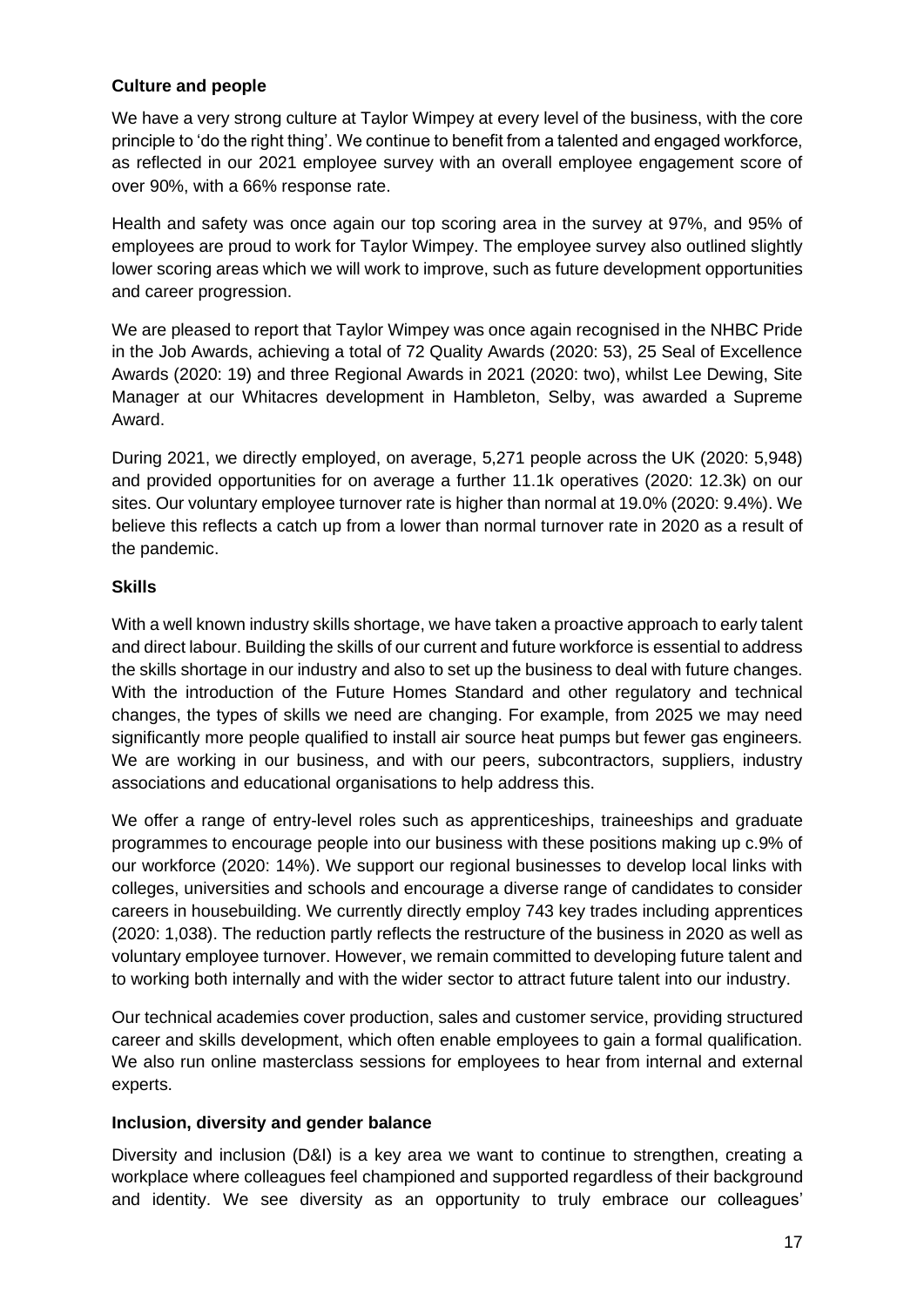backgrounds and perspectives which in turn helps drive the business forward and achieve success. However, we and the housebuilding industry, can and need to do more. In 2021, we launched our new Equality, Diversity and Inclusion Policy and remain committed to equality of opportunity in all our employment practices, policies and procedures across the business. Our Company-wide approach has focused on bringing our colleagues together through multiple diversity-focused networks, training and events.

We have significantly advanced our leaders' capabilities and understanding on diversity and inclusion with programmes like Respectful Workplace which commits our senior leaders to multiple practical steps and activities to help us achieve a more inclusive and respectful culture.

We ran reverse mentoring for 10 senior leaders in 2021 who were partnered with BAME colleagues and / or colleagues who identify as LGBTQ+.

In our 2022 Gender Pay Gap Report, our median gender pay gap has narrowed, still in favour of women and the mean pay gap also remains small, likewise in favour of women. More information on the programmes and our road map to further improvement can be found in our Gender Pay Gap report on our website.

We recognise that building a diverse culture means embracing all aspects of diversity, including race, religion, mental and physical ability, socio-economic backgrounds, sexuality, and more. In 2022, we will set clear internal goals to help accelerate measurable change and to ultimately drive accountability.

#### **Employee engagement**

We are proud of how committed our employees are to the long term success of the Company and we seek feedback from and engagement with all employees. This includes regular email updates from the Chief Executive as well as updates from the GMT and other senior management. It is important that management is accessible and visible so in addition to regular visits to the different businesses we operate employee forums including the National and Local Employee Forums where employee representatives are able to feedback and ask questions of members of the Board and other senior management directly. The Board also has an appointed Employee Champion to strengthen the Board's engagement with employees. The Board's Employee Champion, Gwyn Burr will be retiring from the Taylor Wimpey Board of Directors on 26 April 2022 and we are pleased that Robert Noel, Senior Independent Director, has agreed to take on this important role. Rob joined the Taylor Wimpey Board in 2019 and has over 30 years' experience in the property sector. Rob and Gwyn have been working closely to share employee perspectives already gathered and plans for the continued development of the Employee Champion role.

#### **Wellbeing**

We support colleagues to help them maintain good mental, physical, social and financial health, which has been particularly important during the pandemic. Mental health is a significant concern for the construction industry. We partner with mental health charity, Mates in Mind, to deliver mental health training for colleagues. We have over 150 Mental Health First Aiders across our business who support managers and employees when mental health issues arise. We use the Thrive mental health app, which has been approved by the NHS and provides tools and support for employees to manage and improve mental wellbeing. We are a signatory to the Building Mental Health Charter. We were pleased that 93% of our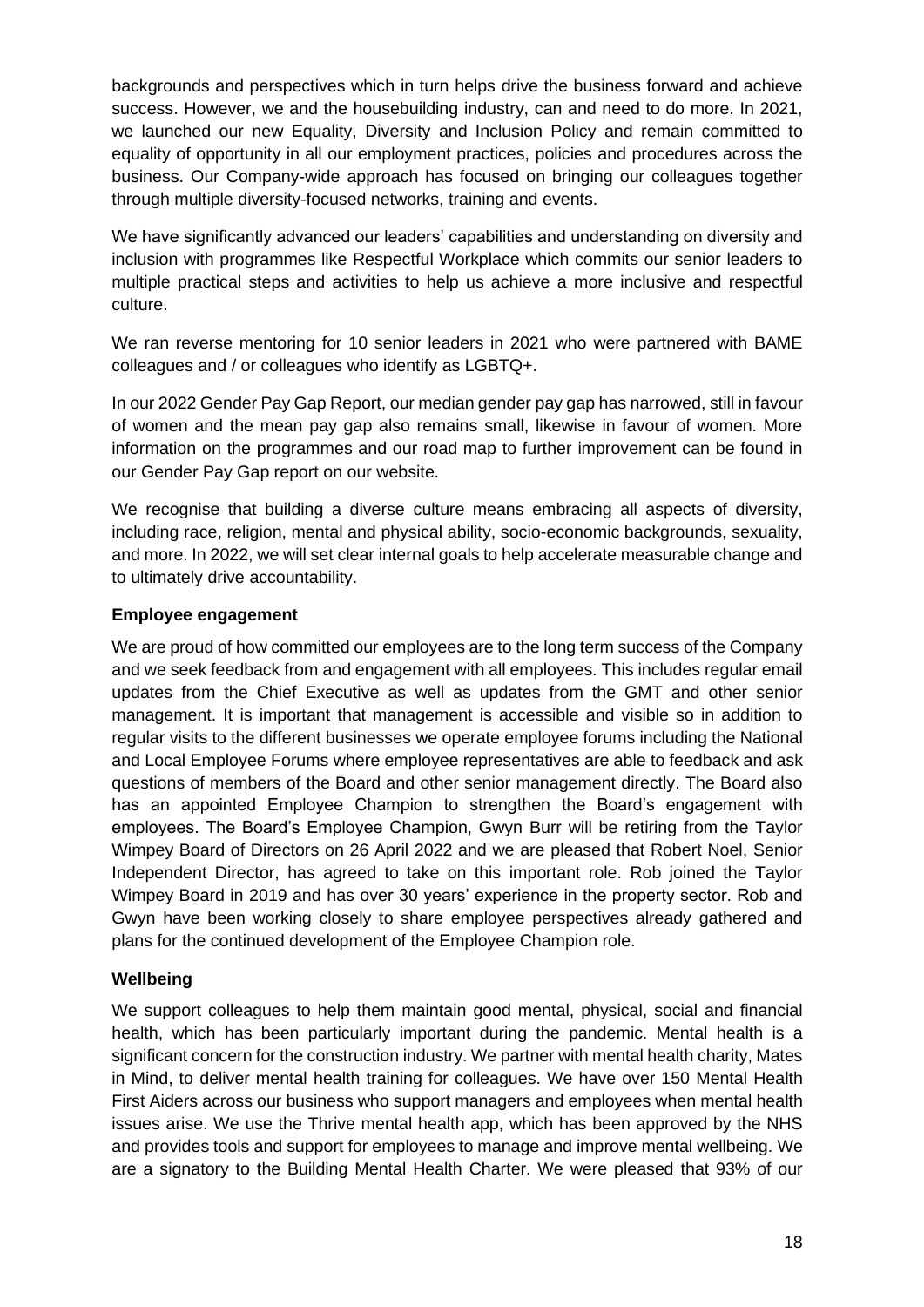employees in our latest survey agreed that they know how to access support for mental health and wellbeing at work.

# **Partners**

#### **Supply chain**

We adopt a collaborative forecasting approach with our supply chain aided by our internal logistics function, Taylor Wimpey Logistics (TWL). In 2021, the industry experienced pressures on the cost and availability of certain materials and a general shortage of drivers for haulage. Whilst challenging, we were able to effectively manage these pressures, aided by our scale and strong partner relationships and agreements and delivered 2021 completions in line with our expectations. Being a national builder allowed us to direct materials between regions to areas of acute shortages during the year. We collaborate with our supplier partners giving them good visibility of our build plans and product requirements, building trust and helping improve security of supply. Over the past several years as part of our Brexit preparations as well as our drive to continuously improve Group operational efficiency, we have worked hard to understand our supply chain, establishing highly detailed 'root to tip' knowledge of our material and component supplies, to help identify early and mitigate potential bottlenecks.

Collaboration brings benefits and the potential for time and cost savings for both Taylor Wimpey and also our suppliers. This includes increasing efficiency by reducing stock items and improving visibility on programming for material demands.

During 2021 we rolled out a Nationwide Supplier Training programme focused on on-site training, competency and site-based audit for site teams, direct trades and subcontractors. This is delivered by the suppliers' technical representatives supporting 'right first time' build and improving quality and consistency to provide a better and higher-quality customer experience.

During 2022, we will begin setting improvement targets for categories of suppliers in areas such as embodied carbon and waste as part of our work to prepare for the Future Homes Standard and to reduce our scope 3 carbon footprint. We also work with the Supply Chain Sustainability School (SCSS), an industry collaboration, to help engage our suppliers on sustainability and give them access to training and resources.

We have been recognised by the CDP as a Supplier Engagement Leader and received a Supplier Engagement score of A for our approach to engaging suppliers on climate change.

#### *Real Living Wage*

In 2021, we became an accredited Living Wage Employer, meaning that all our directly employed staff and all those working for us via a subcontractor or service company are paid at least the real living wage, as set by the Living Wage Foundation. This is above the statutory living wage.

#### *Small and local suppliers*

We work with many small and medium sized (SME) businesses who provide labour, trades and services to our construction sites. Many of our partners are local and family-run businesses and working with them supports the local economy around our sites. We hold regular subcontractor engagement sessions in our regional businesses and offer other support to help local SMEs do business with us.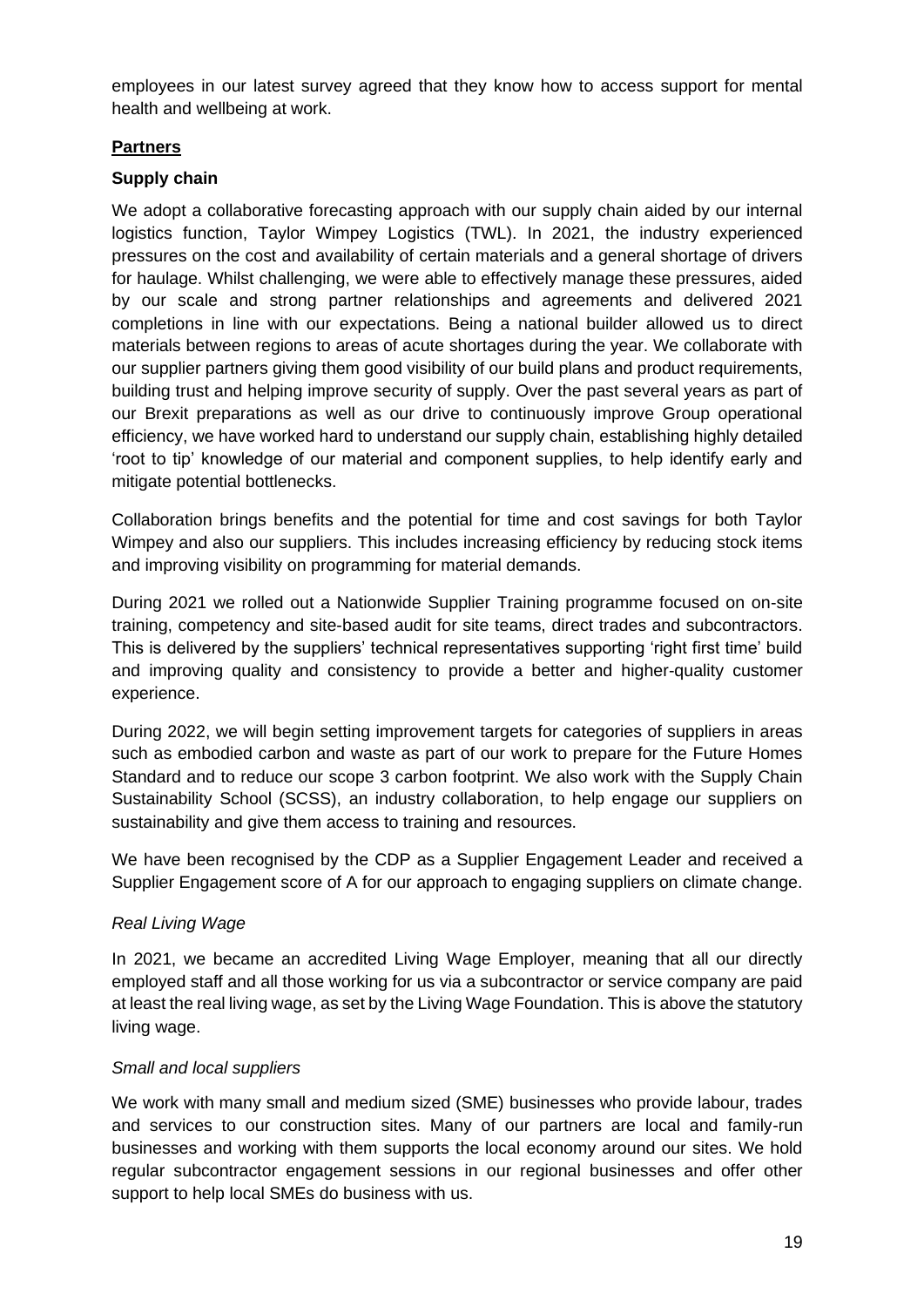# **Taylor Wimpey Logistics**

We relocated our central logistics hub, TW Logistics to Peterborough last year, improving transport links with our suppliers and the rest of the business. TWL is central to our drive to optimise efficiency in our procurement and materials supply and distribution. TWL provides a central hub for suppliers enabling us to consolidate supplies and provide them in build packs to our sites, on a just in time basis. This improves visibility and site efficiency and has certain practical advantages such as lessening frequency of large vehicles on smaller sites with limited road access. As TWL consolidates supplier deliveries, it provides a buffer against supplier fluctuations and availability challenges and it centrally manages new product implementation alleviating availability gaps. TWL has direct access to site build programmes and scheduling of call-offs which helps us maximise the use of standard house type templates, again improving our efficiency. TWL leverages commercial relationships as a bulk purchaser and as a single point of delivery. The division also helps us ensure adherence to standard specification through strictly controlled build packs, with safety critical and cost sensitive items also managed by TWL.

#### **Central and local government**

We engage with local authorities, parish councils, Homes England, the Greater London Authority (GLA), the Department for Levelling Up, Housing and Communities (DLUHC) and other public sector organisations to understand their priorities and share our views. We engage directly and through our membership of industry organisations such as the HBF and the British Property Federation (BPF).

#### *Local planning authorities*

We aim to work constructively with planning authorities to agree the details of our planning obligations for each development, including affordable housing, local infrastructure, and facilities.

We use the results of our community engagement to help us develop planning proposals that are financially viable and meet local needs. Each planning application integrates a clear development plan, enabling planning authorities to monitor progress.

Once planning permission is granted, our technical teams monitor compliance with planning agreements and obligations. We also track build rates to make sure that each scheme is being managed efficiently and new homes are delivered on time. This is overseen by the Managing Director in each regional business.

#### **Charity partnerships**

We focus on three priorities that are connected to our business: aspiration and education in disadvantaged areas, tackling homelessness and local projects that have a direct link to our regional businesses and developments.

During 2021, we continued our partnership with our national charities as well as local charity partners across the UK albeit meetings were held virtually this year. Our six national charities are the Youth Adventure Trust, End Youth Homelessness, Crisis, CRASH, St Mungo's and Foundations Independent Living Trust. In total, during 2021, we donated and fundraised c.£1 million for registered charities (2020: over £668k). This included supporting St Mungo's Construction Skills Training Centres to help people recovering from homelessness to gain new skills and find employment in the construction industry.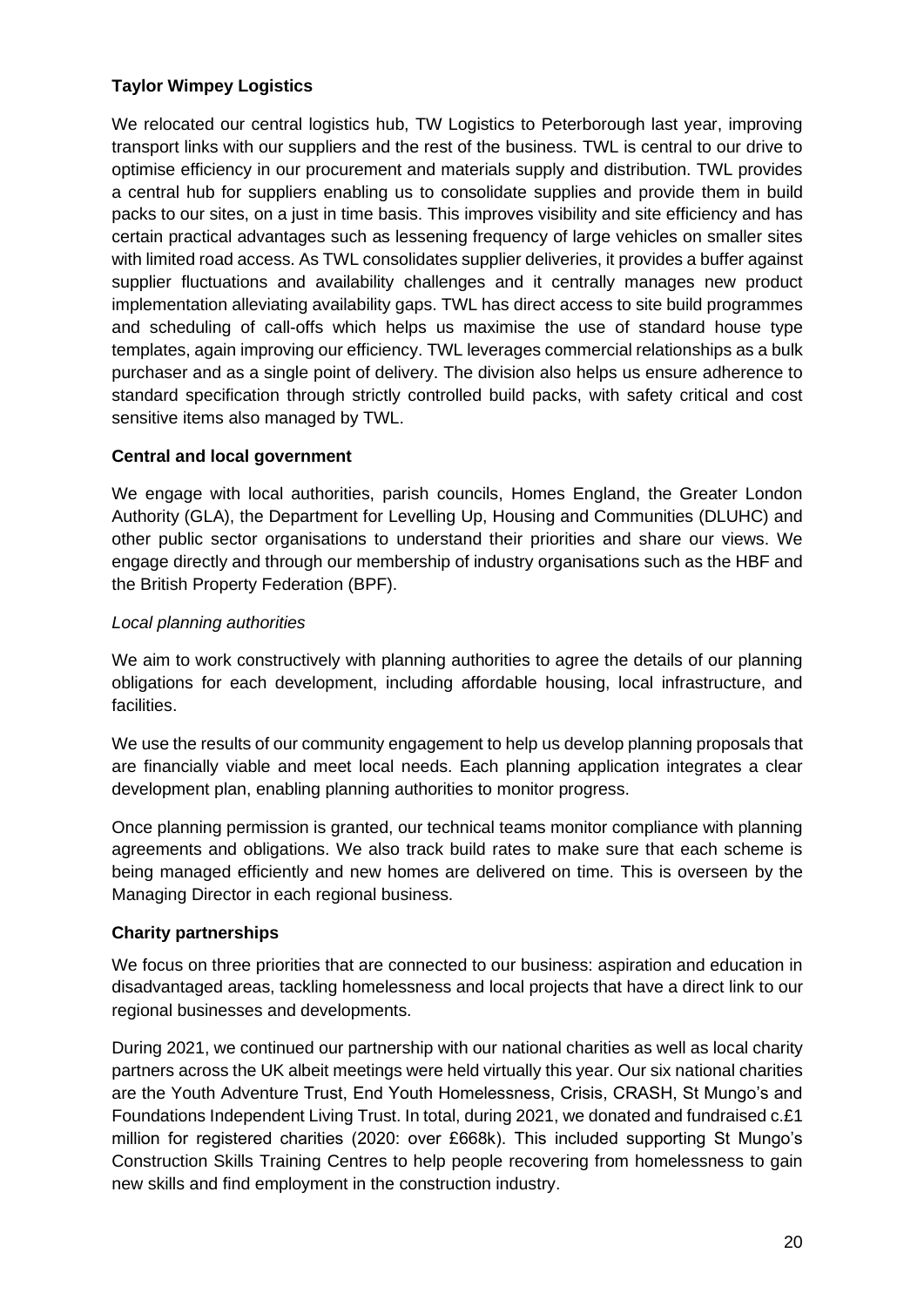# **Investors**

The combination of our operational performance, strong landbank and cash position enables Taylor Wimpey to deliver significant and reliable future shareholder returns.

Our aim is to continue to provide a reliable income stream to our shareholders, throughout the cycle, including during a 'normal downturn' via an ordinary cash dividend.

Our intention remains to return cash generated by the business in excess of that needed by the Group to fund land investment, all working capital, taxation and other cash requirements of the business, and once the ordinary dividend has been met, the method of which is considered by the Board at the appropriate time.

We have a very clear focus and strategy. We continue to build momentum to deliver what we have set out through achieving the following four priorities:

#### *Operational excellence and discipline driving an increase in operating margin*

Our primary performance focus is on delivering a 21-22% operating margin and we continue to target a number of areas to achieve this; focused on cost, process simplification and standardisation, enhancing the core drivers of value for our business.

The improvement in 2021 operating margin has been supported by increased focus on the balance between price and sales rate to offset build cost inflation; annualised cost savings arising from the 2020 restructure; increased volumes driving more efficient recovery of fixed costs; and the absence of non-recurring COVID-19 related costs.

We have a strong embedded margin in the landbank, which together with the new land acquisitions, gives us confidence in achieving our operating margin target.

We have embedded a disciplined cost mindset across the business and taken a number of proactive actions to reduce cost and optimise financial performance. In late 2020 and into 2021 we also completed a review and restructure of the business, including removing a layer of senior management.

# *Progressing recent land acquisitions through planning to facilitate outlet growth in late 2022 and volume growth in 2023*

We remain focused on efficiently progressing recently acquired land through the planning system, positioning our business to deliver annual completions in line with our previous guidance of between 17,000 and 18,000 in the medium term. We are progressing the land through the planning stages as expected, providing excellent momentum for growth.

#### *Continue to deliver consistently great build quality, customer service and employee experience and identify where we can add value*

We began the investment in customer service and increasing build quality several years ago. Not only was this the right thing to do for customers, but it has also set the business up very well for upcoming changes with the introduction of the New Homes Ombudsman and building regulations. We are delighted to have been confirmed as once again leading the sector in the NHBC CQR score and we have maintained our HBF 5 star rating.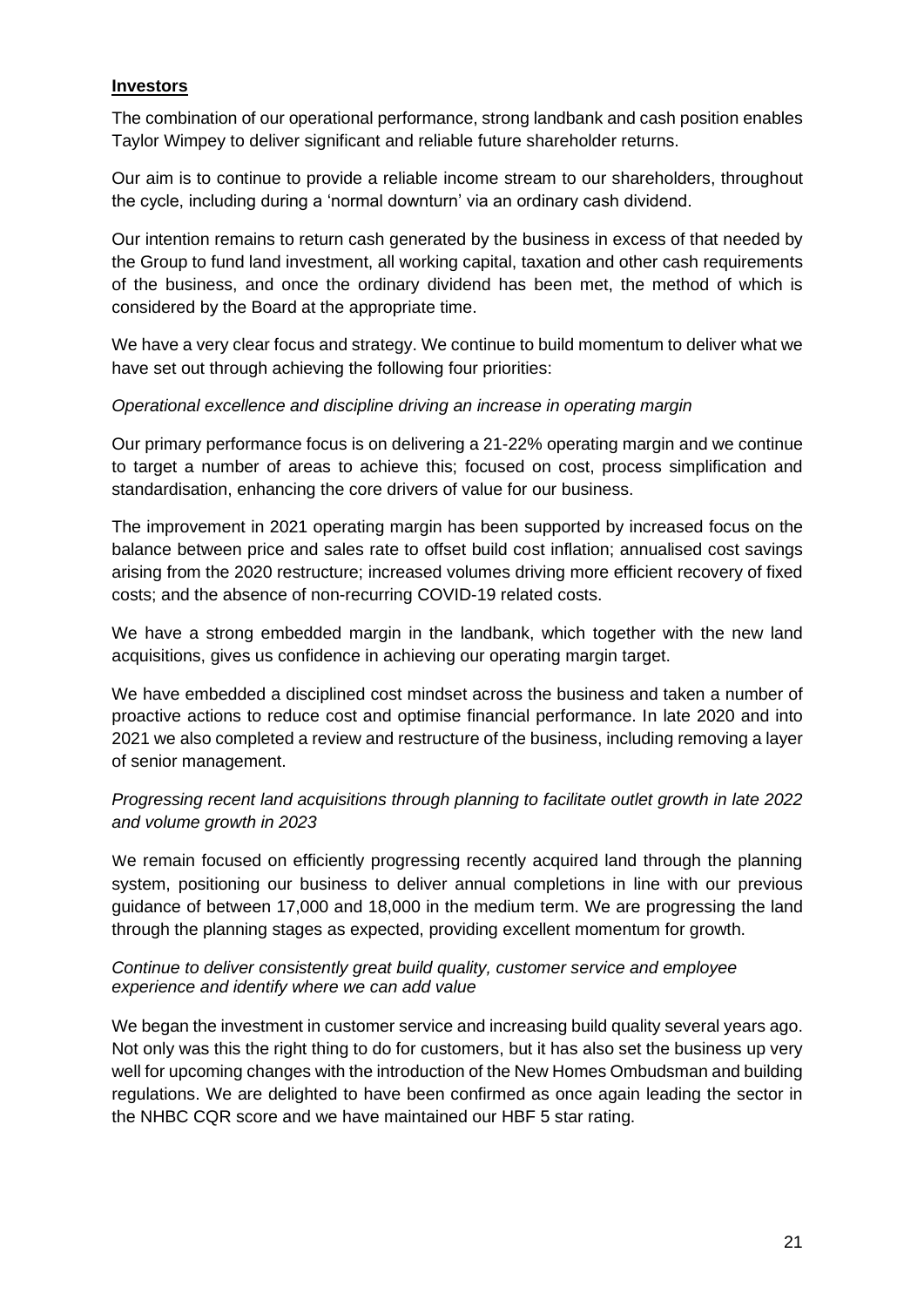# *Further embedding sustainability through the business, targeting areas where we can make the most difference to future proof the business*

Ensuring a sustainable business is in the interests of all of our stakeholders and is at the heart of the Board's decision making process. Whilst it is important to adjust to near term market considerations, we make our decisions in the interest of the long term sustainability of the business. This is particularly important in a highly regulated and political industry.

We reaffirmed our commitment to play our part in addressing the environmental crisis through the launch of our ambitious environment strategy in early 2021. During 2021, we have clarified our ESG governance responsibilities and processes at Board level and identified 'Natural resources and climate change' as a Principal Risk. During 2022 we will develop our net zero transition plan and target.

#### **Investment case**

We have a strong investment case with a track record of generating attractive investor returns whilst operating sustainably to the benefit of all of our stakeholders, with:

- Strong momentum following significant recent land investment to drive outlet growth and volumes
- Clear levers to improve operating margin
- Highly cash generative with a commitment to return excess cash
- Delivering for all stakeholders

#### **Group financial review of operations**

#### **Income statement**

The numbers referenced below are statutory numbers unless otherwise stated.

Group revenue increased to £4,284.9 million in 2021 (2020: £2,790.2 million), reflecting the increase in completions in the UK (excluding joint ventures) to 13,929 (2020: 9,412) with the comparative period impacted by site closures due to COVID-19. UK average selling prices rose 4.0% to £299.8k (2020: £288.3k) and average selling prices on private completions increased by 2.8% to £332.2k (2020: £323.2k) in the UK, primarily due to house price inflation partly offset by changes to product mix.

Group gross profit increased to £1,027.0 million (2020: £496.7 million), representing a gross margin of 24.0% (2020: 17.8%). The increase in margin over the prior year was mainly driven by the lack of COVID-19 costs (£60.3 million) seen in 2020 as well as fixed costs being absorbed across more completions in the current year.

Net operating expenses of £328.8 million (2020: £214.3 million) include £125.0 million of exceptional costs relating to the cladding fire safety provision, which is detailed below. Excluding these exceptional costs the net operating expenses were £203.8 million, which was predominantly made up of administrative costs of £211.0 million (2020: £206.8 million). These increased from the prior year as the savings in the current year from the restructuring that occurred in 2020 were more than offset by increases in performance based remuneration and share based payment charges that reflected the improved trading in the year.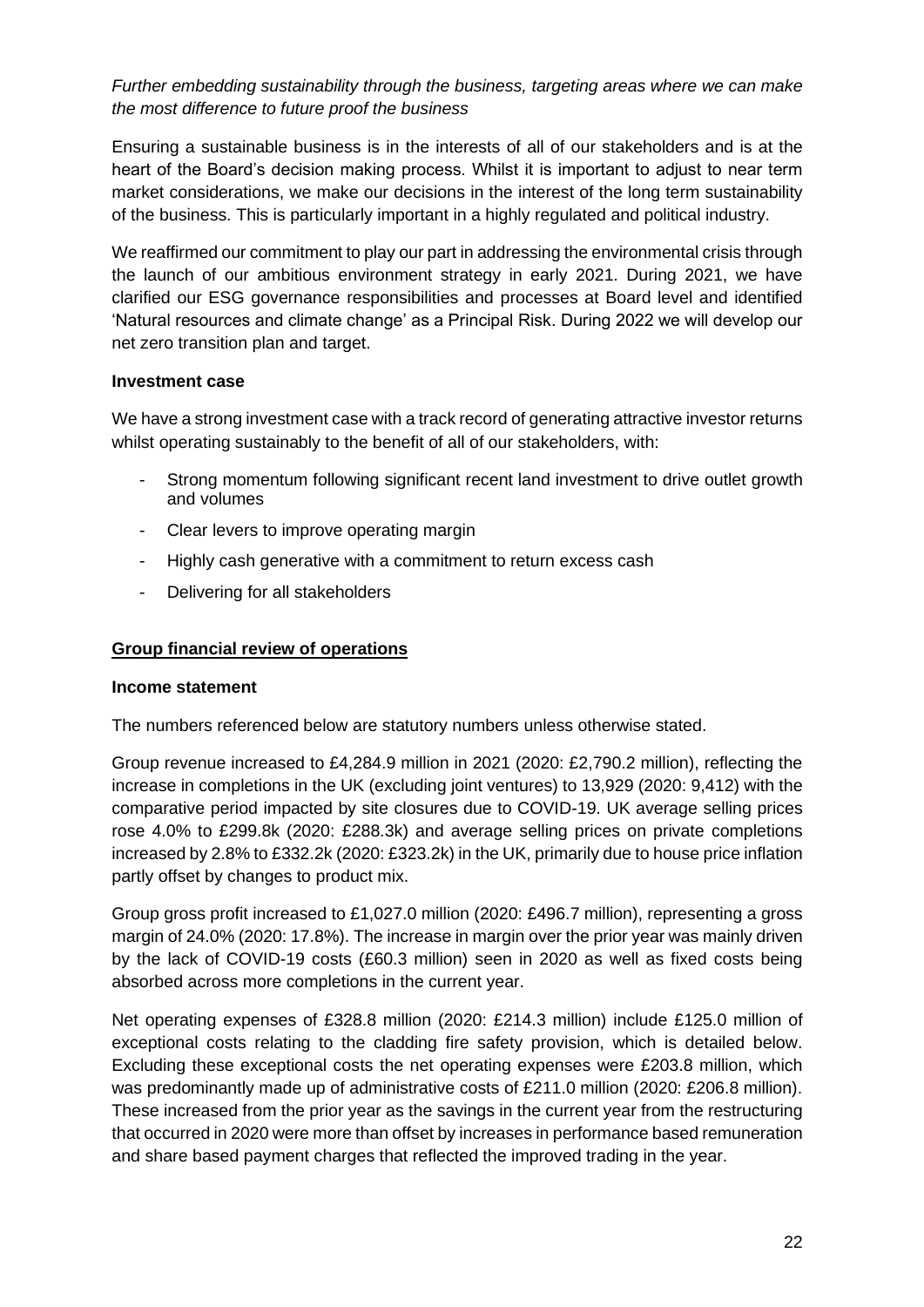This resulted in a profit on ordinary activities before net finance costs of £698.2 million (2020: £282.4 million), £823.2 million (2020: £292.4 million) excluding exceptional items.

During the year, completions from joint ventures were 158 (2020: 197). The total order book value of joint ventures as at 31 December 2021 was £74 million (31 December 2020: £51 million), representing 151 homes (31 December 2020: 118).

Our share of joint ventures profits in the year was £5.4 million (2020: £7.9 million). When including this in the profit on ordinary activities before net finance costs the resulting operating profit was £828.6 million (2020: £300.3 million), delivering an operating profit margin of 19.3% (2020: 10.8%).

In March 2021, we announced that we would cover the costs to bring all Taylor Wimpey apartment buildings going back 20 years from 1 January 2021, irrespective of height or whether we retain a legal interest, in line with current EWS1 guidance, covering cladding and the whole of the external wall systems including balconies. As a result of this the Group announced an additional £125.0 million provision to fund cladding fire safety improvement works which has been charged to exceptional items in line with our policy. The prior year exceptional charge of £10.0 million arose following a review of ongoing works to replace Aluminium Composite Material (ACM) cladding on a small number of legacy developments.

The net finance expense of £24.0 million (2020: £25.9 million) principally includes imputed interest on land acquired on deferred terms, bank interest and interest on the pension scheme. The decrease compared with the prior year is mainly due to a reduction in the net bank interest payable, which in 2020 reflected the full draw down of the previously unutilised £550 million revolving credit facility, which was fully repaid in the first half of 2020, following the temporary closure of sites. In addition, changes in foreign exchange rates in the year resulted in a small foreign exchange loss compared with a gain in the prior year.

Profit on ordinary activities before tax increased to £679.6 million (2020: £264.4 million). The pre-exceptional tax charge was £147.9 million (2020: £49.1 million). This represents an underlying tax rate of 18.4% (2020: 17.9%) which includes a £2.6 million credit (2020: £1.4 million credit) arising from the remeasurement, in part, of the Group's UK deferred tax assets at 25.0% following the changes to the corporation tax rates enacted by the UK Government in the first half of the year. A tax credit of £23.8 million was recognised in respect of the exceptional charge (2020: £1.7 million). This resulted in a total tax charge of £124.1 million (2020: £47.4 million), at a rate of 18.3% (2020: 17.9%).

As a result, profit for the year was £555.5 million (2020: £217.0 million).

Basic earnings per share was 15.3 pence (2020: 6.3 pence). The adjusted basic earnings per share was 18.0 pence (2020: 6.5 pence).

# **Spain**

Our Spanish business primarily sells second homes to European and international customers, with a small proportion of sales being primary homes for Spanish occupiers. The business has continued to face market disruption as a result of international travel restrictions imposed during the COVID-19 pandemic. However, it has performed well against this backdrop and sales rates have recovered as restrictions have eased, with the 2021 sales rate comparable with 2019.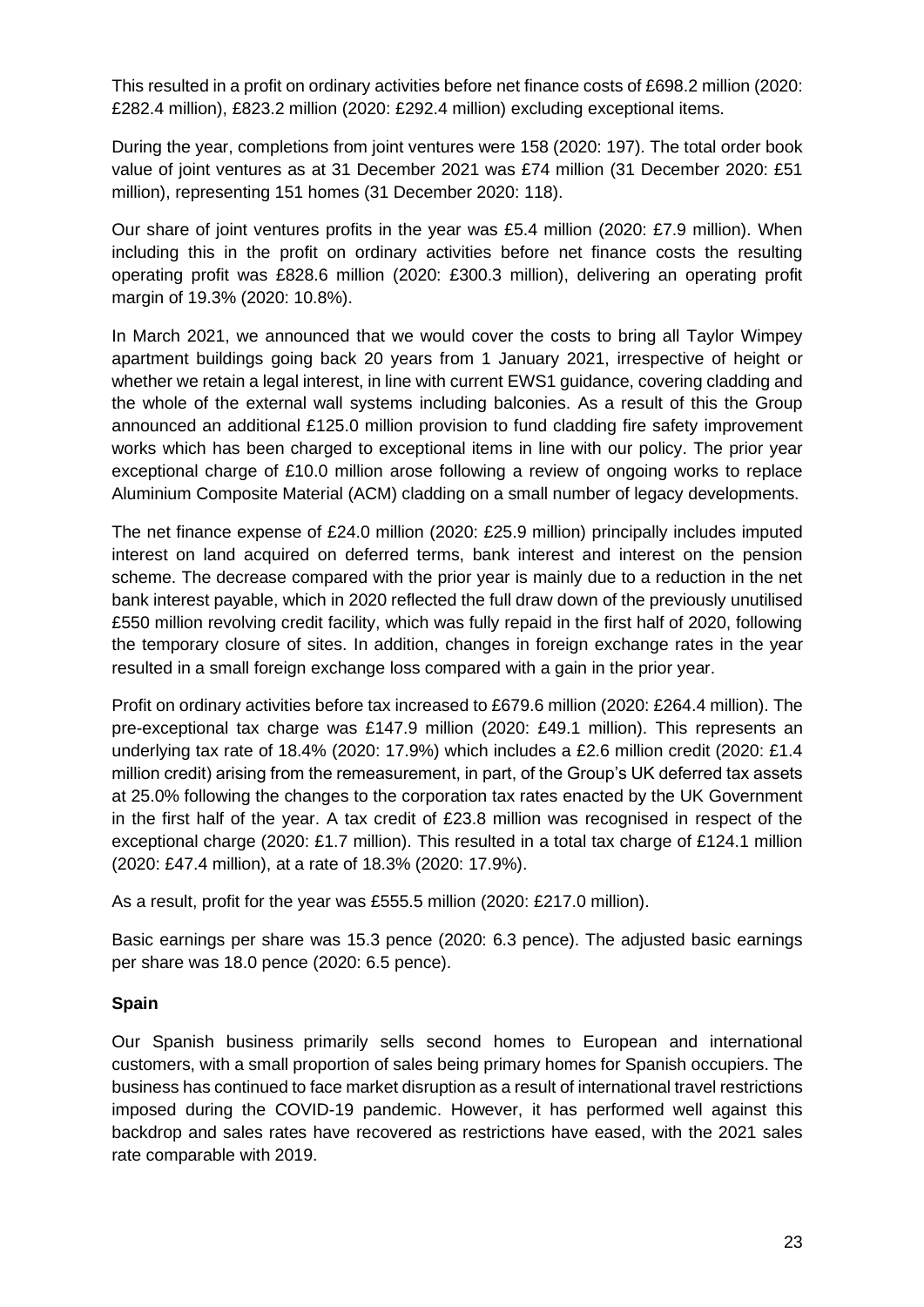We completed 215 homes in 2021 (2020: 190) at an average selling price of €417k (2020: €375k), and our total order book as at 31 December 2021 of 324 homes (31 December 2020: 126 homes), reflects the recovery in the year as noted above. Gross margin decreased to 24.3% (2020: 31.1%), primarily due to the increased level of sales commissions incurred following the greater number of reservations compared with the prior year, and this flowed through to an operating profit of £14.6 million for 2021 (2020: £15.8 million) and an operating profit margin of 19.0% (2020: 25.0%).

The total plots in the landbank stood at 2,779 (31 December 2020: 2,819), with net operating assets at £108.9 million (31 December 2020: £111.5 million).

# **Balance sheet**

Net assets at 31 December 2021 increased by 7.4% to £4,314.0 million (31 December 2020: £4,016.8 million), with net operating assets\*\* increasing by £185.8 million to £3,450.6 million (31 December 2020: £3,264.8 million). Return on net operating assets\*\* increased to 24.7% (2020: 9.9%) as the increase in average net operating assets over the year, compared with the prior year, was more than offset by the increase in operating profit over the same period. Group net operating asset turn\*† was 1.28 times (2020: 0.92).

# **Land**

Land at 31 December 2021 increased by £510.0 million in the year to £3,385.7 million as the Group continued to invest in land opportunities following the equity raise completed in June 2020. The increased land investment also meant that land creditors increased to £806.4 million (31 December 2020: £675.9 million) with new obligations exceeding payments in the period. Included within the gross land creditor balance is £59.0 million of UK land overage commitments (31 December 2020: £64.9 million). £314.2 million of the land creditors is expected to be paid within 12 months and £492.2 million thereafter.

At 31 December 2021 the UK short term landbank comprised 85,376 plots (31 December 2020: 77,435), with a net book value of £2.9 billion (31 December 2020: £2.5 billion). Short term owned land comprised £2.8 billion (31 December 2020: £2.4 billion), representing 62,660 plots (31 December 2020: 53,731). The controlled short term landbank represented 22,716 plots (31 December 2020: 23,704).

The value of long term owned land increased to £298 million (31 December 2020: £217 million), representing 37,425 plots (31 December 2020: 36,968), with a further total controlled strategic pipeline of 107,809 plots (31 December 2020: 101,676). Total potential revenue in the owned and controlled landbank increased to £59 billion in the year (31 December 2020: £54 billion).

# **Work in progress (WIP)**

Total WIP has reduced as completions originally planned for completion in Q4 2020 were delayed into the first half of the current year resulting in a greater WIP balance at the end of the prior year. Whilst the number of outlets at 31 December 2021 was lower than at the start of the year, the average WIP per UK outlet was broadly flat at £6.5 million (31 December 2020: £6.6 million), reflecting a continuing investment in build on active sites.

# **Provisions and deferred tax**

Provisions increased to £245.1 million (31 December 2020: £130.5 million) due to the £125.0 million cladding fire safety provision recognised in the period. There was continued utilisation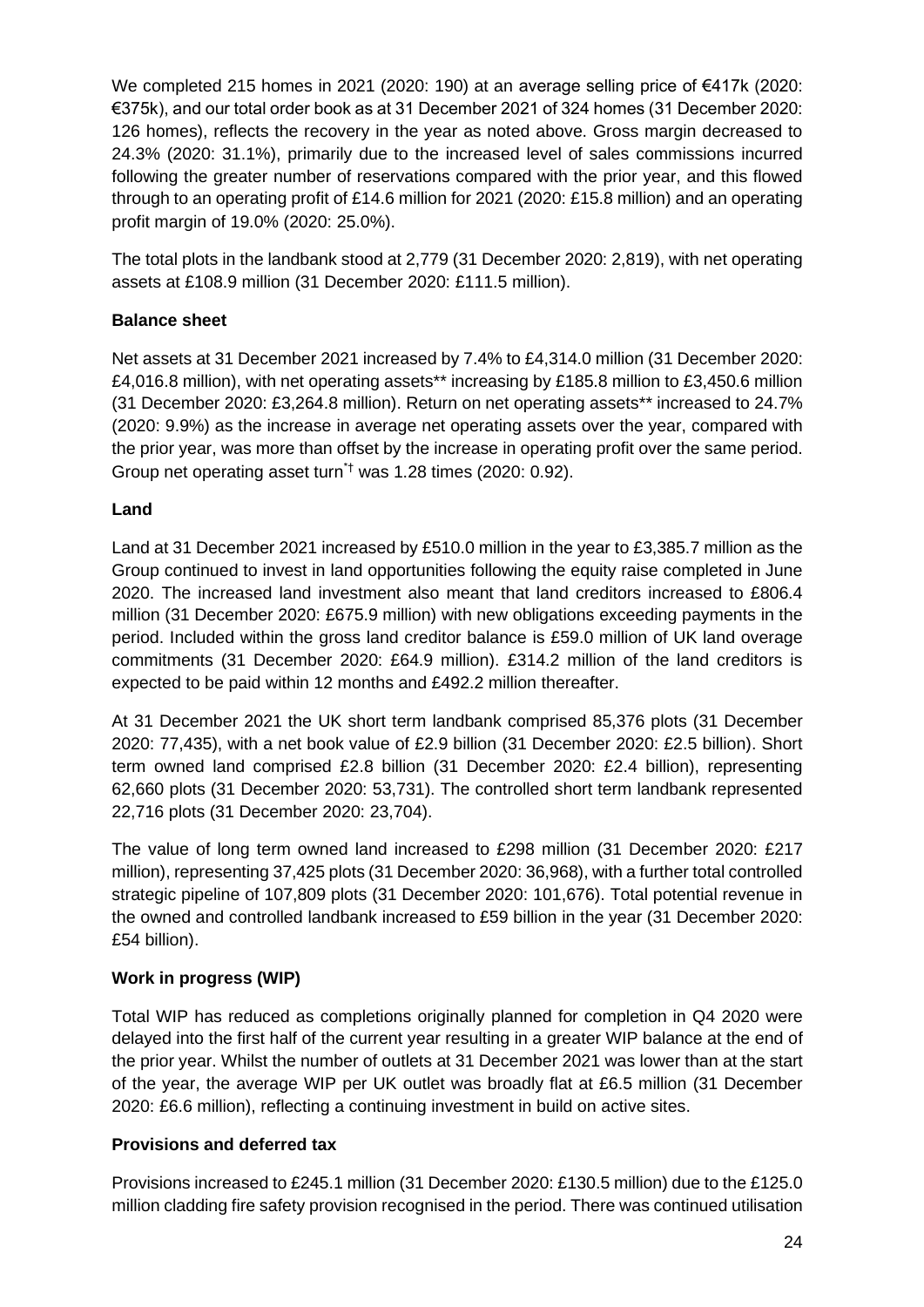of the existing provision as works have been carried out as well as utilisation of the Ground Rent Review Assistance Scheme ('GRRAS') provision as claims have been received and processed. During the year the Group agreed voluntary undertakings with the CMA which built on the existing GRRAS scheme, the cost of these undertakings fall within the original provision made by the Group in 2017.

Our net deferred tax asset of £26.2 million (31 December 2020: £33.7 million) relates to our pension deficit, employee share schemes and the temporary differences of our Spanish business, including brought forward trading losses. The decrease in the pension deficit in the period decreased the deferred tax asset recognised, with some offset as the deferred tax asset has been remeasured, in part, at 25.0% (31 December 2020: 19.0%) following the UK enacted change in rate in the period.

#### **Pensions**

Following the 31 December 2016 triennial valuation, the Group agreed a recovery plan with the Trustee to pay deficit reduction contributions of up to £40.0 million per annum for the period from April 2018 to December 2020. During 2020 and in response to the site shutdowns, a temporary suspension of the agreed deficit reduction contributions was agreed with the Trustee for the three months between April and June 2020 and as a result, the recovery plan period was extended to 31 March 2021.

During 2020, the Group engaged with the Taylor Wimpey Pension Scheme ('TWPS') Trustee on the triennial valuation of the pension scheme with a reference date of 31 December 2019. In March 2021, a new funding arrangement was agreed with the Trustee that commits the Group to paying £20.0 million per annum into an escrow account between April 2021 and March 2024. The first six months of contributions between 1 April 2021 and 30 September 2021 were guaranteed. From 1 October 2021, payments into the escrow account are subject to a quarterly funding test with the first funding test having an effective date of 30 September 2021. Contributions to the escrow are suspended should the TWPS Technical Provisions funding position at any quarter end be 100% or more and would restart should the funding subsequently fall below 98%.

The Group continues to provide a contribution for Scheme expenses and also makes contributions via the Pension Funding Partnership. Total Scheme contributions and expenses in 2021 were £17.4 million (2020: £37.1 million) with a further £10.0 million paid into the escrow account (2020: nil). Further payments into escrow are subject to quarter-end funding tests and would amount to an additional £5.0 million being paid into escrow in 2022 each quarter if the funding test is not met at the respective quarter end. The most recent funding test at December 2021 showed a surplus of £43 million and a funding level of 101.7% and as a result no payment into escrow is due in the first quarter of 2022.

At 31 December 2021, the IAS 19 valuation of the Scheme was a surplus of £149.9 million (31 December 2020: deficit of £89.1 million). Due to the rules of the TWPS, any surplus cannot be recovered by the Group and therefore a deficit has been recognised on the balance sheet under IFRIC14. The deficit being equal to the present value of the remaining committed payments under the 2019 triennial valuation. No such adjustment was recognised at 31 December 2020 since the deficit on an IAS 19 accounting basis exceeded the present value of committed payments at that time. Retirement benefit obligations of £37.3 million at 31 December 2021 (31 December 2020: £89.5 million) comprise a defined benefit pension liability of £37.0 million (31 December 2020: £89.1 million) and a post-retirement healthcare liability of £0.3 million (31 December 2020: £0.4 million).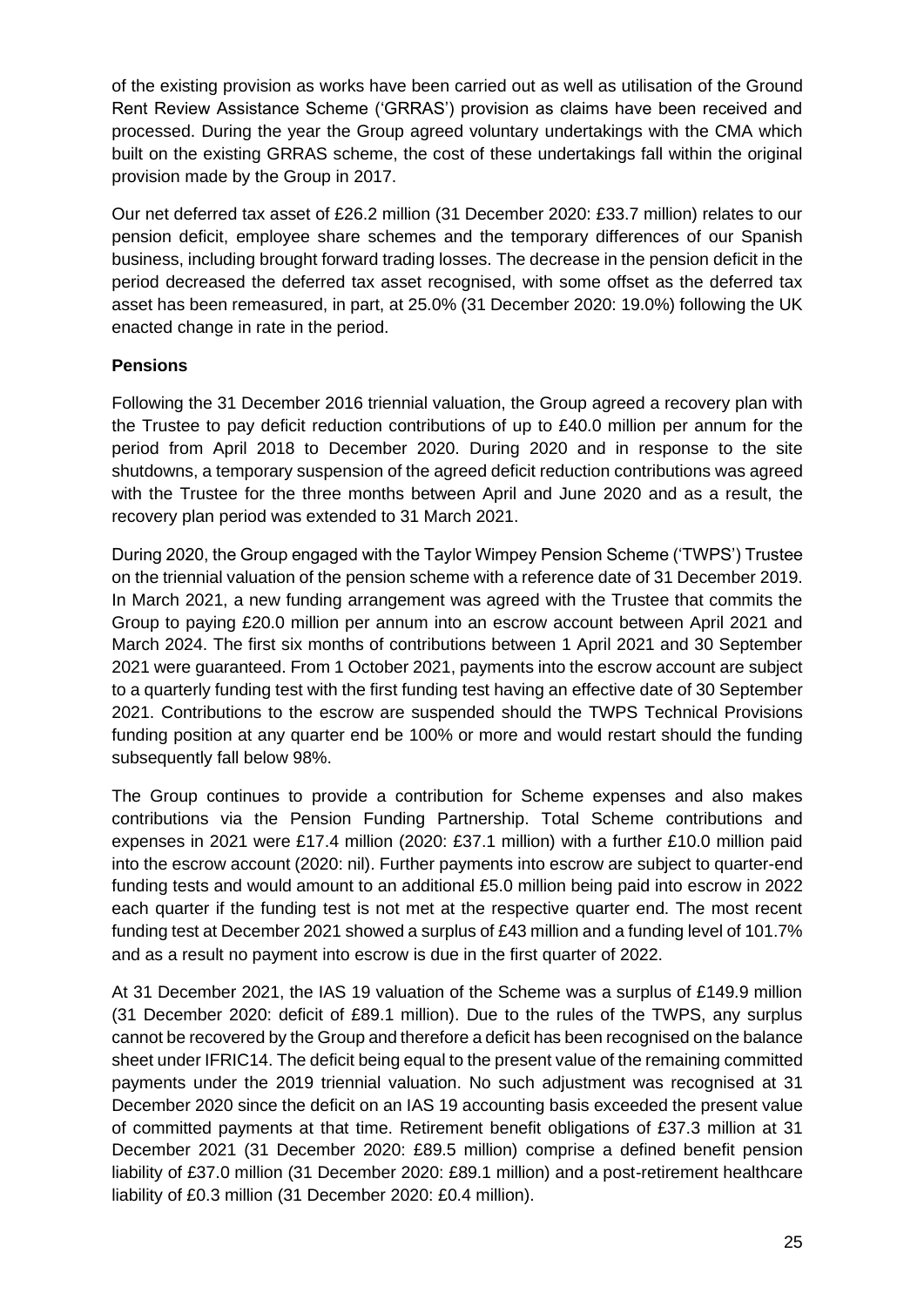The Group continues to work closely with the Trustee in managing pension risks, including management of interest rate, inflation and longevity risks.

#### **Net cash and financing position**

Net cash increased to £837.0 million at 31 December 2021 from £719.4 million at 31 December 2020, due to strong cash generation from operating activities being partially offset by an increase in land investment, and the payment of dividends in the year.

Average net cash for the year was £788.1 million (31 December 2020: £399.3 million).

In the year to 31 December 2021, the inflow of cash from operations as a result of the improved trading led to cash conversion# of 69.4% of operating profit (2020:  $(54.9)$ %).

Net cash, combined with land creditors, resulted in an adjusted gearing### of  $(0.7)$ % (31) December 2020: (1.1)%).

At 31 December 2021 our committed borrowing facilities were £634 million of which £550 million was undrawn. The average maturity of the committed borrowing facilities at 31 December 2021 was 2.9 years (31 December 2020: 3.8 years).

#### **Dividends**

Subject to shareholder approval at the AGM scheduled for 26 April 2022 the 2021 final ordinary dividend of 4.44 pence per share will be paid on 13 May 2022 to shareholders on the register at the close of business on 1 April 2022 (2020 final dividend: 4.14 pence per share). In combination with the 2021 interim dividend of 4.14 pence per share this gives total ordinary dividends for the year of 8.58 pence per share (2020 ordinary dividend: 4.14 pence per share).

The dividend will be paid as a cash dividend, and shareholders in the United Kingdom have the option to reinvest all of their dividend under the Dividend Re-Investment Plan (DRIP), details of which are available on our website www.taylorwimpey.co.uk/corporate.

Our intention remains to return cash generated by the business in excess of that needed by the Group to fund land investment, all working capital, taxation and other cash requirements of the business, and once the ordinary dividend has been met.

Following the strong performance of the business during 2021, we are today announcing our intention to return excess cash of c.£150 million in 2022 through the implementation of a share buyback programme, with an initial tranche of c.£75 million expected to be completed by no later than 3 June 2022.

# **Going concern**

The Directors remain of the view that the Group's financing arrangements and balance sheet strength provide both the necessary liquidity and covenant headroom to enable the Group to conduct its business for at least the next 12 months. Accordingly, the financial statements are prepared on a going concern basis, see note 1 of the financial statements for further details of the assessment performed.

# **Assessment of Prospects**

We consider the long term prospects of the Group in light of our business model. Our strategy to deliver sustainable value is achieved through delivering high-quality homes in the locations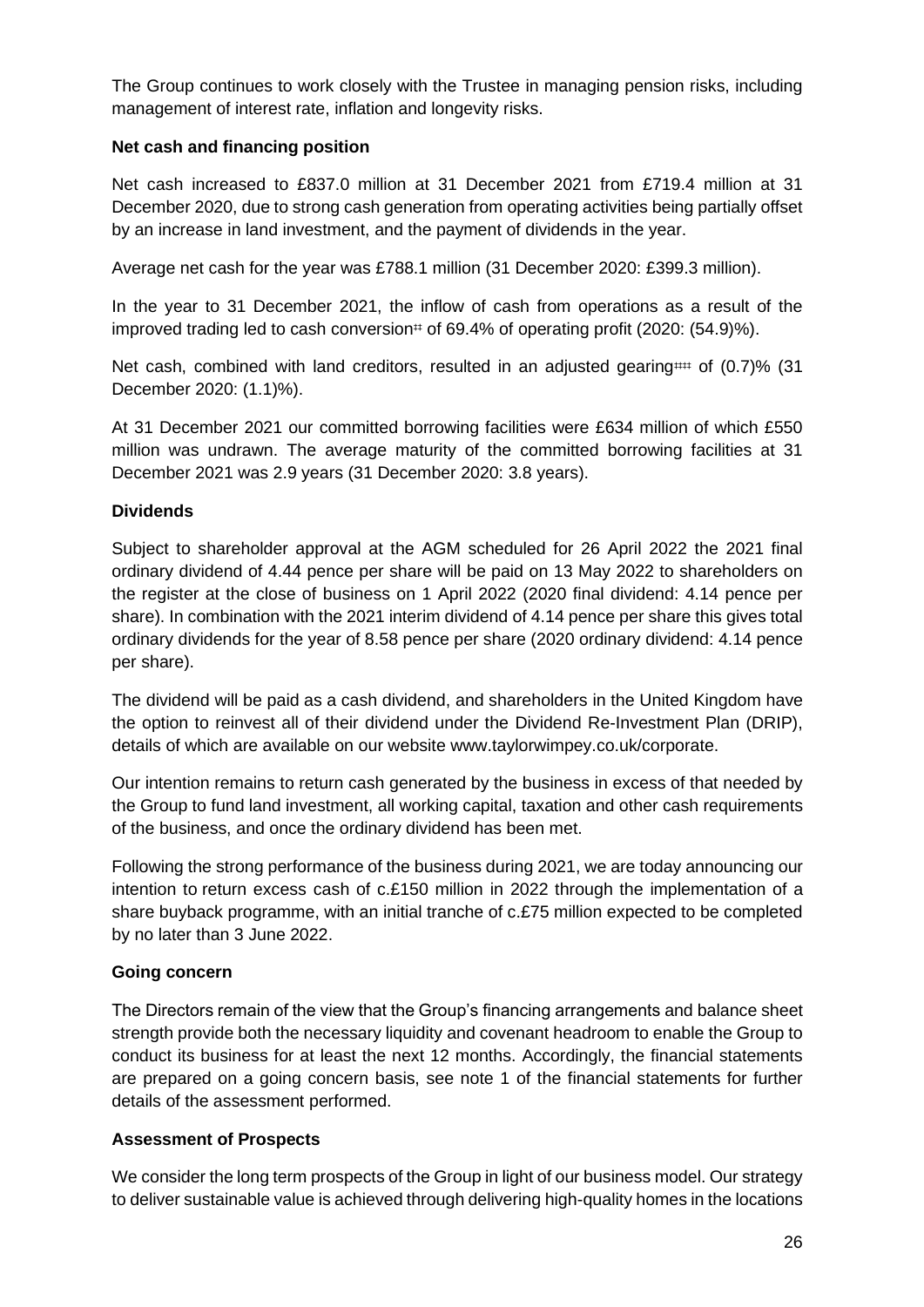where people want to live, with excellent customer service, whilst carefully managing our cost base and the Group's balance sheet.

In assessing the Group's prospects and long term viability due consideration is given to:

- The Group's current performance, which includes the current year performance, the output from the annual business planning process and financing arrangements;
- The wider economic environment and mortgage market, as well as changes to Government policies and regulations that could impact the Company's business model including the recent announcement on the Future Homes Standard and Residential Property Developer Tax;
- Strategy and business model flexibility, including build quality, customer dynamics and approach to land investment; and
- Principal Risks associated with the Group's strategy and business model including those which have the most impact on our ability to remain in operation and meet our liabilities as they fall due.

Further detail is provided in our Annual Report and Accounts 2021.

# **Viability statement**

The Directors have assessed the viability of the Group over a five-year period, taking account of the Group's current financial position, current market circumstances and the potential impact of the Principal and Emerging Risks facing the Group.

The Principal Risks, to which the Group are subject, have undergone a comprehensive review by the GMT and Board in the current year. Consideration is given to the risk likelihood based on the probability of occurrence and potential impact on our business, together with the effectiveness of mitigations.

The Directors identified the Principal Risks that have the most impact on the longer-term prospects and viability of the Group, and as such have been used in the modelling of a severe but plausible downside scenario, as:

- Government policies, regulations and planning (A);
- Mortgage availability and housing demand (B);
- Availability and costs of materials and subcontractors (C);
- Quality and reputation (F); and
- Cyber Security (I)

A range of sensitivity analysis for these risks together with likely mitigating actions that would be adopted in response to these circumstances were modelled, including a severe but plausible downside scenario in which the impacts were aggregated together.

The impact from 'Natural resources and climate change' (H) is not deemed to be material within the five year forecast period, albeit known costs from regulation have been included in the modelling (e.g. updates to Parts L&F of the building regulations in England and Future Homes Standard).

The assessment considers sensitivity analysis on a series of realistically possible, but severe and prolonged, changes to principal assumptions. In determining these we have included macro-economic and industry-wide projections as well as matters specific to the Group.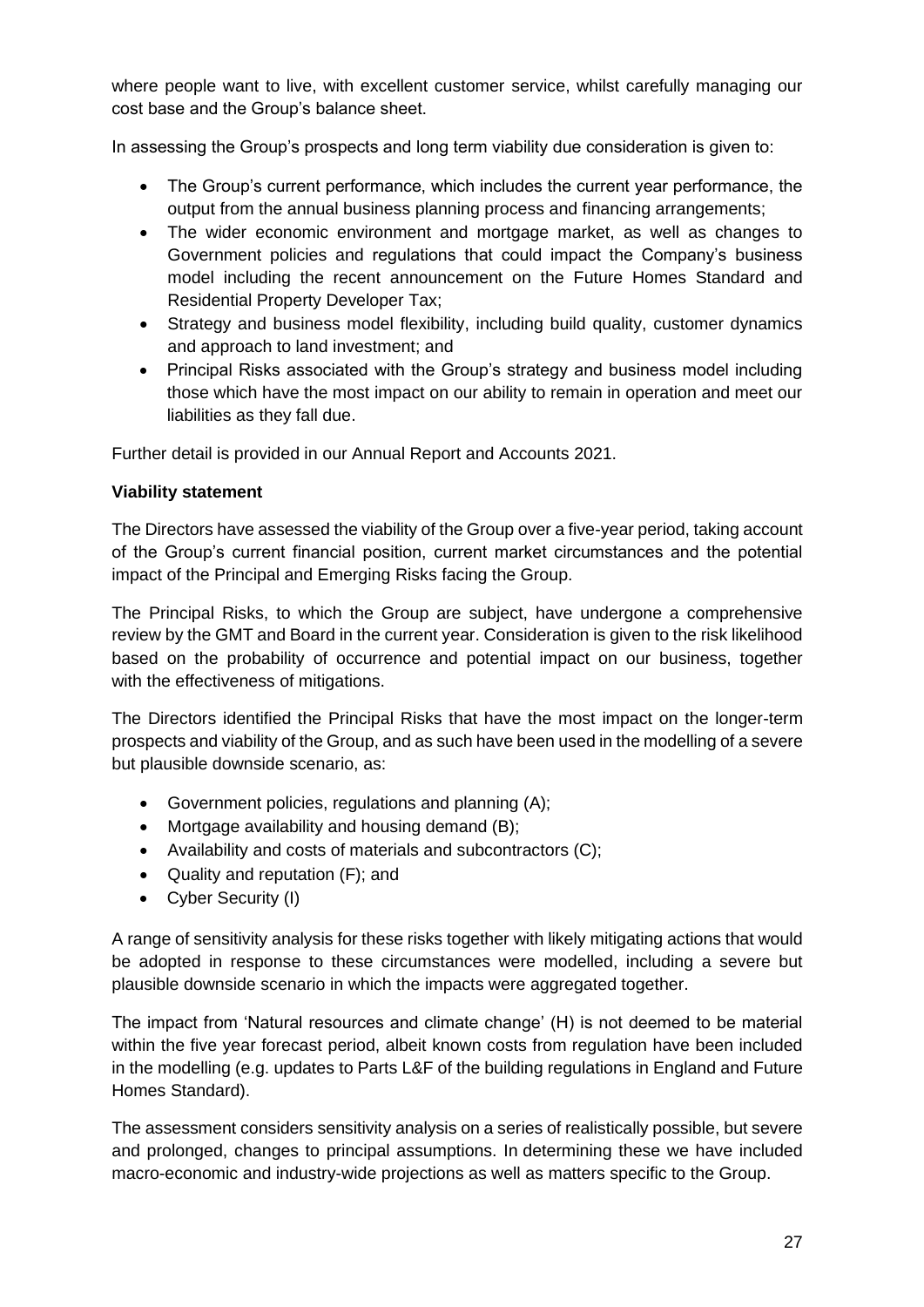The severe but plausible downside scenario reflects the aggregated impact of the sensitivities, taking account of a sharp decline in customer confidence, disposable incomes, and mortgage availability. To arrive at our stress test we have drawn on experience gained managing the business through previous economic downturns and the COVID-19 pandemic.

We have applied the sensitivities encountered at those times, as well as the mitigations adopted, to our 2022 expectations in order to test the resilience of our business. As a result, we have stress tested our business against the following severe but plausible downside scenarios which can be attributed back to the Group's Principal Risks that have been identified as having the most impact on the longer-term prospects and viability of the Group.

**Volume** (Principal Risk: A, B, C, F) – a decline in total volumes of 20% from 2021, recovering by the end of the forecast period.

**Price** (Principal Risk: B) – a reduction to current selling prices of 20%, recovering by the end of the forecast period.

**Costs** (Principal Risk: A, F, I) – a one-off exceptional charge and cash cost of £150 million for an unanticipated event, change in Government regulations or financial penalty (e.g. from a Cyber Security breach).

Within the scenario build costs are forecast to reduce with lower volumes reducing pressure on the availability of materials and resources and land cost remains flat as the possible increase in availability due to lower volumes is offset by a restriction in supply. An estimate for the cost of the Future Homes Standard has been assumed.

The mitigating actions considered in the model include a reduction in land investment, a reduction in the level of production and work in progress held and reducing our overhead base to reflect the lower volumes.

If these scenarios were to occur, we have a range of additional options to maintain our financial strength, including: a reduction in capital expenditure, the sale of assets, raising debt and reducing the dividend.

The Group's liquidity (defined as cash and undrawn committed facilities) was £1,471 million at 31 December 2021. This is sufficient to absorb the financial impact of each of the risks modelled in the stress and sensitivity analysis.

Based on the results of this analysis, the Directors have a reasonable expectation that the Company will be able to continue in operation and meet its liabilities as they fall due over the five-year period of their assessment.

Further detail is provided in our Annual Report and Accounts 2021.

#### Definitions

\* Operating profit is defined as profit on ordinary activities before net finance costs, exceptional items and tax, after share of results of joint ventures.

<sup>\*\*</sup> Return on net operating assets (RONOA) is defined as rolling 12-month operating profit divided by the average of the opening and closing net operating assets, which is defined as net assets less net cash, excluding net taxation balances and accrued dividends.

<sup>\*</sup> †Net operating asset turn is defined as 12-month rolling total revenue divided by the average of opening and closing net operating assets.

<sup>†</sup> Tangible net assets per share is defined as net assets before any accrued dividends excluding goodwill and intangible assets divided by the number of ordinary shares in issue at the end of the period.

<sup>††</sup> Adjusted basic earnings per share represents earnings attributed to the shareholders of the parent, excluding exceptional items and tax on exceptional items, divided by the weighted average number of shares in issue during the period.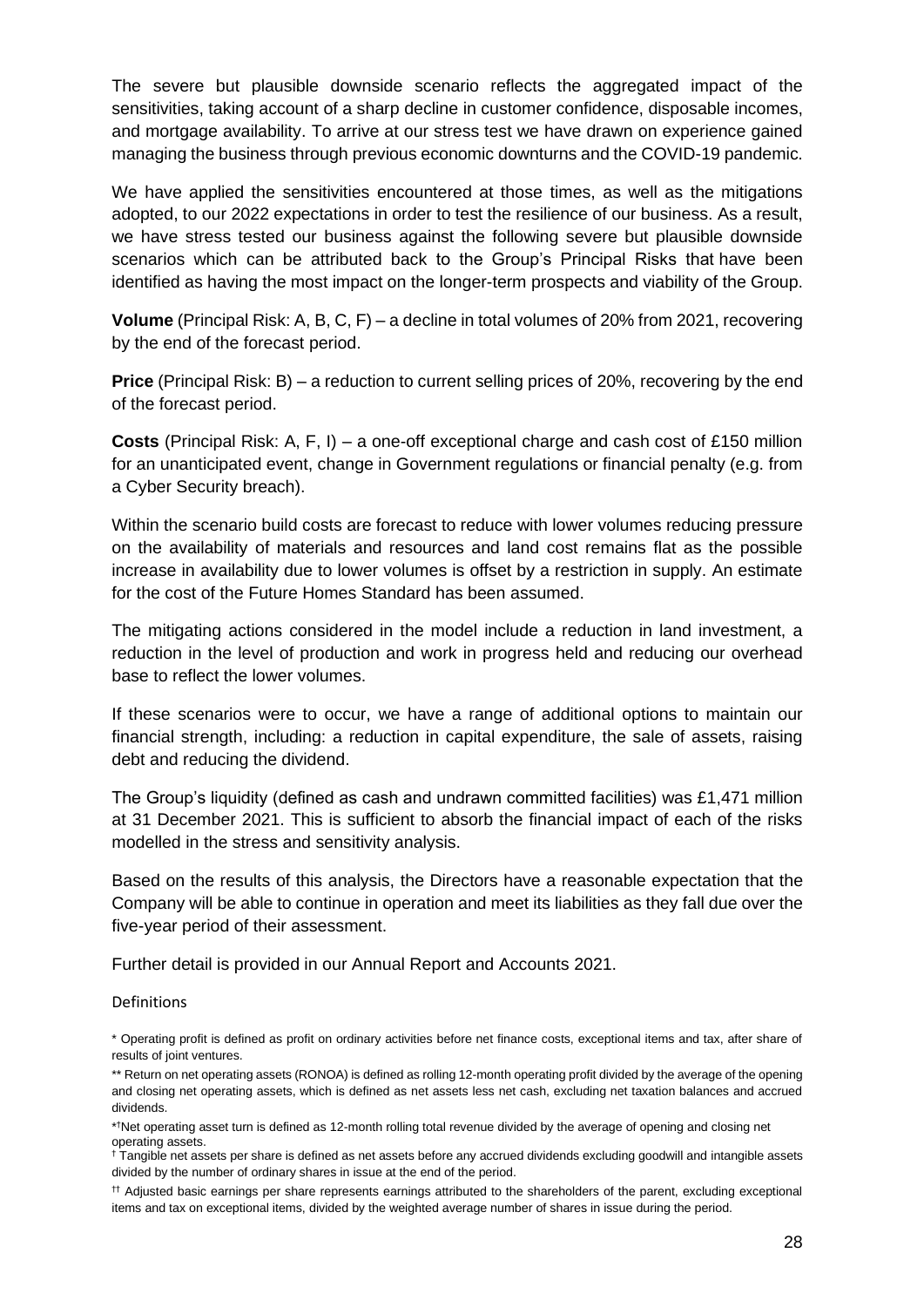‡ Net cash is defined as total cash less total borrowings.

# Cash conversion is defined as operating cash flow divided by operating profit on a rolling 12-month basis, with operating cash flow defined as cash generated from operations (which is before taxes paid, interest paid and payments related to exceptional charges)

‡‡‡‡ Adjusted gearing is defined as adjusted net debt divided by net assets. Adjusted net debt is defined as net cash less land creditors.

The Group uses Alternative Performance Measures (APMs) as key financial performance indicators to assess underlying performance of the Group. The APMs used are widely used industry measures and form the measurement basis of the key strategic KPIs (operating margin, return on net operating assets, and cash conversion). A portion of executive remuneration is also directly linked to some of the APMs. Definitions and reconciliations to the equivalent statutory measures are included in note 13 of the financial statements.

#### **Shareholder information**

The Company's 2022 Annual General Meeting (AGM) will be held at 10:30am on 26 April 2022 in the Winterlake Suite at the Crowne Plaza Marlow, Fieldhouse Lane, Marlow, SL7 1GJ.

Copies of the Annual Report and Accounts 2021 will be available from 23 March 2022 on the Company's website [www.taylorwimpey.co.uk/corporate.](http://www.taylorwimpey.co.uk/corporate) Hard copy documents will be posted to shareholders who have elected to receive them and will also be available from our registered office at Gate House, Turnpike Road, High Wycombe, Buckinghamshire, HP12 3NR from 23 March 2022.

A copy of the Annual Report and Accounts 2021 will be submitted to the National Storage Mechanism and will be available for inspection at:

[https://data.fca.org.uk/#/nsm/nationalstoragemechanism](https://eur02.safelinks.protection.outlook.com/?url=https%3A%2F%2Fdata.fca.org.uk%2F%23%2Fnsm%2Fnationalstoragemechanism&data=04%7C01%7CGraham.Connor%40taylorwimpey.com%7C49f0fc7715404527880708d8ce67eeb3%7C111bfc7fa92548b698024c6754c35b6f%7C0%7C0%7C637486293062865857%7CUnknown%7CTWFpbGZsb3d8eyJWIjoiMC4wLjAwMDAiLCJQIjoiV2luMzIiLCJBTiI6Ik1haWwiLCJXVCI6Mn0%3D%7C1000&sdata=vZmXCZ0OAiS8qgQWCDFqbPKLZMUt0Aa%2F6M15nwsNgOc%3D&reserved=0)

#### **Directors' responsibilities**

The responsibility statement below has been prepared in connection with the full Annual Report and Accounts for the year ended 31 December 2021. Certain parts thereof are not included within this announcement.

We confirm to the best of our knowledge that:

- the Group financial statements, which have been prepared in accordance with UKadopted international accounting standards, give a true and fair view of the assets, liabilities, financial position and profit of the Group; and
- the Strategic report includes a fair review of the development and performance of the business and the position of the Group and Company, together with a description of the Principal Risks and uncertainties that it faces.

This responsibility statement was approved by the Board of Directors on 2 March 2022 and is signed on its behalf by:

Irene Dorner, Chairman

Pete Redfern, Chief Executive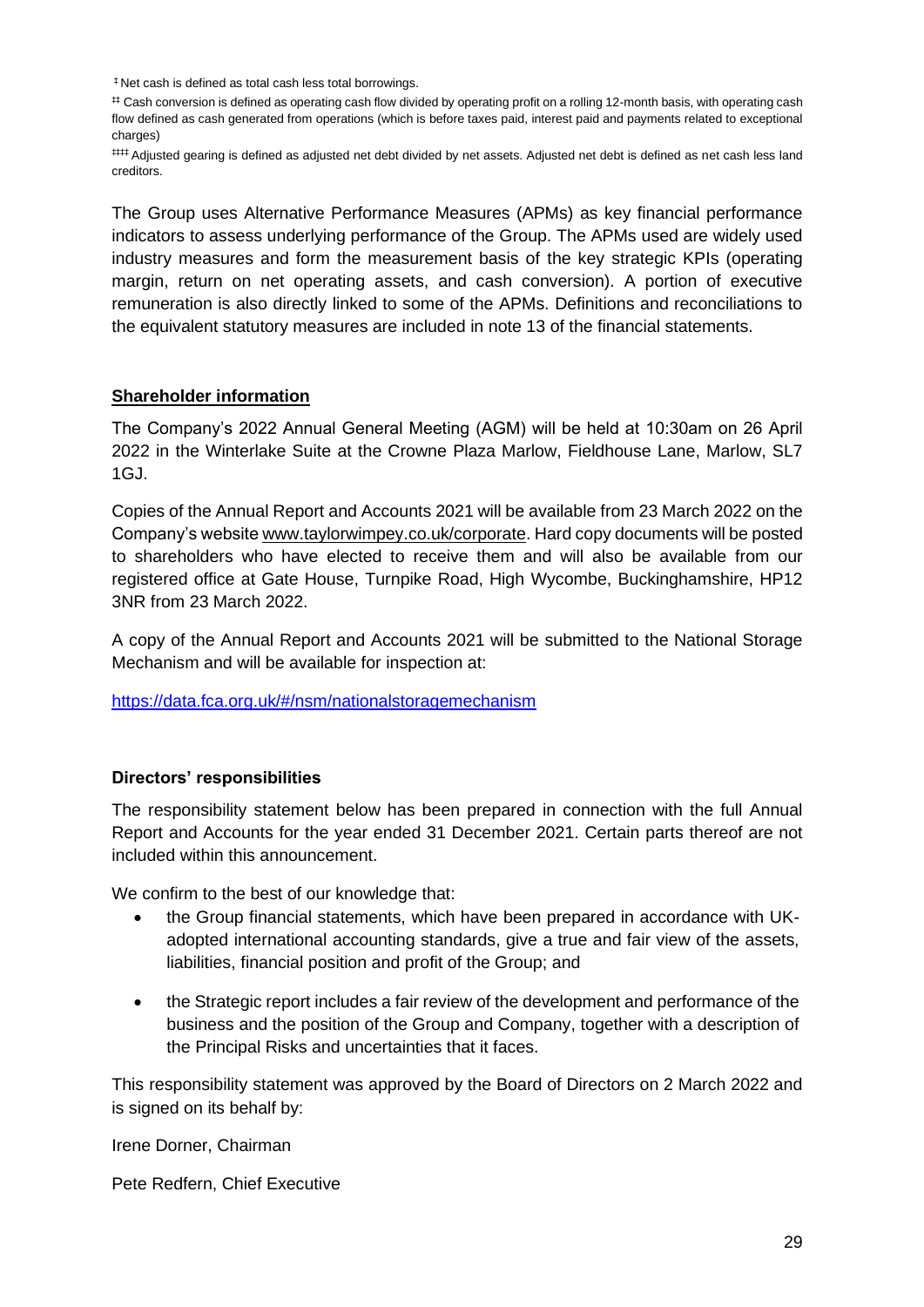#### **Principal Risks and uncertainties**

The Board has overall responsibility for risk oversight, for maintaining a robust risk management and internal control system and for determining the Group's appetite for exposure to the Principal Risks to the achievement of its strategy. Our Annual Report and Accounts 2021 details the full governance procedures and processes for identification and subsequent monitoring of the risks undertaken by the Group.

The Audit Committee supports the Board in the management of risk and is responsible for reviewing the effectiveness of the risk management and internal control processes during the year.

The Chief Executive is primarily responsible for the management of the risks with the support of the GMT and other senior managers located in the business. In line with the 2018 UK Corporate Governance Code, the Board holds formal risk reviews at least half yearly and routinely considers risk at each Board meeting as appropriate. The formal assessment includes a robust consideration of the Principal Risks to ensure they remain appropriate as well as a review of the key and emerging risks identified by the business, their risk profile and mitigating factors. During the year, two new Principal Risks have been added to our risk profile: 'Natural resources and climate change' and 'Cyber security'**,** and three of our other Principal Risks have seen an increase in their residual rating;- 'Government policies, regulations and planning', 'Availability and costs of materials and subcontractors' and 'Quality and reputation'. We continue to recognise and monitor the impact of COVID-19 on our entire risk landscape. Our Principal Risks are described in more detail in the tables below.

In addition, the Board also considers emerging risks which could impact on the Group's ability to deliver its strategy. The emerging risks are those where the extent and implications are not yet fully understood but consideration has been given to the potential timeframe and velocity of impact that these could have on the Group. As part of our risk management process, these are monitored and reviewed on an ongoing basis and discussed and agreed by the Board.

Our emerging risks are grouped into the categories listed in the table below, which also contains some narrative description against each category indicating example focus areas into which the identified emerging risks fall.

| Category              | <b>Example focus area</b>                         |  |  |  |  |
|-----------------------|---------------------------------------------------|--|--|--|--|
| Environmental/climate | Unpredictable weather patterns                    |  |  |  |  |
| Operational/build     | Supply chain issues related to regulation changes |  |  |  |  |
| Political/economic    | Continuing impact of COVID-19 on the economic     |  |  |  |  |
|                       | landscape and the potential for devolution        |  |  |  |  |
| Technological         | Artificial intelligence                           |  |  |  |  |
| Social                | Customer demographics and preferences             |  |  |  |  |
| Governmental          | <b>Changing Government policies</b>               |  |  |  |  |

The Group considers other specific risk areas recognising the increasing complexity of the industry in which it operates and which are in addition to its identified Principal Risks.

Whilst we continue to recognise the risks associated with leaving the EU and the effects of the COVID-19 pandemic, the Board views these potential risks as an integral part of our Principal Risks rather than as separate standalone risks. We continue to monitor and mitigate the impacts on our supply chain and labour force and the overall economic market impacting mortgage availability and demand.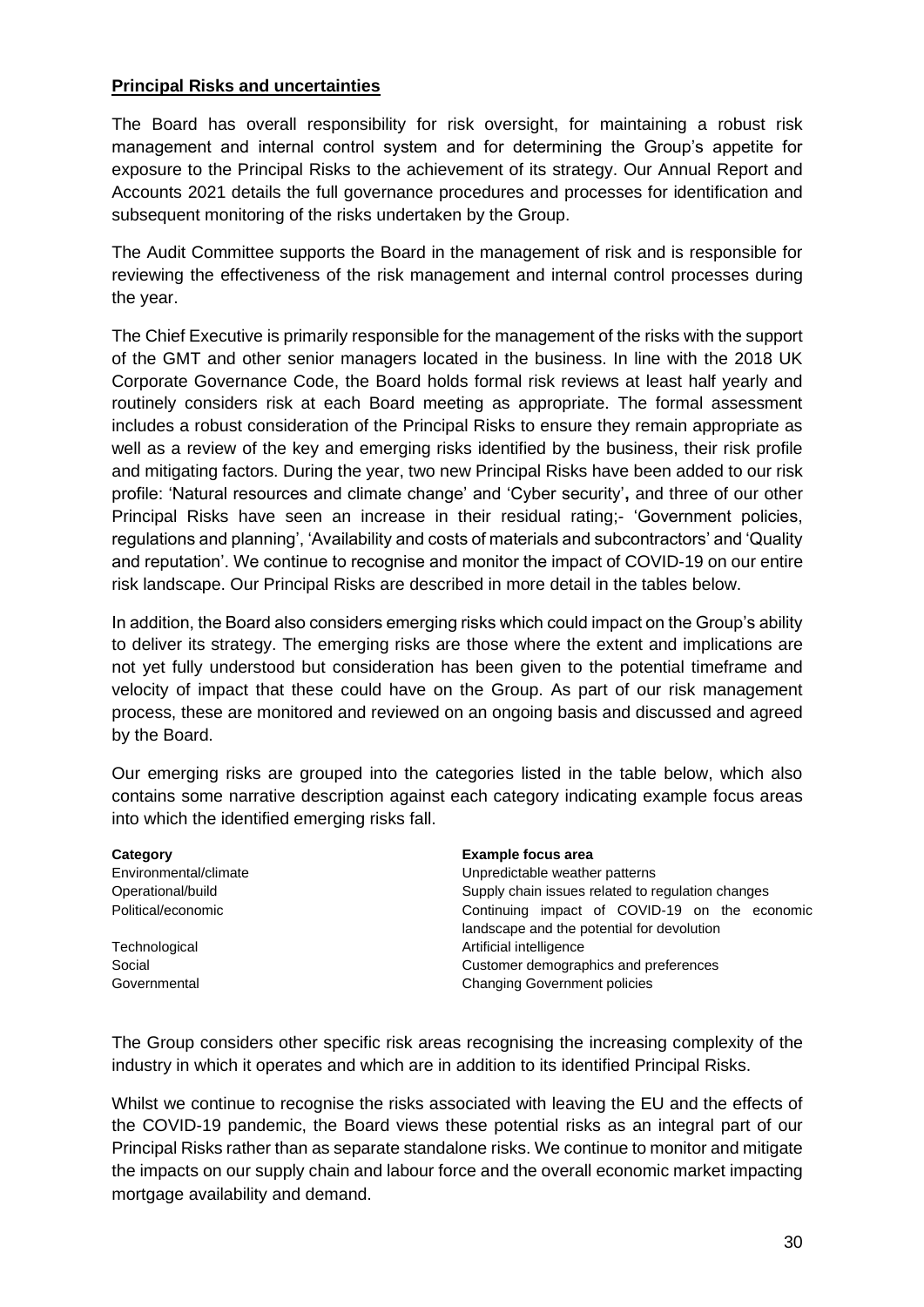Our Sustainability and Climate Change Risk and Opportunity Register highlights the material risks and opportunities facing the Company in relation to sustainability and climate change. In addition, our climate change-related risks and opportunities are available as part of our 2021 CDP submission. More information is available at [www.taylorwimpey.co.uk/corporate.](http://www.taylorwimpey.co.uk/corporate)

The Principal Risks, their mitigations and key risk indicators are detailed below;

|                                                                                                                                                                                      |                             | <b>Risk</b>             | Example key risk indicators, mitigations and                                                                                                                                           |
|--------------------------------------------------------------------------------------------------------------------------------------------------------------------------------------|-----------------------------|-------------------------|----------------------------------------------------------------------------------------------------------------------------------------------------------------------------------------|
| <b>Description</b>                                                                                                                                                                   | <b>Residual risk rating</b> | appetite                | opportunity                                                                                                                                                                            |
| A. Government policies,<br>regulations and planning                                                                                                                                  | Moderate                    | Low                     | Example key risk indicators<br>Removal of Help to Buy<br>New Government regulations (e.g. around                                                                                       |
| The industry in which we operate is<br>becoming increasingly regulated.<br>Failure to adhere to Government<br>regulations could impact our<br>operational performance and our        |                             |                         | planning and climate)<br>Delays in planning<br>Sentiment towards the industry (e.g. Cladding<br>fire safety remediation)                                                               |
| ability to meet our strategic<br>objectives.<br>Changes to the planning system or<br>planning delays could result in                                                                 |                             |                         | <b>Key mitigations</b><br>Ongoing and regular review of building<br>regulations<br>New house type range                                                                                |
| missed opportunities to optimise our<br>landbank, affecting profitability and<br>production delivery.                                                                                |                             |                         | Consultation with Government agencies<br>COVID-19 risk assessments for all operations<br>Ground Rent Review Assistance Scheme<br>Cladding fire safety provision                        |
| Accountability<br><b>Group Operations Director</b><br>Regional Managing Directors                                                                                                    |                             |                         | Opportunities<br>To build enhanced collaborative networks with<br>stakeholders and peers, to monitor the                                                                               |
|                                                                                                                                                                                      |                             |                         | implications of regulatory change.<br>Lead the business in addressing pressing                                                                                                         |
|                                                                                                                                                                                      |                             |                         | environmental issues, including reducing our<br>carbon footprint and targeting biodiversity.                                                                                           |
| <b>Description</b>                                                                                                                                                                   | Residual risk rating        | <b>Risk</b><br>appetite | Example key risk indicators, mitigations and<br>opportunity                                                                                                                            |
| B. Mortgage availability and<br>housing demand                                                                                                                                       | Moderate                    | .ow                     | Example key risk indicators<br>Interest rate increases<br>- Levels of unemployment                                                                                                     |
| A decline in the economic<br>environment, driven by sustained<br>growth in interest rates, low wage<br>inflation or increasing levels of                                             |                             |                         | - Volume of enquiries / people visiting our<br>developments<br>- UK household spending<br>Loan to value metrics                                                                        |
| unemployment, could result in<br>tightened mortgage availability and<br>challenge mortgage affordability for<br>our customers resulting in a direct<br>impact on our volume targets. |                             |                         | <b>Key mitigations</b><br>Evaluation of new outlet openings based on<br>local market conditions<br>Pricing and incentives review<br>Review of external data (e.g. HBF, mortgage        |
| Accountability                                                                                                                                                                       |                             |                         | lenders)                                                                                                                                                                               |
| <b>UK Sales and Marketing Director</b><br>Regional Sales and Marketing<br><b>Directors</b>                                                                                           |                             |                         | <b>Opportunities</b><br>To continue to develop strong working<br>relationships with established mainstream<br>lenders and those wishing to increase volume<br>in the new build market. |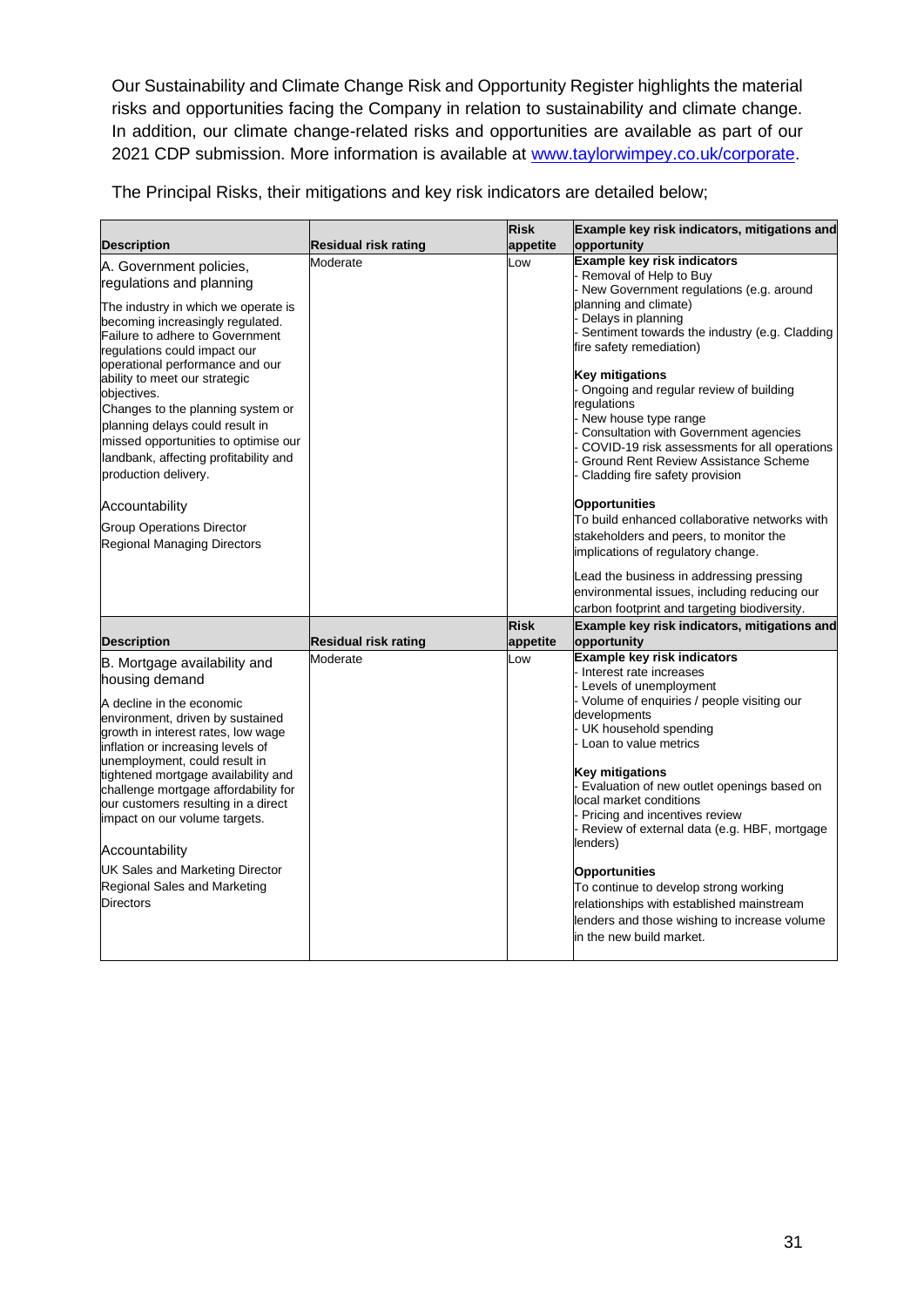| <b>Description</b>                                                                                                                                                                                                                                                                                                                                                                                                                                                                                            | <b>Residual risk rating</b> | <b>Risk</b><br>appetite | Example key risk indicators, mitigations and<br>opportunity                                                                                                                                                                                                                                                                                                                                                                                                                                                                                                   |
|---------------------------------------------------------------------------------------------------------------------------------------------------------------------------------------------------------------------------------------------------------------------------------------------------------------------------------------------------------------------------------------------------------------------------------------------------------------------------------------------------------------|-----------------------------|-------------------------|---------------------------------------------------------------------------------------------------------------------------------------------------------------------------------------------------------------------------------------------------------------------------------------------------------------------------------------------------------------------------------------------------------------------------------------------------------------------------------------------------------------------------------------------------------------|
| C. Availability and costs of<br>materials and subcontractors<br>Increase in housing demand and<br>production or a breakdown within the<br>supply chain may further strain the<br>availability of skilled<br>subcontractors and materials and put<br>pressure on utility firms to keep up<br>with the pace of installation resulting<br>in increased costs and<br>construction delays.<br>Accountability<br><b>Group Operations Director</b><br><b>Head of Procurement</b><br><b>Group Commercial Director</b> | Moderate                    | -OW-<br>moderate        | Example key risk indicators<br>Material and trade shortages<br>Material and trade price increases<br>Level of build quality and waste produced<br>from sites<br>Longer build times<br>Number of skilled trades<br>Key mitigations<br>Central procurement and key supplier<br>agreements<br>Supplier and subcontractor relationships<br>Contingency plans for critical path products<br>Direct trade and apprenticeship programmes<br>Opportunities<br>To develop and implement different build<br>methods as alternatives to conventional brick<br>and block. |
| <b>Description</b>                                                                                                                                                                                                                                                                                                                                                                                                                                                                                            | Residual risk rating        | <b>Risk</b><br>appetite | Example key risk indicators, mitigations and<br>opportunity                                                                                                                                                                                                                                                                                                                                                                                                                                                                                                   |
| D. Attract and retain high-calibre<br>employees<br>An inability to attract, develop,<br>motivate and retain high-calibre<br>employees, together with a failure to<br>consider the retention and<br>succession of key management could<br>result in a failure to deliver our<br>strategic objectives, a loss of<br>corporate knowledge and a loss of<br>competitive advantage.<br>Accountability<br><b>Group HR Director</b><br>Every employee managing people                                                 | Low                         | Moderate                | Example key risk indicators<br>Employee engagement score<br>Number of, and time to fill, vacancies<br>Employee turnover levels<br><b>Key mitigations</b><br><b>Production Academy</b><br>Management training<br>Graduate programme<br>Apprenticeship programme<br>Enhanced remote working procedures<br><b>Educational masterclasses</b><br>Taylor Wimpey challenge<br><b>Opportunities</b><br>To further develop in-house capability,<br>expertise and knowledge.                                                                                            |
| <b>Description</b>                                                                                                                                                                                                                                                                                                                                                                                                                                                                                            | Residual risk rating        | <b>Risk</b><br>appetite | Example key risk indicators, mitigations and<br>opportunity                                                                                                                                                                                                                                                                                                                                                                                                                                                                                                   |
| E. Land availability<br>An inability to secure land at an<br>appropriate cost, the purchase of<br>land of poor quality or in the wrong<br>location or the incorrect timing of land<br>purchases in relation to the economic<br>cycle could impact future profitability.<br>Accountability<br><b>Divisional Chairs</b><br>Regional Managing Directors<br>Regional Land and Planning<br><b>Directors</b><br>Managing Director Group Strategic<br>Land                                                           | LOW                         | Moderate                | Example key risk indicators<br>Movement in landbank years<br>Number of land approvals<br>Timing of conversions from strategically<br>sourced land<br><b>Key mitigations</b><br>Critically assess opportunities<br>Land quality framework<br>Opportunities<br>A strong balance sheet allows us to invest<br>when land market conditions are attractive.                                                                                                                                                                                                        |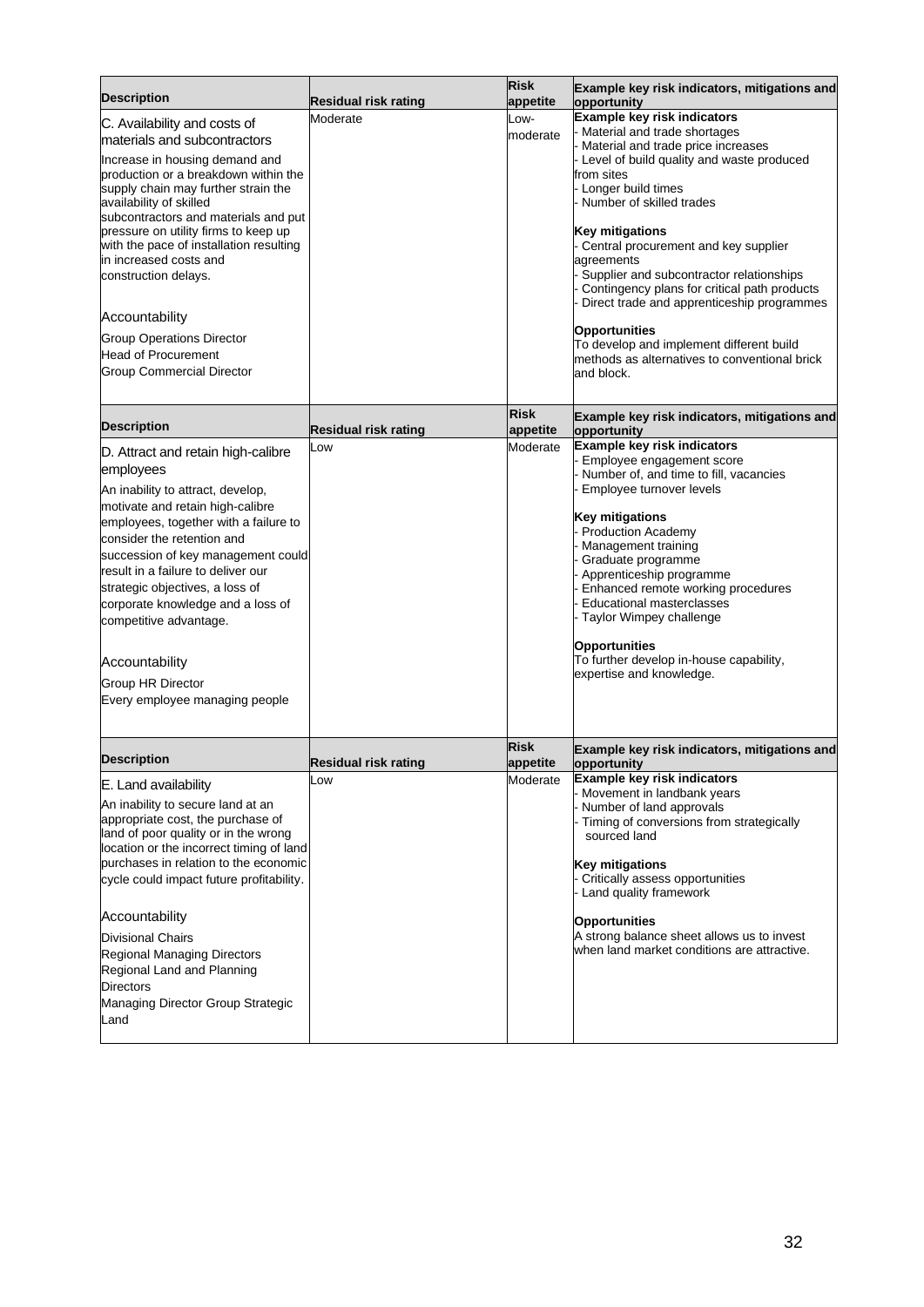|                                                                      |                             | <b>Risk</b>             | Example key risk indicators, mitigations and                                                    |
|----------------------------------------------------------------------|-----------------------------|-------------------------|-------------------------------------------------------------------------------------------------|
| <b>Description</b>                                                   | <b>Residual risk rating</b> | appetite                | opportunity                                                                                     |
| F. Quality and reputation                                            | Moderate                    | .ow                     | Example key risk indicators<br>- Customer satisfaction metrics (9 month and 8                   |
| The quality of our products is key to                                |                             |                         | week)                                                                                           |
| our strategic objective of being a                                   |                             |                         | - Number of NHBC claims                                                                         |
| customer-focused business and in                                     |                             |                         | <b>Construction Quality Review (CQR) scores</b>                                                 |
| ensuring that we do things right first                               |                             |                         | - Average reportable items per inspection found<br>during HNBC inspections at key stages of the |
| time.                                                                |                             |                         | build                                                                                           |
| If the Group fails to deliver against                                |                             |                         |                                                                                                 |
| these standards and its wider                                        |                             |                         | <b>Key mitigations</b>                                                                          |
| development obligations, it could be                                 |                             |                         | Customer-ready Home Quality Inspection<br>(HQI)                                                 |
| exposed to reputational damage, as                                   |                             |                         | Consistent Quality Approach (CQA)                                                               |
| well as reduced sales and increased                                  |                             |                         | Quality Managers in the business                                                                |
| costs.                                                               |                             |                         |                                                                                                 |
|                                                                      |                             |                         | <b>Opportunities</b>                                                                            |
|                                                                      |                             |                         | To better understand the needs of our                                                           |
| Accountability                                                       |                             |                         | customers enabling increased transparency of                                                    |
| <b>Customer Director</b>                                             |                             |                         | our build profile.                                                                              |
| UK Head of Production<br>Director of Design                          |                             |                         | To lead the industry in quality standards (our                                                  |
|                                                                      |                             |                         | CQR score) and reduce the number of                                                             |
|                                                                      |                             |                         | reportable items identified through monitoring<br>defects at every stage of build.              |
|                                                                      |                             | <b>Risk</b>             | Example key risk indicators, mitigations and                                                    |
| <b>Description</b>                                                   | <b>Residual risk rating</b> | appetite                | opportunity                                                                                     |
| G. Health, safety and environment                                    | _ow                         | .ow                     | <b>Example key risk indicators</b><br>Increase in near misses and fatalities                    |
| The health and safety of all our                                     |                             |                         | Health and safety audit outcomes                                                                |
| employees, subcontractors, visitors                                  |                             |                         | - Number of reportable health and safety                                                        |
| and customers is of paramount                                        |                             |                         | incidents                                                                                       |
| importance. Failure to implement and                                 |                             |                         | Key mitigations                                                                                 |
| monitor our stringent health, safety                                 |                             |                         | Embedded HSE system                                                                             |
| and environment (HSE) procedures                                     |                             |                         | HSE training and inductions                                                                     |
| and policies across all parts of the                                 |                             |                         | COVID-19 protocols                                                                              |
| business could lead to accidents or                                  |                             |                         | Opportunities                                                                                   |
| site-related incidents resulting in                                  |                             |                         | To lead the industry in health and safety and to                                                |
| serious injury or loss of life.                                      |                             |                         | reduce the amount and level of incidents.                                                       |
| Accountability                                                       |                             |                         |                                                                                                 |
|                                                                      |                             |                         |                                                                                                 |
| Head of Health, Safety and<br>Environment                            |                             |                         |                                                                                                 |
| <b>Group Operations Director</b>                                     |                             |                         |                                                                                                 |
| Director of Design                                                   |                             |                         |                                                                                                 |
| Every employee and subcontractor                                     |                             |                         |                                                                                                 |
|                                                                      |                             |                         | Example key risk indicators, mitigations and                                                    |
| <b>Description</b>                                                   | <b>Residual risk rating</b> | <b>Risk</b><br>appetite | opportunity                                                                                     |
| IH. Natural resources and climate                                    | Moderate                    | Low                     | Example key risk indicators                                                                     |
| change (NEW)                                                         |                             |                         | Energy use & GHG emissions                                                                      |
|                                                                      |                             |                         | % Biodiversity net gain<br>Construction waste generation & waste to                             |
| An inability to reduce our<br>environmental footprint, the           |                             |                         | landfill                                                                                        |
| challenges of a degraded                                             |                             |                         |                                                                                                 |
| environment including the impacts of                                 |                             |                         | <b>Key mitigations</b>                                                                          |
| climate change, nature loss and                                      |                             |                         | - Published Environment Strategy                                                                |
| water scarcity on our business,                                      |                             |                         | Adoption of Science Based Targets                                                               |
| supply chain scarcity due to                                         |                             |                         | Climate change governance, including LEAF<br>committee                                          |
| environmental change and the                                         |                             |                         | Achievement of Carbon Trust Standard                                                            |
| increasing desire of our customers to                                |                             |                         | HBF & investor liaison                                                                          |
| live more sustainably could impact                                   |                             |                         | - Training and development in house and in our                                                  |
|                                                                      |                             |                         |                                                                                                 |
|                                                                      |                             |                         | supply chain                                                                                    |
| our reputation, ability to attract                                   |                             |                         | - Data collection and management                                                                |
| investment and obtain planning<br>permission and the delivery of our |                             |                         |                                                                                                 |
| strategic targets.                                                   |                             |                         | Opportunities                                                                                   |
|                                                                      |                             |                         | Sustainable homes and developments<br>attractive to customers.                                  |
| Accountability<br>Director of Sustainability                         |                             |                         | A sustainable business of choice for investors.                                                 |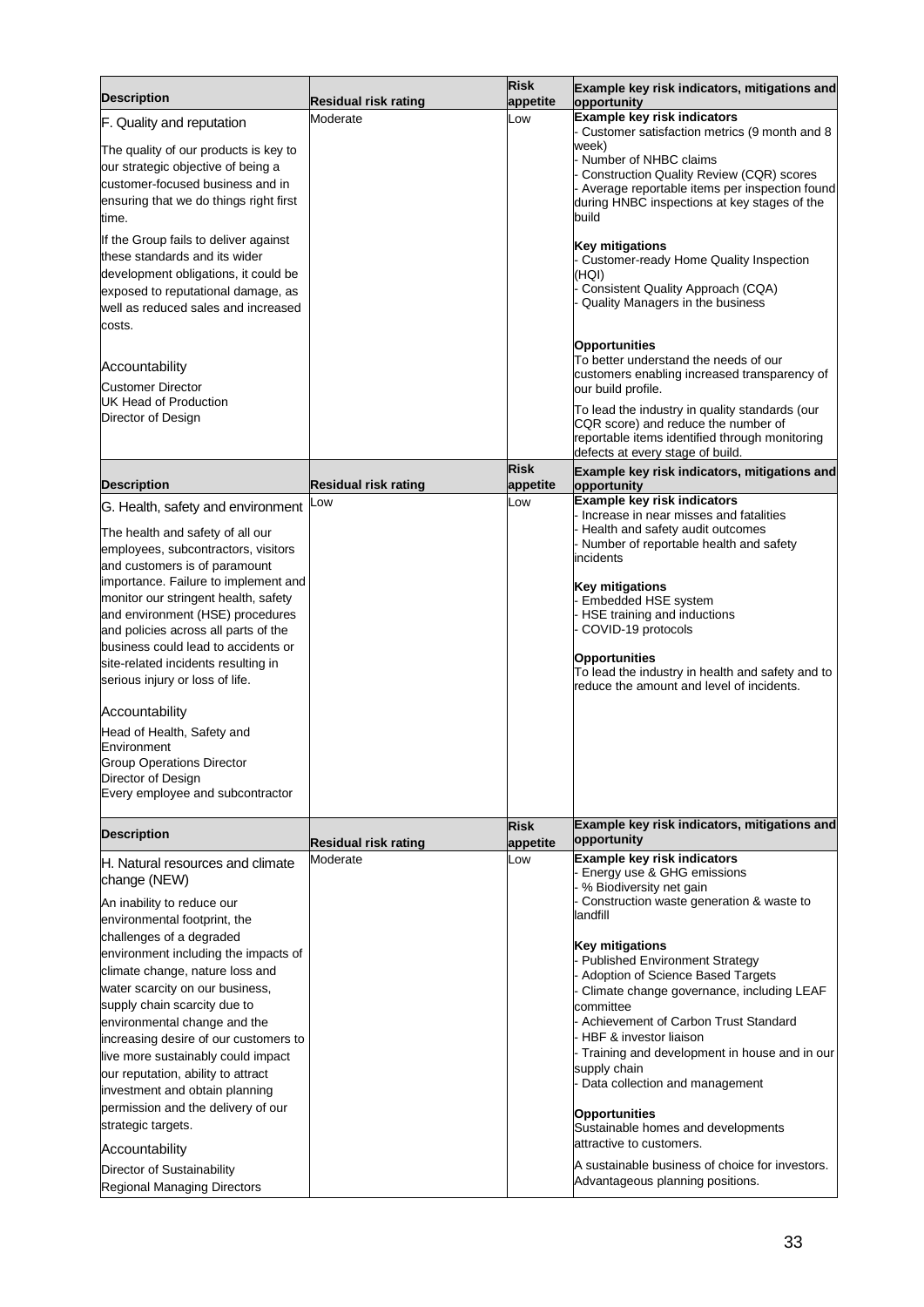| <b>Description</b>                       |                             | <b>Risk</b> | Example key risk indicators, mitigations and       |
|------------------------------------------|-----------------------------|-------------|----------------------------------------------------|
|                                          | <b>Residual risk rating</b> | appetite    | opportunity                                        |
| I. Cyber security (NEW)                  | Moderate                    | LOW-        | <b>Example key risk indicators</b>                 |
|                                          |                             | moderate    | - Number of devices with critical                  |
| The Group places increasing reliance     |                             |             | and high open vulnerabilities                      |
| on IT to conduct its operations and      |                             |             | - Number of devices without latest                 |
| the requirement to maintain the          |                             |             | patching in place                                  |
| accuracy and confidentiality of its      |                             |             | - Phishing test results                            |
| information systems and the data         |                             |             | - Cyber Training completion                        |
| contained therein. A cyber-attack        |                             |             | statistics                                         |
| leading to the corruption, loss or theft |                             |             | - Number of users with                             |
| of data could result in reputational     |                             |             | administrative privileges to critical              |
| and operational damage.                  |                             |             | systems                                            |
|                                          |                             |             | <b>Key mitigations</b>                             |
|                                          |                             |             | Complex passwords policy                           |
| Accountability                           |                             |             | Multi-factor authentication for remote access      |
| <b>IT Director</b>                       |                             |             | Regular security patching and penetration          |
|                                          |                             |             | testing                                            |
|                                          |                             |             | Risky logins check                                 |
|                                          |                             |             | Intrusion detection and prevention systems         |
|                                          |                             |             | Suspected phishing emails process                  |
|                                          |                             |             | Mandated cyber training for all staff              |
|                                          |                             |             | Embedded security in new project                   |
|                                          |                             |             | deliverables                                       |
|                                          |                             |             | <b>Opportunities</b>                               |
|                                          |                             |             | Together with our service partners, provide a      |
|                                          |                             |             | level of security to reinforce our reputation as a |
|                                          |                             |             | trusted partner.                                   |
|                                          |                             |             |                                                    |

#### *Cautionary note concerning forward looking statements*

This report contains certain forward-looking statements. These statements are made by the Directors and include statements regarding their current intentions, beliefs and expectations, based on the information available to them up to the time of their approval of this report and unless otherwise required by applicable law, the Company and its Directors undertake no obligation to update or revise these forward looking statements, nor do they accept any liability should the future results actually achieved fail to correspond to the forward-looking statements included in this report.

By their nature these forward-looking statements involve uncertainty (including both economic and business risk factors) and are subject to a number of risks since future events and circumstances can cause actual results and developments to differ materially to those anticipated. As such, these forward-looking statements should be treated with caution.

Nothing in this report should be construed as a profit forecast and does not constitute or form part of, any offer, invitation or the solicitation of an offer to purchase, otherwise acquire, subscribe for, sell or otherwise dispose of, any securities in Taylor Wimpey plc or any other invitation or inducement to engage in investment activities and does not constitute a recommendation to sell or buy any such securities.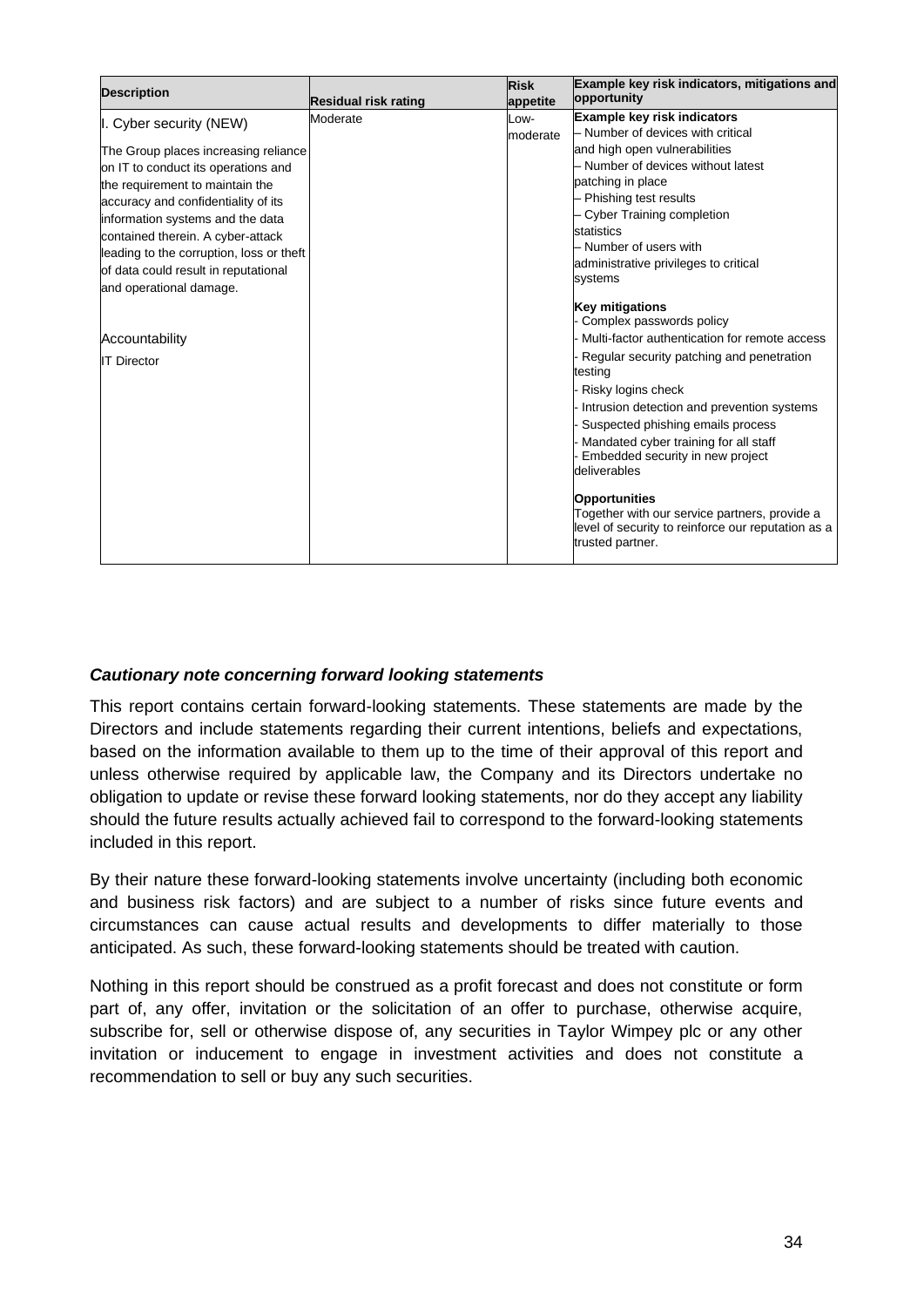# Consolidated Income Statement

for the year to 31 December 2021

|                                     |                | <b>Before</b> |                          |                   | <b>Before</b>           |        |           |
|-------------------------------------|----------------|---------------|--------------------------|-------------------|-------------------------|--------|-----------|
|                                     |                | exceptional   | <b>Exceptional</b>       |                   | exceptional Exceptional |        |           |
|                                     |                | items         | items                    | Total             | items                   | items  | Total     |
| £ million                           | Note           | 2021          | 2021                     | 2021              | 2020                    | 2020   | 2020      |
| Continuing operations               |                |               |                          |                   |                         |        |           |
| Revenue                             | 2              | 4,284.9       |                          | 4,284.9           | 2,790.2                 |        | 2,790.2   |
| Cost of sales                       |                | (3,257.9)     |                          | (3,257.9)         | (2.293.5)               |        | (2.293.5) |
| Gross profit                        |                | 1,027.0       | $\overline{\phantom{0}}$ | 1,027.0           | 496.7                   |        | 496.7     |
| Net operating expenses              | 4              | (203.8)       | (125.0)                  | (328.8)           | (204.3)                 | (10.0) | (214.3)   |
| Profit on ordinary activities       |                |               |                          |                   |                         |        |           |
| before net finance costs            |                | 823.2         | (125.0)                  | 698.2             | 292.4                   | (10.0) | 282.4     |
| Finance income                      | 5              | 2.4           |                          | 2.4               | 3.5                     |        | 3.5       |
| Finance costs                       | 5              | (26.4)        |                          | (26.4)            | (29.4)                  |        | (29.4)    |
| Share of results of joint ventures  |                | 5.4           |                          | 5.4               | 7.9                     |        | 7.9       |
| Profit before taxation              |                | 804.6         | (125.0)                  | 679.6             | 274.4                   | (10.0) | 264.4     |
| Taxation (charge)/credit            | 6              | (147.9)       | 23.8                     | (124.1)           | (49.1)                  | 1.7    | (47.4)    |
| Profit for the year                 |                | 656.7         | (101.2)                  | 555.5             | 225.3                   | (8.3)  | 217.0     |
|                                     |                |               |                          | 2021              |                         |        | 2020      |
| Basic earnings per share            | $\overline{7}$ |               |                          | 15.3p             |                         |        | 6.3p      |
| Diluted earnings per share          |                |               |                          | 15.2p             |                         |        | 6.2p      |
| Adjusted basic earnings per share   | 7              |               |                          | 18.0p             |                         |        | 6.5p      |
| Adjusted diluted earnings per share | 7              |               |                          | 18.0 <sub>p</sub> |                         |        | 6.5p      |

All of the profit for the year is attributable to the equity holders of the Parent Company.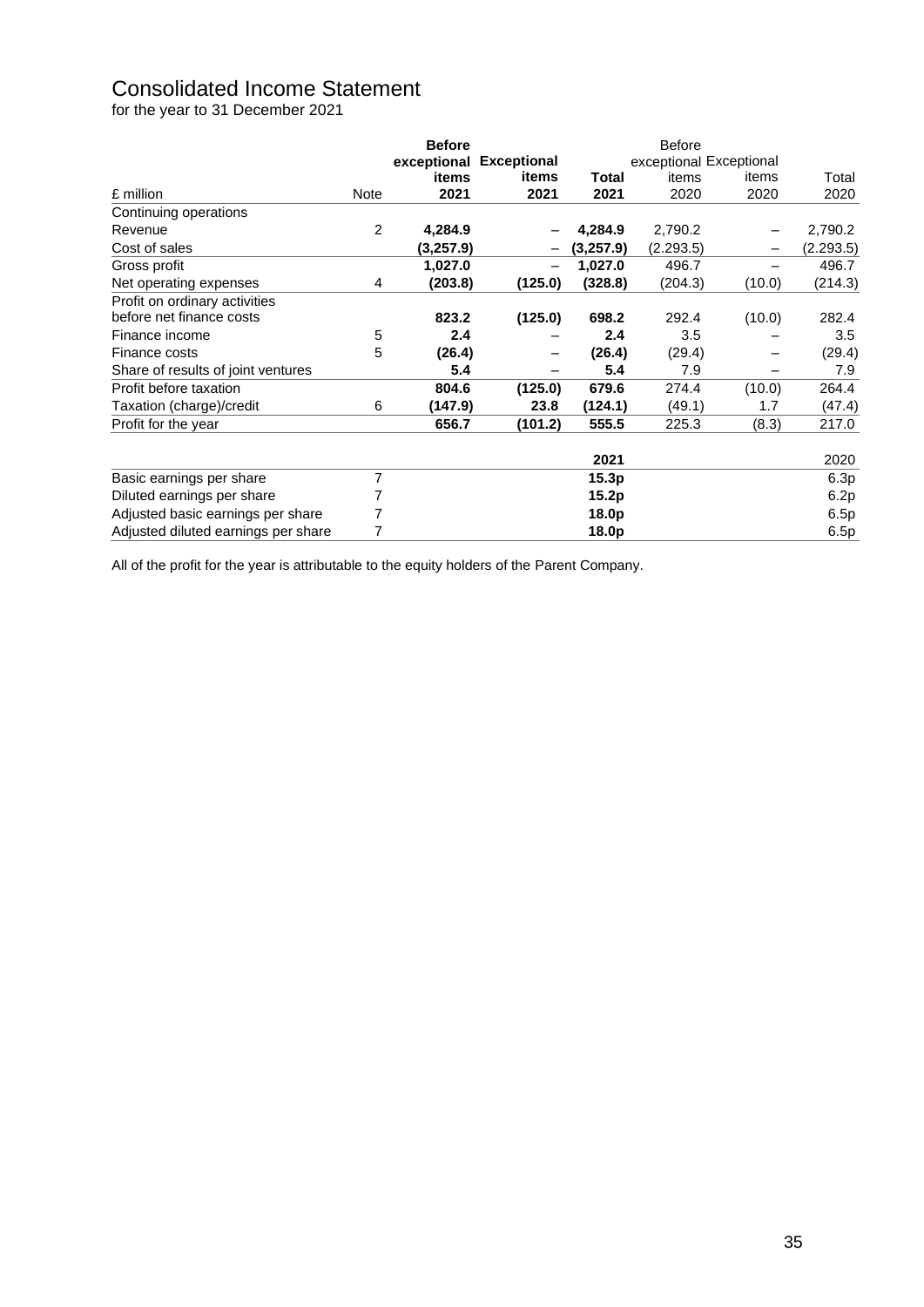# Consolidated Statement of Comprehensive Income

for the year to 31 December 2021

| £ million                                                                 | <b>Note</b> | 2021  | 2020   |
|---------------------------------------------------------------------------|-------------|-------|--------|
| Items that may be reclassified subsequently to profit or loss:            |             |       |        |
| Exchange differences on translation of foreign operations                 |             | (6.9) | 5.2    |
| Movement in fair value of hedging instruments                             |             | 4.8   | (4.2)  |
| Items that will not be reclassified subsequently to profit or loss:       |             |       |        |
| Actuarial gain/(loss) on defined benefit pension schemes                  | 10          | 37.9  | (36.6) |
| Tax (charge)/credit on items taken directly to other comprehensive income | 8           | (5.4) | 8.6    |
| Other comprehensive income/(expense) for the year                         |             | 30.4  | (27.0) |
| Profit for the year                                                       |             | 555.5 | 217.0  |
| Total comprehensive income for the year                                   |             | 585.9 | 190.0  |

All of the comprehensive income for the year is attributable to the equity holders of the Parent Company.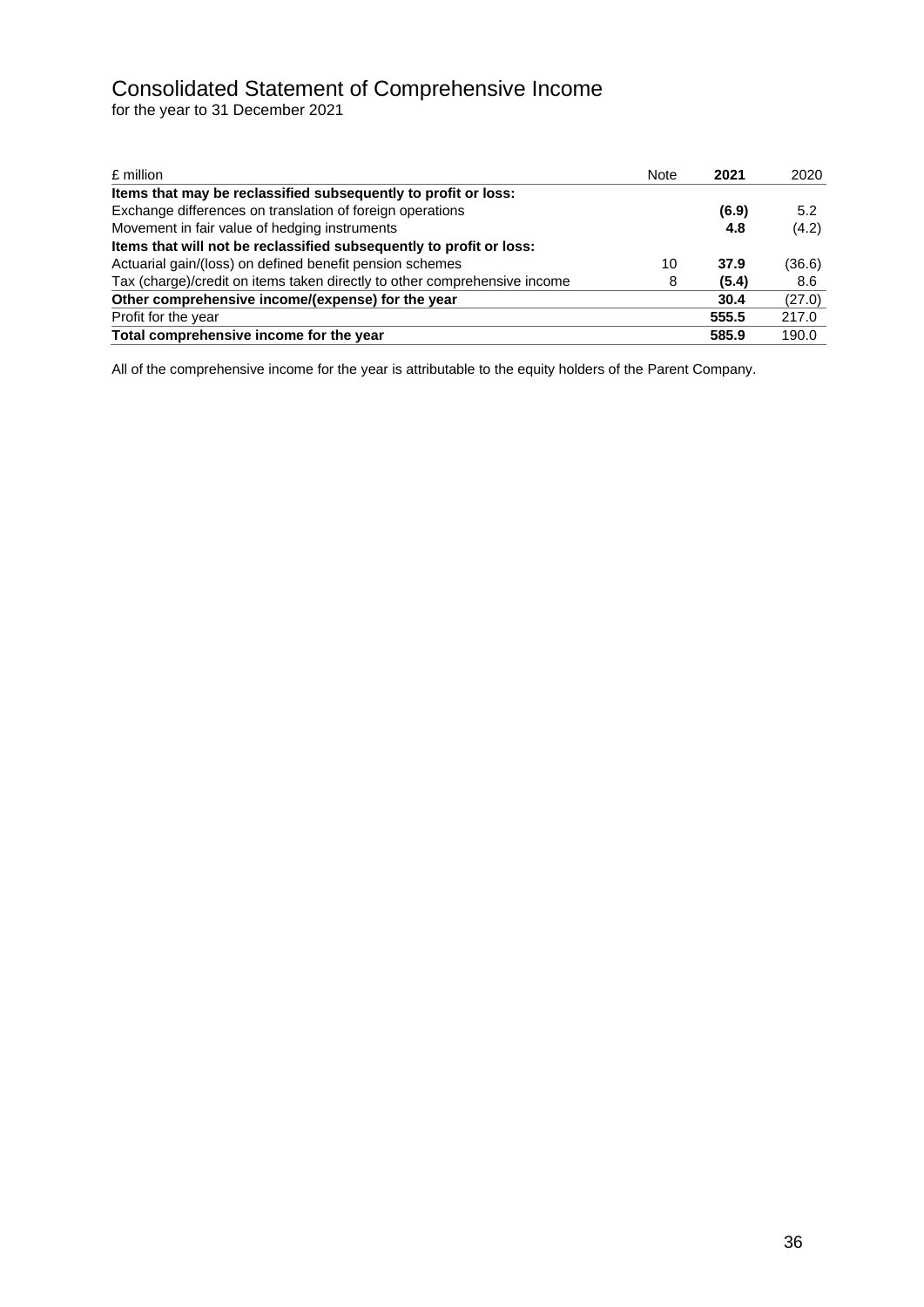# Consolidated Balance Sheet

at 31 December 2021

| £ million                      | Note | 2021      | 2020      |
|--------------------------------|------|-----------|-----------|
| <b>Non-current assets</b>      |      |           |           |
| Intangible assets              |      | 6.6       | 8.1       |
| Property, plant and equipment  |      | 21.7      | 24.0      |
| Right-of-use assets            |      | 26.5      | 27.5      |
| Interests in joint ventures    |      | 85.4      | 82.2      |
| Trade and other receivables    |      | 27.5      | 26.3      |
| Other financial assets         | 10   | 10.0      |           |
| Deferred tax assets            | 8    | 26.2      | 33.7      |
|                                |      | 203.9     | 201.8     |
| <b>Current assets</b>          |      |           |           |
| Inventories                    | 9    | 4,945.7   | 4,534.7   |
| Trade and other receivables    |      | 168.2     | 189.1     |
| Tax receivables                |      | 1.0       |           |
| Cash and cash equivalents      |      | 921.0     | 823.0     |
|                                |      | 6,035.9   | 5,546.8   |
| <b>Total assets</b>            |      | 6,239.8   | 5,748.6   |
| <b>Current liabilities</b>     |      |           |           |
| Trade and other payables       |      | (901.9)   | (919.3)   |
| Lease liabilities              |      | (7.0)     | (6.4)     |
| Bank and other loans           |      |           | (13.5)    |
| Tax payables                   |      | (0.8)     | (1.1)     |
| Provisions                     |      | (125.4)   | (70.6)    |
|                                |      | (1,035.1) | (1,010.9) |
| <b>Net current assets</b>      |      | 5,000.8   | 4,535.9   |
| <b>Non-current liabilities</b> |      |           |           |
| Trade and other payables       |      | (629.3)   | (459.8)   |
| Lease liabilities              |      | (20.4)    | (21.6)    |
| Bank and other loans           |      | (84.0)    | (90.1)    |
| Retirement benefit obligations | 10   | (37.3)    | (89.5)    |
| Provisions                     |      | (119.7)   | (59.9)    |
|                                |      | (890.7)   | (720.9)   |
| <b>Total liabilities</b>       |      | (1,925.8) | (1,731.8) |
| <b>Net assets</b>              |      | 4,314.0   | 4,016.8   |
| <b>Equity</b>                  |      |           |           |
| Share capital                  |      | 292.2     | 292.2     |
| Share premium                  |      | 777.5     | 773.1     |
| Own shares                     |      | (14.6)    | (11.5)    |
| Other reserves                 |      | 541.6     | 543.7     |
| Retained earnings              |      | 2,717.3   | 2,419.3   |
| <b>Total equity</b>            |      | 4.314.0   | 4,016.8   |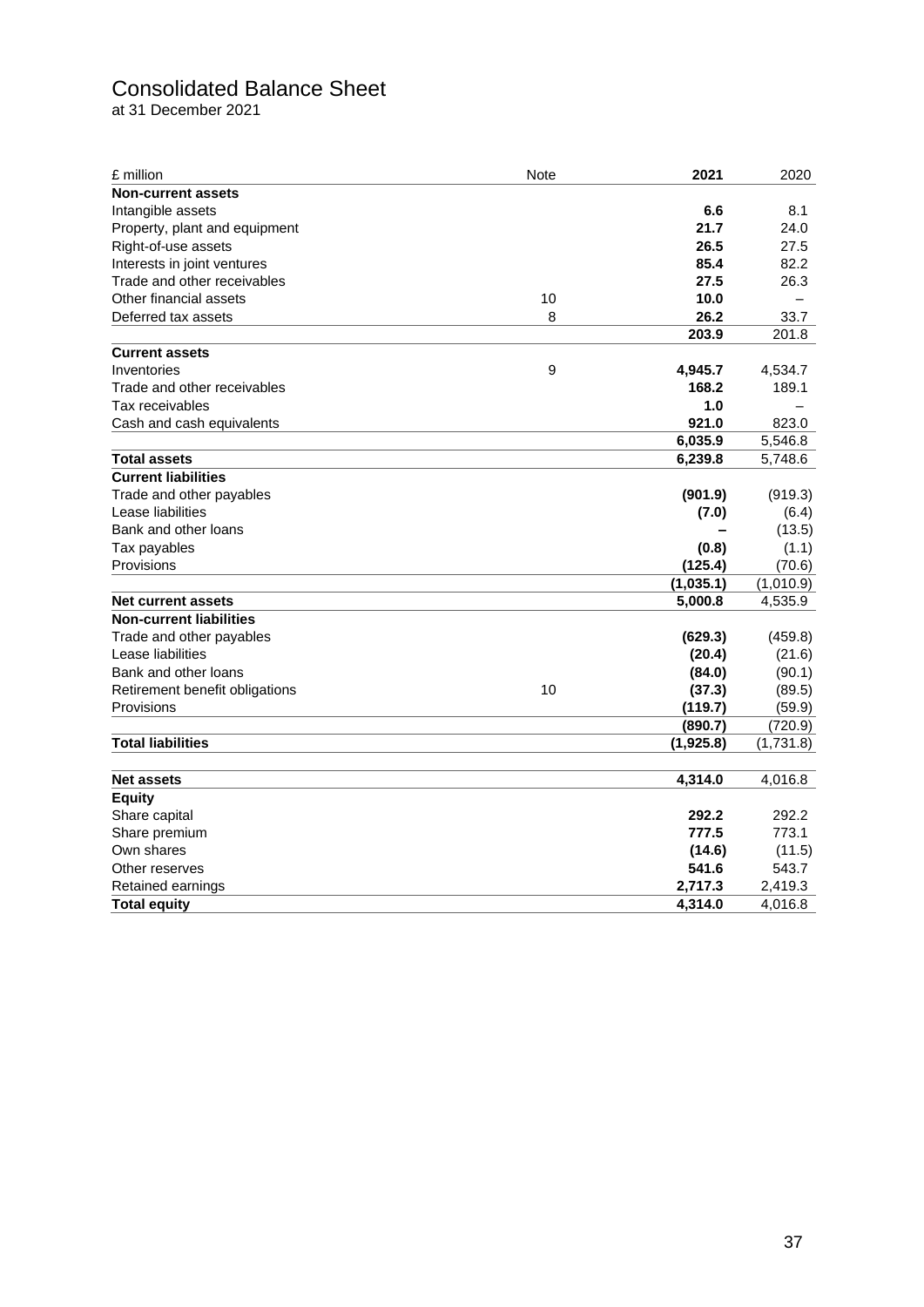# Consolidated Statement of Changes in Equity

for the year to 31 December 2021

| £ million                                          | Share<br>capital | Share<br>premium | Own<br>shares | Other<br>reserves | Retained<br>earnings | Total   |
|----------------------------------------------------|------------------|------------------|---------------|-------------------|----------------------|---------|
| Total equity at 1 January 2020                     | 288.6            | 762.9            | (17.6)        | 43.6              | 2,230.3              | 3,307.8 |
| Other comprehensive income/(expense)               |                  |                  |               |                   |                      |         |
| for the year                                       |                  |                  |               | 1.0               | (28.0)               | (27.0)  |
| Profit for the year                                |                  |                  |               |                   | 217.0                | 217.0   |
| Total comprehensive income for the year            |                  |                  |               | 1.0               | 189.0                | 190.0   |
| New share capital subscribed                       | 3.6              | 10.2             |               | 499.1             |                      | 512.9   |
| Utilisation of own shares                          |                  |                  |               |                   |                      |         |
|                                                    |                  |                  | 6.1           |                   |                      | 6.1     |
| Cash cost of satisfying share options              |                  |                  |               |                   | (8.0)                | (8.0)   |
| Share-based payment credit                         |                  |                  |               |                   | 7.0                  | 7.0     |
| Tax charge on items taken directly to statement    |                  |                  |               |                   |                      |         |
| of changes in equity                               |                  |                  |               |                   | 1.0                  | 1.0     |
| Total equity at 31 December 2020                   | 292.2            | 773.1            | (11.5)        | 543.7             | 2,419.3              | 4,016.8 |
| Other comprehensive (expense)/income               |                  |                  |               |                   |                      |         |
| for the year                                       |                  |                  |               | (2.1)             | 32.5                 | 30.4    |
| Profit for the year                                |                  |                  |               |                   | 555.5                | 555.5   |
| Total comprehensive (expense)/income for           |                  |                  |               |                   |                      |         |
| the year                                           |                  |                  |               | (2.1)             | 588.0                | 585.9   |
| New share capital subscribed                       |                  | 4.4              |               |                   |                      | 4.4     |
| Own shares acquired                                |                  |                  | (4.2)         |                   |                      | (4.2)   |
| Utilisation of own shares                          |                  |                  | 1.1           |                   |                      | 1.1     |
| Cash cost of satisfying share options              |                  |                  |               |                   | (1.9)                | (1.9)   |
| Share-based payment credit                         |                  |                  |               |                   | 13.2                 | 13.2    |
| Tax credit on items taken directly to statement of |                  |                  |               |                   |                      |         |
| changes in equity                                  |                  |                  |               |                   | 0.2                  | 0.2     |
| Dividends approved and paid                        |                  |                  |               |                   | (301.5)              | (301.5) |
| Total equity at 31 December 2021                   | 292.2            | 777.5            | (14.6)        | 541.6             | 2,717.3              | 4.314.0 |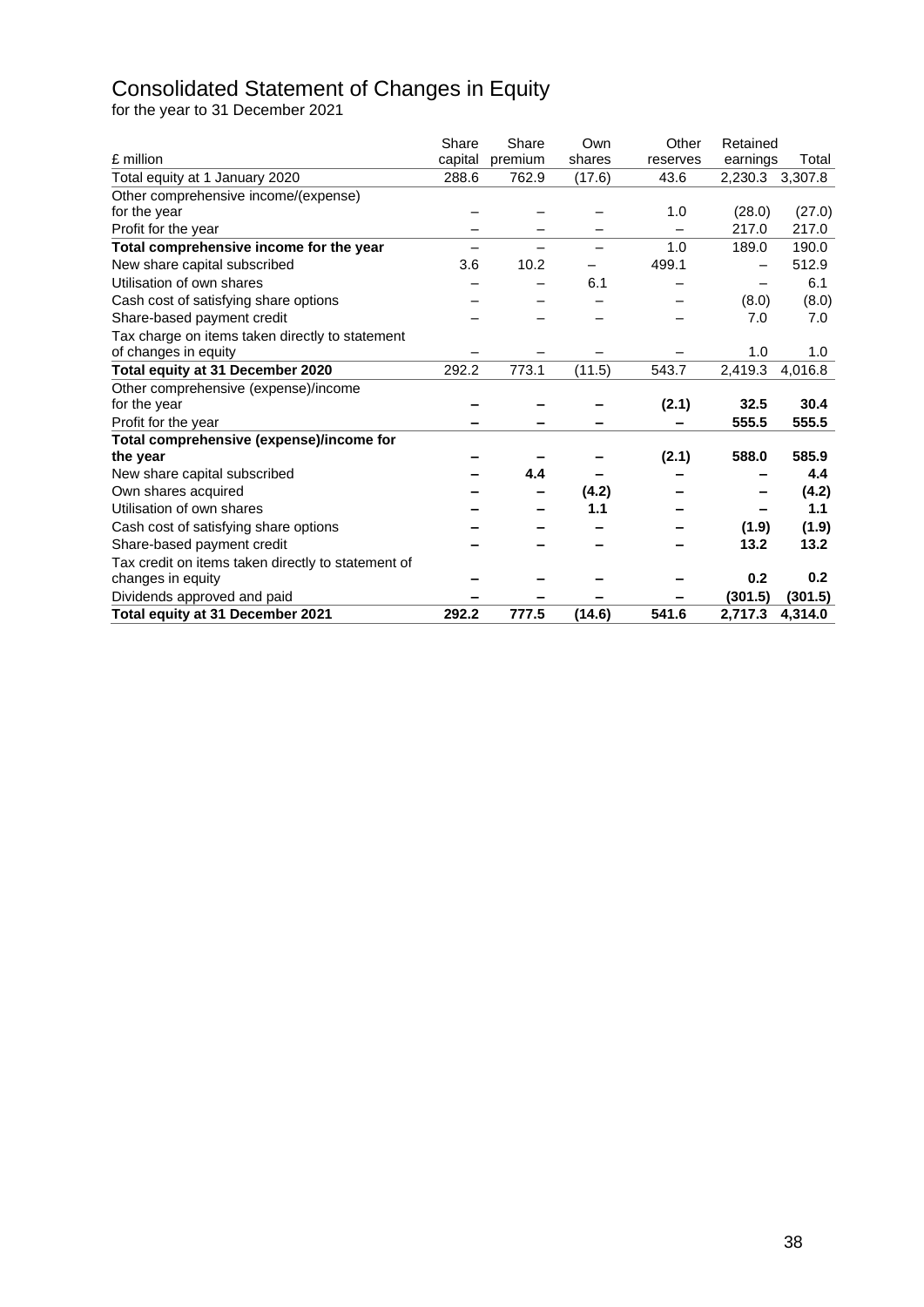# Consolidated Cash Flow Statement

for the year to 31 December 2021

| £ million                                                         | <b>Note</b> | 2021    | 2020    |
|-------------------------------------------------------------------|-------------|---------|---------|
| Profit on ordinary activities before net finance costs            |             | 698.2   | 282.4   |
| Adjustments for:                                                  |             |         |         |
| Depreciation and amortisation                                     |             | 15.6    | 16.4    |
| Pension contributions in excess of charge to the income statement |             | (15.2)  | (33.4)  |
| Share-based payment charge                                        |             | 13.2    | 7.0     |
| Increase in provisions excluding exceptional payments             |             | 130.0   | 19.6    |
| Operating cash flows before movements in working capital          |             | 841.8   | 292.0   |
| Increase in inventories                                           |             | (293.2) | (362.2) |
| Decrease/(increase) in receivables                                |             | 32.1    | (19.5)  |
| Decrease in payables                                              |             | (6.0)   | (75.3)  |
| Cash generated from/(used in) operations                          |             | 574.7   | (165.0) |
| Payments related to exceptional charges                           |             | (15.1)  | (17.7)  |
| Income taxes paid                                                 |             | (123.0) | (107.7) |
| Interest paid                                                     |             | (4.7)   | (10.8)  |
| Net cash generated from/(used in) operating activities            |             | 431.9   | (301.2) |
|                                                                   |             |         |         |
| <b>Investing activities:</b>                                      |             |         |         |
| Interest received                                                 |             | 2.1     | 3.1     |
| Dividends received from joint ventures                            |             | 8.1     | 0.8     |
| Purchase of property, plant and equipment                         |             | (2.5)   | (3.1)   |
| Purchase of software                                              |             | (2.1)   | (4.9)   |
| Investment in pension scheme escrow                               |             | (10.0)  |         |
| Amounts invested in joint ventures                                |             | (5.9)   | (19.8)  |
| Net cash used in investing activities                             |             | (10.3)  | (23.9)  |
|                                                                   |             |         |         |
| <b>Financing activities:</b>                                      |             |         |         |
| Lease capital repayments                                          |             | (6.9)   | (8.0)   |
| Proceeds from the issue of own shares                             |             |         | 510.1   |
| Cash received on exercise of share options                        |             | 3.6     | 0.8     |
| Purchase of own shares                                            |             | (4.2)   |         |
| Repayment of borrowings                                           |             | (12.7)  |         |
| Proceeds from borrowings                                          |             |         | 13.5    |
| Dividends paid                                                    |             | (301.5) |         |
| Net cash (used in)/generated from financing activities            |             | (321.7) | 516.4   |
| Net increase in cash and cash equivalents                         |             | 99.9    | 191.3   |
| Cash and cash equivalents at beginning of year                    |             | 823.0   | 630.4   |
| Effect of foreign exchange rate changes                           |             | (1.9)   | 1.3     |
| Cash and cash equivalents at end of year                          | 11          | 921.0   | 823.0   |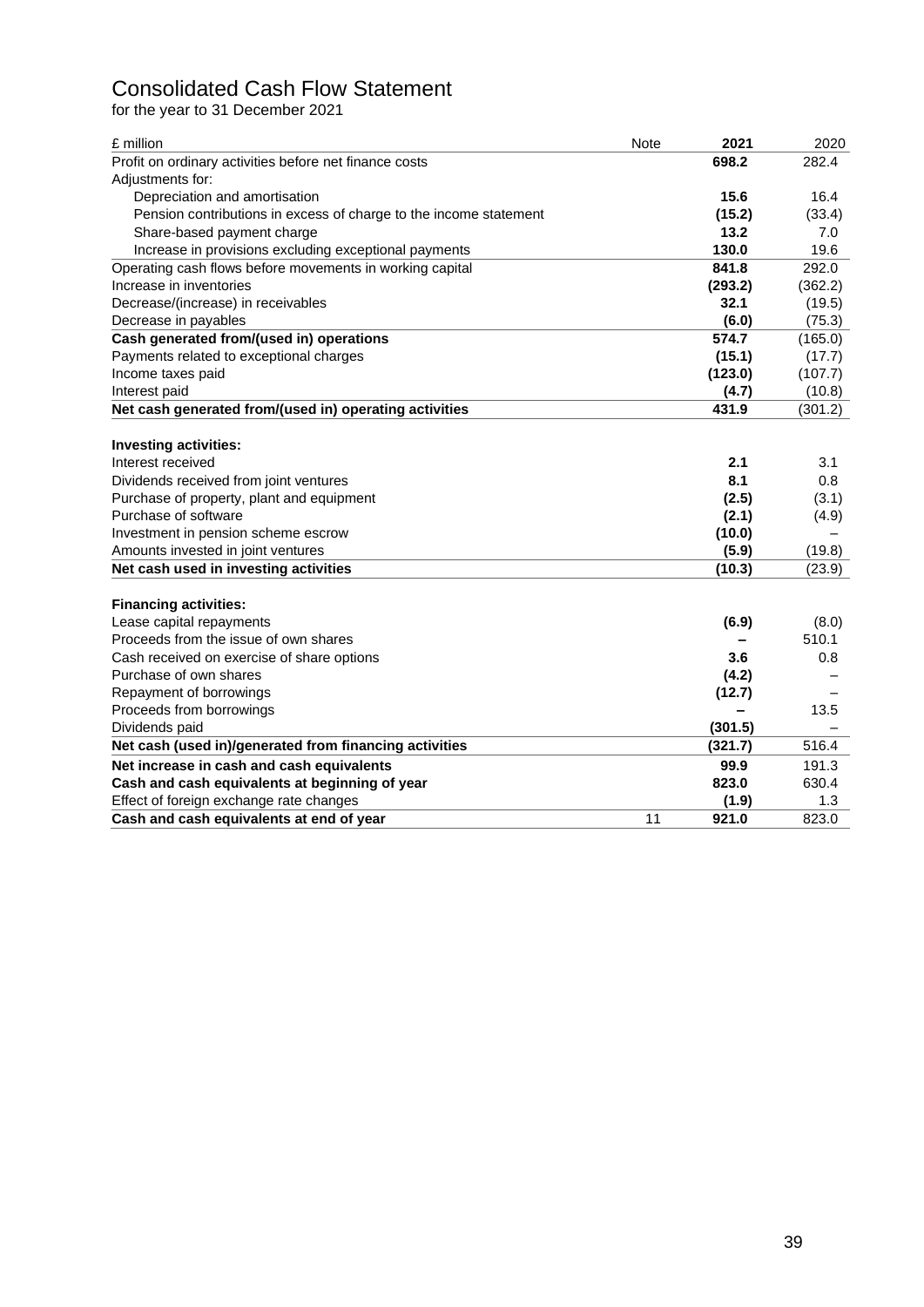#### Notes to the Condensed Consolidated Financial Statements for the year to 31 December 2021

#### **1. Basis of preparation**

These results do not constitute the Group's statutory accounts for the year ended 31 December 2021 but are derived from those accounts. Statutory accounts for 2020 have been delivered to the Registrar of Companies and those for 2021 will be delivered following the Company's Annual General Meeting. The external auditors have reported on those accounts; its report was unqualified, did not contain an emphasis of matter paragraph and did not contain any statements under section 498 of the Companies Act 2006.

On 31 December 2020, IFRS as adopted by the European Union at that date was brought into UK law and became UK adopted international accounting standards, with future changes being subject to endorsement by the UK Endorsement Board. The Group transitioned to UK adopted international accounting standards in its consolidated financial statements on 1 January 2021. There was no impact or changes in accounting policies from the transition. The statutory accounts have been prepared based on the accounting policies and method of computations consistent with those followed in the preparation of the Group's annual financial statements for the year ended 31 December 2020.

#### **Going concern**

Group forecasts have been prepared that have considered the Group's current financial position and current market circumstances. The forecasts were subject to sensitivity analysis together with the likely effectiveness of mitigating actions. The assessment considers sensitivity analysis on a series of realistically possible, but severe and prolonged, changes to principal assumptions. In determining these the Group has included macro-economic and industry-wide projections as well as matters specific to the Group.

The severe but plausible downside scenario reflects the aggregated impact of the sensitivities, taking account of a sharp decline in customer confidence, disposable incomes, and mortgage availability. To arrive at the stress test the Group has drawn on experience gained managing the business through previous economic downturns and the COVID-19 pandemic. As a result, the Group has stress tested the business against the following severe but plausible downside scenario which can be attributed back to the Group's Principal Risks that have been identified as having the most impact on the longerterm prospects and viability of the Group. The impact of the Principal Risk 'Natural resources and climate change' is not deemed to be material within the forecast period, albeit known costs from regulations have been included in the modelling.

- Volume a decline in total volumes of 20% from 2021, recovering by the end of the forecast period
- Price a reduction to current selling prices of 20%, recovering by the end of the forecast period
- Costs a one-off exceptional charge and cash cost of £150 million for an unanticipated event, change in Government regulations or financial penalty (e.g. from a Cyber security breach)

Within the scenario build costs are forecast to reduce with lower volumes reducing pressure on the availability of materials and resources and land cost remains flat as the possible increase in availability due to lower volumes is offset by a restriction in supply. An estimate for the cost of the Future Homes Standard has been assumed.

The mitigating actions considered in the model include a reduction in land investment, a reduction in the level of production and work in progress held and reducing our overhead base to reflect the lower volumes. If these scenarios were to occur, the Group also has a range of additional options to maintain its financial strength, including: a reduction in capital expenditure, the sale of assets, reducing the dividend, and or raising debt. The Group's liquidity (defined as cash and undrawn committed facilities) was £1,471 million at 31 December 2021. The undrawn facilities of £550 million mature in February 2025 with the drawn facility maturing more than one year after the current balance sheet date with €100 million due in June 2023. This is sufficient to absorb the financial impact of each of the risks modelled in the stress and sensitivity analysis.

Based on these forecasts, it is considered that there are sufficient resources available for the Group to conduct its business, and meet its liabilities as they fall due, for at least the next 12 months from the date of these consolidated financial statements. Consequently the consolidated financial statements have been prepared on a going concern basis.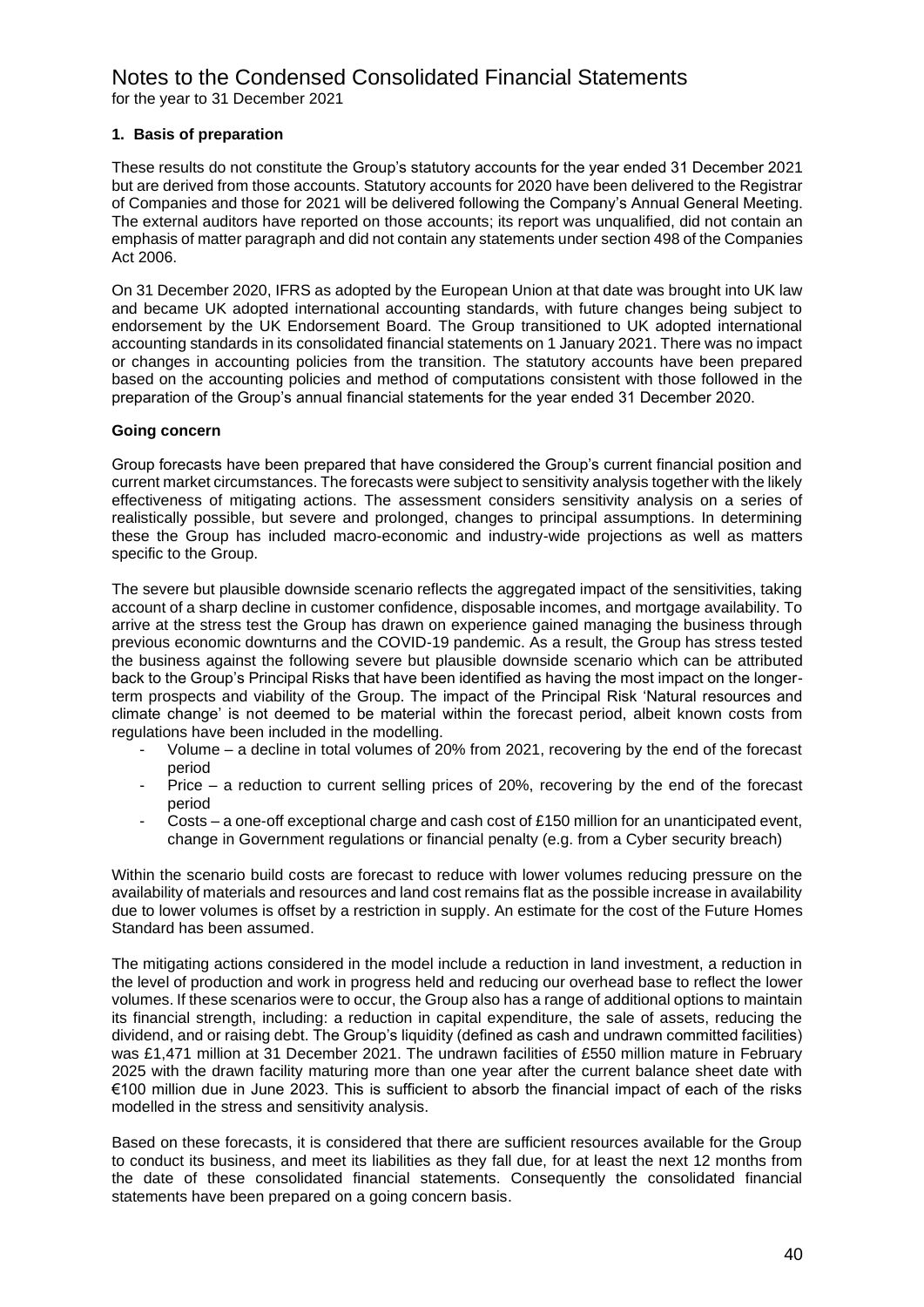#### **2. Revenue**

An analysis of the Group's continuing revenue is as follows:

| £ million           | 2021    | 2020    |
|---------------------|---------|---------|
| Private sales       | 3,890.3 | 2.507.9 |
| Partnership housing | 363.1   | 269.3   |
| Land & other        | 31.5    | 13.0    |
|                     | 4.284.9 | 2.790.2 |

#### **3. Operating segments**

The Group operates in two countries, the United Kingdom and Spain.

The United Kingdom is split into five geographical operating segments, each managed by a Divisional Chair who sits on the Group Management Team; there are also central operations covering the corporate functions and Strategic Land. All the UK operating segments share similar economic characteristics. In making this assessment the Group has considered the key metrics that are used to monitor the performance of the segments; these have been considered over a long term period and have included historic and forecast results. The metrics focus on profitability, return on capital and other asset related measures. In addition each Division builds and delivers residential homes, uses consistent methods of construction, sells homes to both private customers and local housing associations, follows a single UK sales process and operating framework, is subject to the same macro-economic factors including mortgage availability and has the same cost of capital arising from the utilisation of central banking and debt facilities. As a result, the disclosure reflects the two reportable segments of the UK and Spain. Revenue in Spain arises entirely on private sales.

|                                                                      | 2021    |                          | 2020         |         |       |         |
|----------------------------------------------------------------------|---------|--------------------------|--------------|---------|-------|---------|
| £ million                                                            | UK      | <b>Spain</b>             | <b>Total</b> | UK      | Spain | Total   |
| Revenue                                                              |         |                          |              |         |       |         |
| External sales                                                       | 4.208.1 | 76.8                     | 4.284.9      | 2.726.9 | 63.3  | 2,790.2 |
| <b>Result</b>                                                        |         |                          |              |         |       |         |
| Profit before joint ventures, finance costs and<br>exceptional items | 808.6   | 14.6                     | 823.2        | 276.6   | 15.8  | 292.4   |
| Share of results of joint ventures                                   | 5.4     | $\overline{\phantom{0}}$ | 5.4          | 7.9     |       | 7.9     |
| Operating profit (Note 13)                                           | 814.0   | 14.6                     | 828.6        | 284.5   | 15.8  | 300.3   |
| Exceptional items (Note 4)                                           | (125.0) | $\qquad \qquad$          | (125.0)      | (10.0)  |       | (10.0)  |
| Profit before net finance costs                                      | 689.0   | 14.6                     | 703.6        | 274.5   | 15.8  | 290.3   |
| Net finance costs                                                    |         |                          | (24.0)       |         |       | (25.9)  |
| Profit before taxation                                               |         |                          | 679.6        |         |       | 264.4   |
| <b>Taxation charge</b>                                               |         |                          | (124.1)      |         |       | (47.4)  |
| Profit for the year                                                  |         |                          | 555.5        |         |       | 217.0   |

|                               |           | 2021         |           |           | 2020   |           |
|-------------------------------|-----------|--------------|-----------|-----------|--------|-----------|
| £ million                     | UK        | <b>Spain</b> | Total     | UK        | Spain  | Total     |
| Segment operating assets      | 5,013.6   | 192.6        | 5,206.2   | 4,635.1   | 174.6  | 4,809.7   |
| Joint ventures                | 85.4      |              | 85.4      | 82.2      |        | 82.2      |
| Segment operating liabilities | (1,757.3) | (83.7)       | (1,841.0) | (1,564.0) | (63.1) | (1,627.1) |
| <b>Net operating assets</b>   | 3,341.7   | 108.9        | 3,450.6   | 3,153.3   | 111.5  | 3,264.8   |
| Net current taxation          |           |              | 0.2       |           |        | (1.1)     |
| Net deferred taxation         |           |              | 26.2      |           |        | 33.7      |
| Net cash                      |           |              | 837.0     |           |        | 719.4     |
| <b>Net assets</b>             |           |              | 4,314.0   |           |        | 4,016.8   |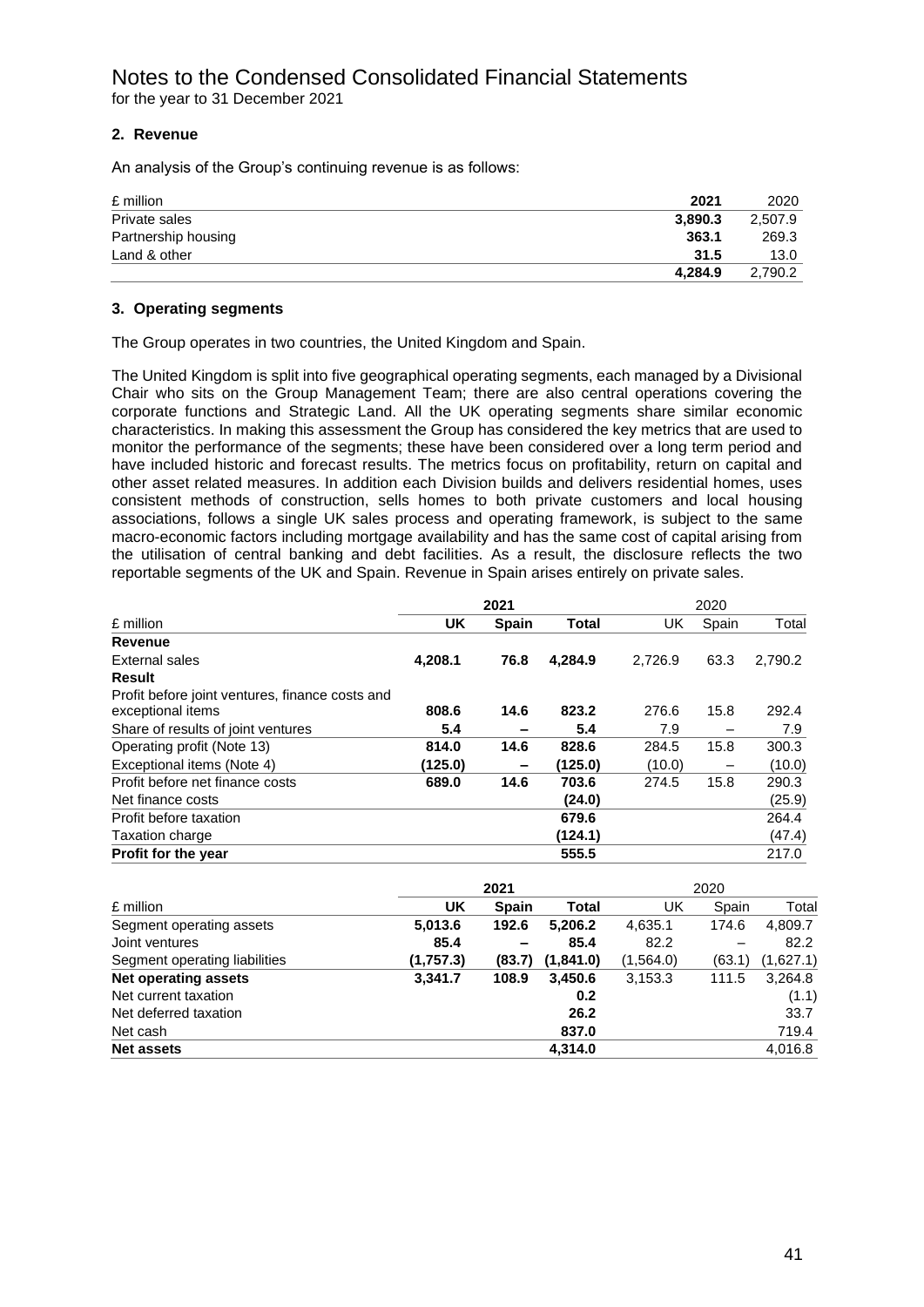#### **3. Operating segments (continued)**

|                                            |       | 2021         |       |       | 2020  |       |
|--------------------------------------------|-------|--------------|-------|-------|-------|-------|
| £ million                                  | UK    | <b>Spain</b> | Total | UK    | Spain | Total |
| <b>Other information</b>                   |       |              |       |       |       |       |
| Property, plant and equipment additions    | 2.4   | 0.1          | 2.5   | 2.8   | 0.3   | 3.1   |
| Right-of-use asset additions               | 6.1   | 0.6          | 6.7   | 9.1   | 0.2   | 9.3   |
| Software additions                         | 2.1   | -            | 2.1   | 4.9   |       | 4.9   |
| Property, plant and equipment depreciation | (4.6) | (0.1)        | (4.7) | (4.6) | (0.1) | (4.7) |
| Right-of-use asset depreciation            | (7.1) | (0.2)        | (7.3) | (7.6) | (0.3) | (7.9) |
| Amortisation of intangible assets          | (3.6) |              | (3.6) | (3.8) |       | (3.8) |

#### **4. Net operating expenses and profit on ordinary activities before net finance costs**

Profit on ordinary activities before net finance costs for continuing operations has been arrived at after charging/(crediting):

| £ million               | 2021   | 2020  |
|-------------------------|--------|-------|
| Administration expenses | 211.0  | 206.8 |
| Other expenses          | 13.1   |       |
| Other income            | (20.3) | (9.7) |
| Exceptional items       | 125.0  | 10.0  |

Other income and expenses include profits on the sale of property, plant and equipment and the revaluation of certain shared equity mortgage receivables, pre-acquisition and abortive costs, and profit/loss on the sale of part exchange properties.

| <b>Exceptional items:</b>                     |        |       |
|-----------------------------------------------|--------|-------|
| £ million                                     | 2021   | 2020  |
| Provision in relation to cladding fire safety | 125.0  | 10.0  |
| <b>Exceptional items</b>                      | 125.0  | 10.0  |
| Tax credit                                    | (23.8) | (1.7) |
| Post-tax exceptional items                    | 101.2  | 8.3   |

#### **Cladding fire safety**

In 2018 the Group established an exceptional provision for the cost of replacing ACM on a small number of legacy developments, which was increased by £10.0 million in 2020 to reflect the latest estimate of costs to complete the planned works. During 2021 the Group announced its intention to support building owners and leaseholders with investment to ensure their apartment buildings are safe and meet current EWS1 (External Wall Fire Review) requirements. This applies to Taylor Wimpey apartment buildings constructed going back 20 years from January 2021, including apartment buildings below 18 metres. As a result the Group has recognised an additional £125.0 million provision and, in line with Group policy, recognised it as an exceptional item. This is a complex and exceptional situation, but Taylor Wimpey is focused on doing the right thing for its customers. The Board has determined that the Group will fund and oversee the improvement works of apartment buildings in its ownership, regardless of eligibility for the UK Government Building Safety Fund, to make them safe and mortgageable by achieving EWS1 certification. If Taylor Wimpey no longer owns the building and it is not eligible for the Building Safety Fund, or similar support that may be announced in the future, where a freeholder produces a fair and proportionate plan for fire safety improvement works following EWS1 assessment, the Group will contribute funding to bring those buildings up to the standards required by current Royal Institution of Chartered Surveyors (RICS) EWS1 guidance. Whilst the legal responsibility continues to rest with the building owner, the Group will also provide advice and other assistance where appropriate.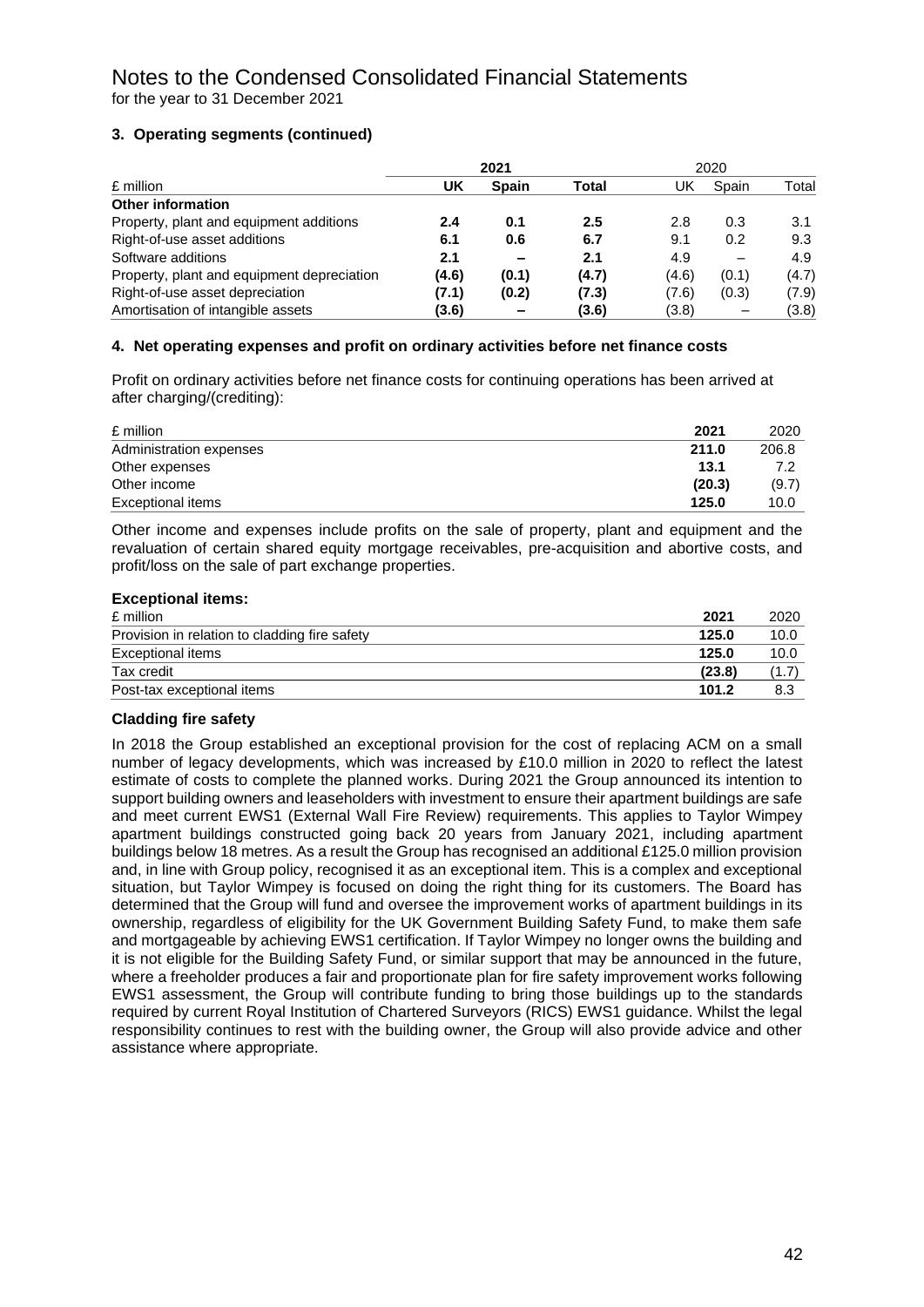# Notes to the Condensed Consolidated Financial Statements for the year to 31 December 2021

#### **4. Net operating expenses and profit on ordinary activities before net finance costs (continued)**

Profit on ordinary activities before net finance costs has been arrived at after charging:

| £ million                                                     | 2021 | 2020                   |
|---------------------------------------------------------------|------|------------------------|
| Cost of inventories recognised as an expense in cost of sales |      | <b>3.135.0</b> 2.094.2 |
| Property, plant and equipment depreciation                    | 4.7  | 4.7                    |
| Right-of-use asset depreciation                               | 7.3  | 79                     |
| Amortisation of intangible assets                             | 3.6  | 3.8                    |

During 2020 the Group identified and expensed £62.7 million of costs relating to the COVID-19 pandemic, with £60.3 million charged to gross profit and £2.4 million to administrative costs. These costs included unproductive site overhead costs incurred during the controlled closure and lockdown period which would ordinarily be capitalised to WIP and expensed as plots legally completed of £29.9 million; additional costs incurred by the business due to extended site durations resulting from the reduced productivity levels as the Group implemented its operational processes under the COVIDsecure guidelines totalling £17.4 million; and incremental costs incurred by the business in responding to COVID-19, including to meet its health and safety requirements and complying with Government guidelines, of £15.4 million. No costs in relation to COVID-19 have been separately identified in 2021.

#### **5. Finance income and finance costs**

| £ million             | 2021 | 2020  |
|-----------------------|------|-------|
| Interest receivable   | 2.4  | ا . ب |
| Foreign exchange gain |      | J.4   |
|                       | 2.4  | 3.5   |

| £ million                                               | 2021   | 2020   |
|---------------------------------------------------------|--------|--------|
| Interest on bank and other loans                        | (5.0)  | (8.3)  |
| Foreign exchange loss                                   | (0.8)  |        |
|                                                         | (5.8)  | (8.3)  |
| Unwinding of discount on land creditors and other items | (19.2) | (19.3) |
| Interest on lease liabilities                           | (0.4)  | (0.4)  |
| Net interest on pension liability (Note 10)             | (1.0)  | (1.4)  |
|                                                         | (26.4) | (29.4) |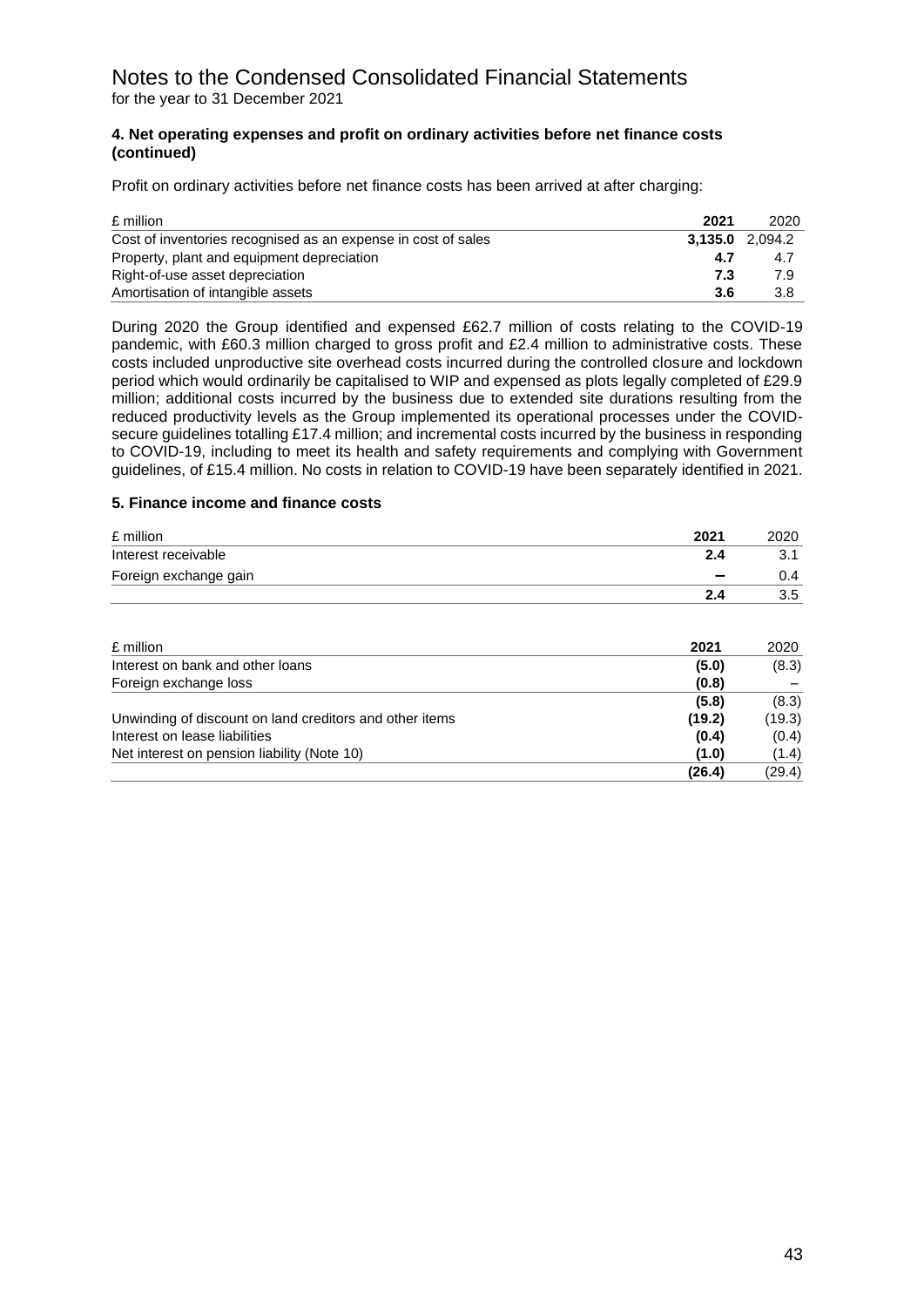# Notes to the Condensed Consolidated Financial Statements for the year to 31 December 2021

#### **6. Taxation charge**

| £ million           |                                      | 2021    | 2020   |
|---------------------|--------------------------------------|---------|--------|
| <b>Current tax:</b> |                                      |         |        |
| UK:                 | Current year                         | (122.0) | (38.5) |
|                     | Adjustment in respect of prior years | 2.3     | (0.6)  |
| Overseas:           | Current year                         | (2.5)   | (2.2)  |
|                     | Adjustment in respect of prior years | (0.1)   |        |
|                     |                                      | (122.3) | (41.3) |
| Deferred tax:       |                                      |         |        |
| UK:                 | Current year                         | (2.7)   | (5.5)  |
|                     | Adjustment in respect of prior years | (0.3)   | (0.2)  |
| Overseas:           | Current year                         | 1.2     | (0.4)  |
|                     | Adjustment in respect of prior years |         |        |
|                     |                                      | (1.8)   | (6.1)  |
|                     |                                      | (124.1) | (47.4) |

Tax (charged)/credited in the income statement is analysed as follows:

Corporation tax is calculated at 19.0% (2020: 19.0%) of the estimated assessable profit for the year in the UK. Taxation outside the UK is calculated at the rates prevailing in the respective jurisdictions. The effective tax rate, before exceptional items, is 18.4% (2020: 17.9%). The tax charge for the year includes an exceptional credit of £23.8 million relating to the cladding fire safety provision. The tax charge for the prior year includes an exceptional credit of £1.7 million relating to the cladding fire safety provision.

The charge for the year can be reconciled to the profit per the income statement as follows:

| £ million                                                      | 2021    | 2020   |
|----------------------------------------------------------------|---------|--------|
| Profit before tax                                              | 679.6   | 264.4  |
| Tax at the UK corporation tax rate of 19.0% (2020: 19.0%)      | (129.1) | (50.2) |
| Net over/(under) provision in respect of prior years           | 1.9     | (0.9)  |
| Net impact of items that are not taxable or deductible         | 2.6     | 2.8    |
| Recognition of deferred tax asset relating to Spanish business | 2.2     | 1.1    |
| Other rate impacting adjustments                               | (1.7)   | (0.2)  |
| Tax charge for the year                                        | (124.1) | (47.4) |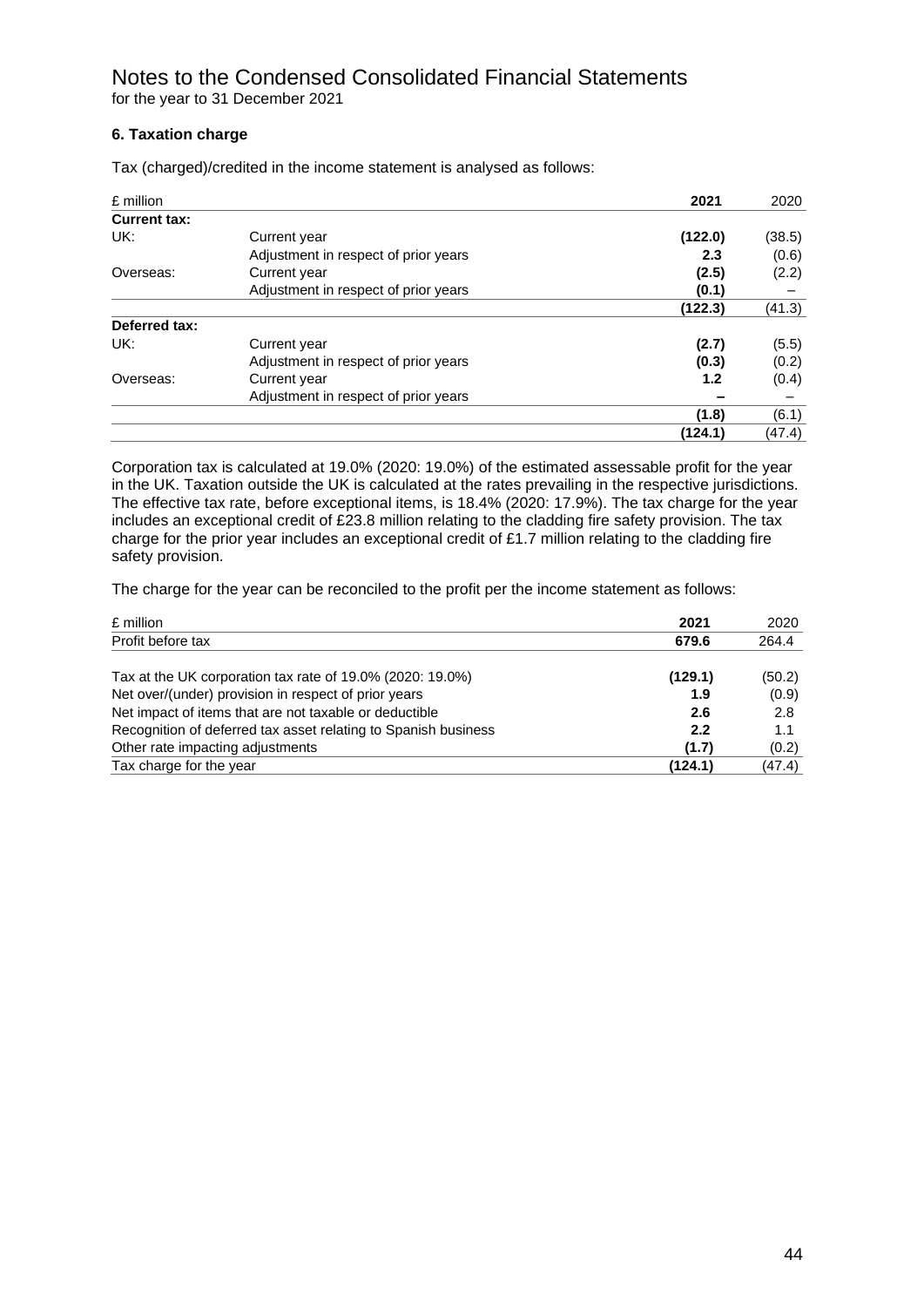#### **7. Earnings per share**

|                                                                            | 2021              | 2020    |
|----------------------------------------------------------------------------|-------------------|---------|
| Basic earnings per share                                                   | 15.3 <sub>D</sub> | 6.3p    |
| Diluted earnings per share                                                 | 15.2 <sub>D</sub> | 6.2p    |
| Adjusted basic earnings per share                                          | 18.0 <sub>p</sub> | 6.5p    |
| Adjusted diluted earnings per share                                        | 18.0 <sub>p</sub> | 6.5p    |
| Weighted average number of shares for basic earnings per share – million   | 3,639.3           | 3.471.2 |
| Weighted average number of shares for diluted earnings per share – million | 3.649.0           | 3,473.6 |

Adjusted basic and adjusted diluted earnings per share, which exclude the impact of exceptional items and any associated net tax amounts, are presented to provide a measure of the underlying performance of the Group. A reconciliation of earnings attributable to equity shareholders used for basic and diluted earnings per share to that used for adjusted earnings per share is shown below.

| £ million                                                           | 2021   | 2020  |
|---------------------------------------------------------------------|--------|-------|
| Earnings for basic and diluted earnings per share                   | 555.5  | 217.0 |
| Adjust for exceptional items (Note 4)                               | 125.0  | 10.0  |
| Adjust for tax on exceptional items (Note 6)                        | (23.8) | (1.7) |
| Earnings for adjusted basic and adjusted diluted earnings per share | 656.7  | 225.3 |

#### **8. Deferred tax**

|                                      | Share- |                     |        | Retirement<br>benefit | Other       |       |
|--------------------------------------|--------|---------------------|--------|-----------------------|-------------|-------|
|                                      | based  | Capital             |        |                       | temporary   |       |
| £ million                            |        | payments allowances | Losses | obligations           | differences | Total |
| At 1 January 2020                    | 3.4    | 2.3                 | 5.3    | 13.4                  | 5.4         | 29.8  |
| (Charge)/credit to income            | (1.3)  | (0.3)               |        | (5.1)                 | 0.6         | (6.1) |
| Credit to other comprehensive income |        |                     |        | 8.6                   |             | 8.6   |
| Credit to statement of changes in    | 0.8    |                     |        |                       |             | 0.8   |
| equity                               |        |                     |        |                       |             |       |
| Foreign exchange                     |        |                     | 0.6    |                       |             | 0.6   |
| At 31 December 2020                  | 2.9    | 2.0                 | 5.9    | 16.9                  | 6.0         | 33.7  |
| Credit/(charge) to income            | 0.9    | 0.4                 | 1.2    | (2.7)                 | (1.6)       | (1.8) |
| Charge to other comprehensive        |        |                     |        |                       |             |       |
| income                               |        |                     |        | (5.4)                 |             | (5.4) |
| Credit to statement of changes in    |        |                     |        |                       |             |       |
| equity                               | 0.1    |                     |        |                       |             | 0.1   |
| Foreign exchange                     |        |                     | (0.4)  |                       |             | (0.4) |
| At 31 December 2021                  | 3.9    | 2.4                 | 6.7    | 8.8                   | 4.4         | 26.2  |

Closing deferred tax on UK temporary differences has been calculated at the tax rates that are expected to apply (based on currently enacted law) for the period when the asset is realised, or the liability is settled. Accordingly, the temporary differences have been calculated at rates between 19% and 25% (2020: 19%), depending on when the asset will unwind.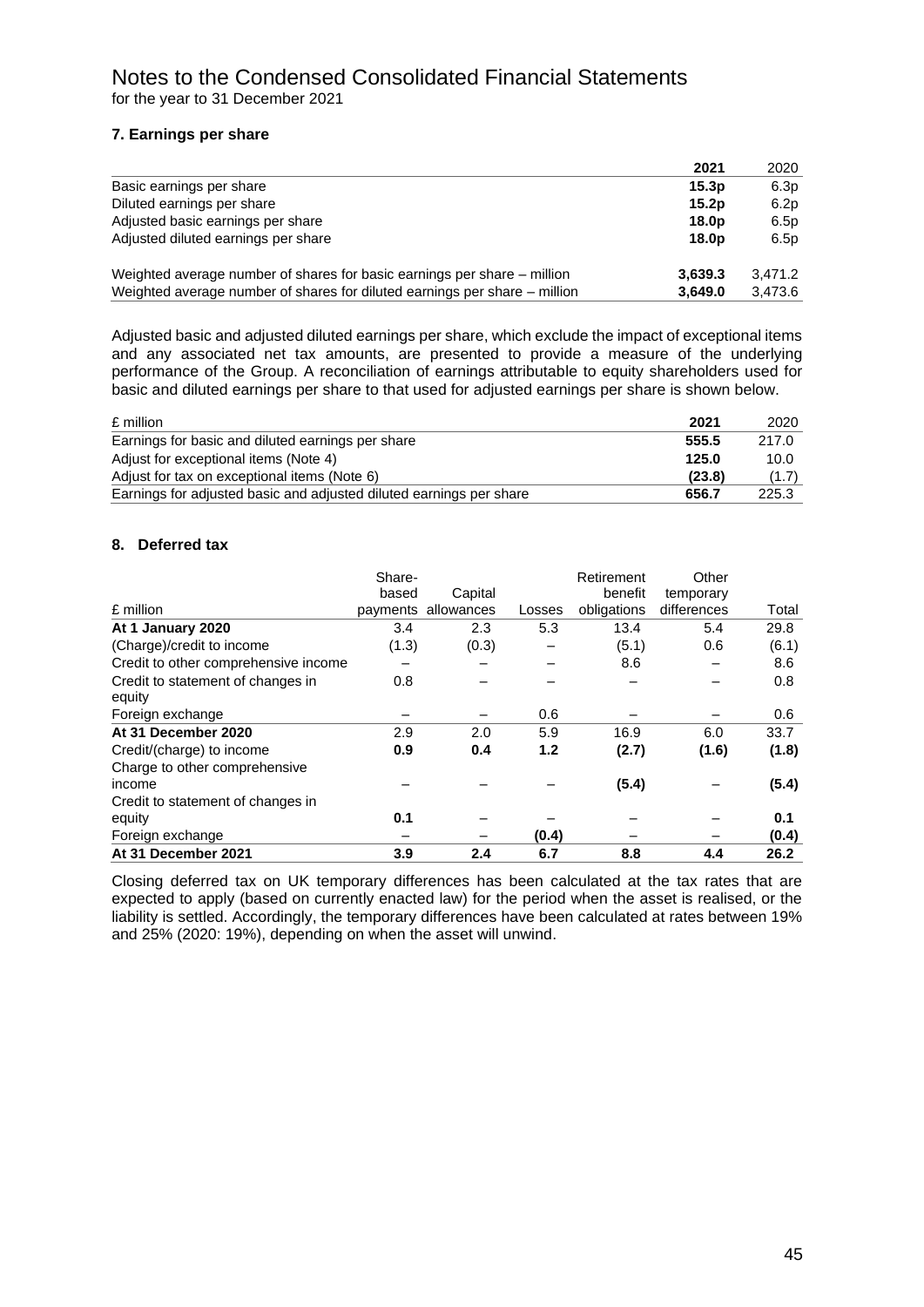# Notes to the Condensed Consolidated Financial Statements for the year to 31 December 2021

#### **8. Deferred tax (continued)**

The net deferred tax balance is analysed into assets and liabilities as follows:

| £ million                | 2021  | 2020  |
|--------------------------|-------|-------|
| Deferred tax assets      | 27.6  | 35.1  |
| Deferred tax liabilities | (1.4) | (1.4) |
|                          | 26.2  | 33.7  |

In the Autumn Budget 2021, a new 4% residential property developer tax (RPDT) was announced which will be effective from 1 April 2022. Although now enacted, at the balance sheet date, the legislation for the RPDT had not been substantively enacted and therefore measurement of the Group's UK deferred tax assets do not reflect this change. From 1 April 2023, the UK Corporation Tax rate is legislated to increase to 25%. This increase in rate had been enacted by the balance sheet date so has been reflected in the measurement of the Group's closing UK deferred tax assets.

The Group has not recognised temporary differences relating to tax losses carried forward and other temporary differences amounting to £1.9 million (2020: £2.4 million) in the UK and £27.4 million (2020: £38.7 million) in Spain. The UK temporary differences have not been recognised as they are predominantly non-trading in nature and insufficient certainty exists as to their future utilisation. The temporary differences in Spain have not been recognised due to uncertainty of sufficient taxable profits in the future against which to utilise these amounts.

At the balance sheet date, the Group has unused UK capital losses of £269.5 million (2020: £269.5 million). No deferred tax asset has been recognised in respect of the capital losses at 31 December 2021 because the Group does not believe that it is probable that these capital losses will be utilised in the foreseeable future.

#### **9. Inventories**

| £ million                          | 2021    | 2020    |
|------------------------------------|---------|---------|
| Land                               | 3.385.7 | 2.875.7 |
| Development and construction costs | 1.548.1 | 1.638.8 |
| Part exchange and other            | 11.9    | 20.2    |
|                                    | 4.945.7 | 4.534.7 |

The markets in our core geographies, which are the primary drivers of our business, continue to trade positively. At 31 December 2021, the Group completed a net realisable value assessment of inventory, considering each site individually and based on estimates of sales price, costs to complete and costs to sell. At 31 December 2021 the provision held in the United Kingdom was £19.3 million (2020: £25.5 million) and £35.5 million in Spain (2020: £38.9 million).

The table below details the movements on the inventory provision recorded in the year.

| £ million        | 2021  | 2020          |
|------------------|-------|---------------|
| 1 January        | 64.4  | 68.6          |
| Net utilised     | (7.0) | (6.6)         |
| Foreign exchange | (2.6) | $2.4^{\circ}$ |
| 31 December      | 54.8  | 64.4          |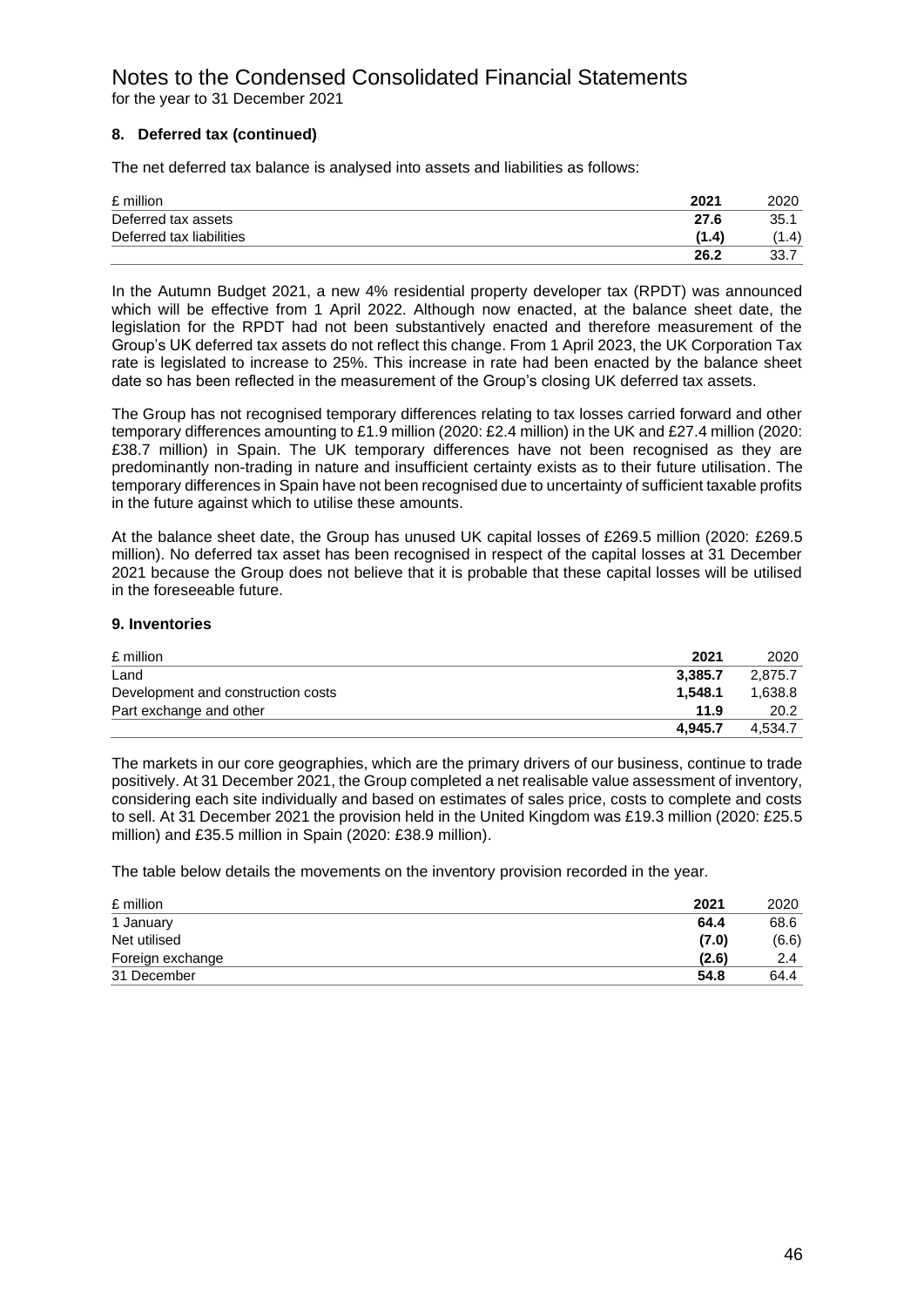#### Notes to the Condensed Consolidated Financial Statements for the year to 31 December 2021

#### **10. Retirement benefit obligations**

Total retirement benefit obligations of £37.3 million (2020: £89.5 million) comprise a defined benefit pension liability of £37.0 million (2020: £89.1 million) and a post-retirement healthcare liability of £0.3 million (2020: £0.4 million).

#### **Defined benefit pension schemes**

The Group's defined benefit pension scheme in the UK is the Taylor Wimpey Pension Scheme (TWPS). The TWPS is a funded defined benefit pension scheme which provides benefits to beneficiaries in the form of a guaranteed level of pension payable for life. The level of benefits provided depends on an individual member's length of service and their salary in the final years leading up to retirement or date of ceasing active accrual if earlier. Pension payments are generally increased in line with inflation. The TWPS is closed to new members and future accrual.

The Group operates the TWPS under the UK regulatory framework. Benefits are paid to members from a Trustee-administered fund and the Trustee is responsible for ensuring that the TWPS is wellmanaged and that members' benefits are secure. Scheme assets are held in trust.

The TWPS Trustee's other duties include managing the investment of scheme assets, administration of scheme benefits and exercising of discretionary powers. The Group works closely with the Trustee to manage the TWPS. The Trustee of the TWPS owes fiduciary duties to the TWPS' beneficiaries. The appointment of the Directors to the Trustee Board is determined by the TWPS trust documentation.

Following the 31 December 2016 triennial valuation, the Group agreed a recovery plan with the TWPS Trustee to pay deficit reduction contributions of £40.0 million per annum for the period from April 2018 to December 2020, whilst the TWPS was in a Technical Provisions deficit. During April 2020 and in response to the site shutdowns, it was agreed with the TWPS Trustee that there would be a temporary suspension of the agreed deficit reduction contributions for the three months between April and June 2020. Those suspended contributions were instead paid between January 2021 and March 2021 in the amount of £10.3 million.

During 2020, the Group engaged with the TWPS Trustee on the triennial valuation of the TWPS with a reference date of 31 December 2019. The result of this valuation was a Technical Provisions deficit at 31 December 2019 of £36.0 million.

In March 2021, a new funding arrangement was agreed with the TWPS Trustee that commits the Group to paying up to £20.0 million per annum into an escrow account between April 2021 and March 2024. The first six months of contributions (£10.0 million) between 1 April 2021 and 30 September 2021 were guaranteed. From 1 October 2021, payments into the escrow account are subject to a quarterly funding test with the first funding test having an effective date of 30 September 2021. Contributions to the escrow are suspended should the TWPS Technical Provisions funding level at any quarter-end be 100% or more and would restart only if the funding level subsequently falls below 98%. The Group continues to contribute £5.1 million per annum from the Pension Funding Partnership and £2.0 million per annum to cover scheme expenses.

The escrow account, over which the TWPS Trustee holds a fixed charge, is recognised in other financial assets and at 31 December 2021 was £10.0 million (31 December 2020: nil). Transfers out of the escrow account (either to the TWPS or the Group) are subject to the 2019 triennial funding arrangement entered into between the Group and the Trustee and as such the funds are restricted from use by the Group for other purposes and are therefore not classified as cash or cash equivalents. Interest earned by the escrow account is retained within the escrow account.

On an IAS 19 accounting basis the underlying surplus in the TWPS at 31 December 2021 was £149.9 million (2020: deficit of £89.1 million). The terms of the TWPS are such that the Group does not have an unconditional right to a refund of surplus. As a result, in 2021, the Group recognised an adjustment to the underlying surplus in the TWPS on an IAS 19 accounting basis of £186.9 million, resulting in an IFRIC 14 deficit of £37.0 million, which represented the present value of future contributions under the funding plan. No such adjustment was recognised as of 31 December 2020 since the TWPS deficit on an IAS 19 accounting basis exceeded the IFRIC 14 deficit.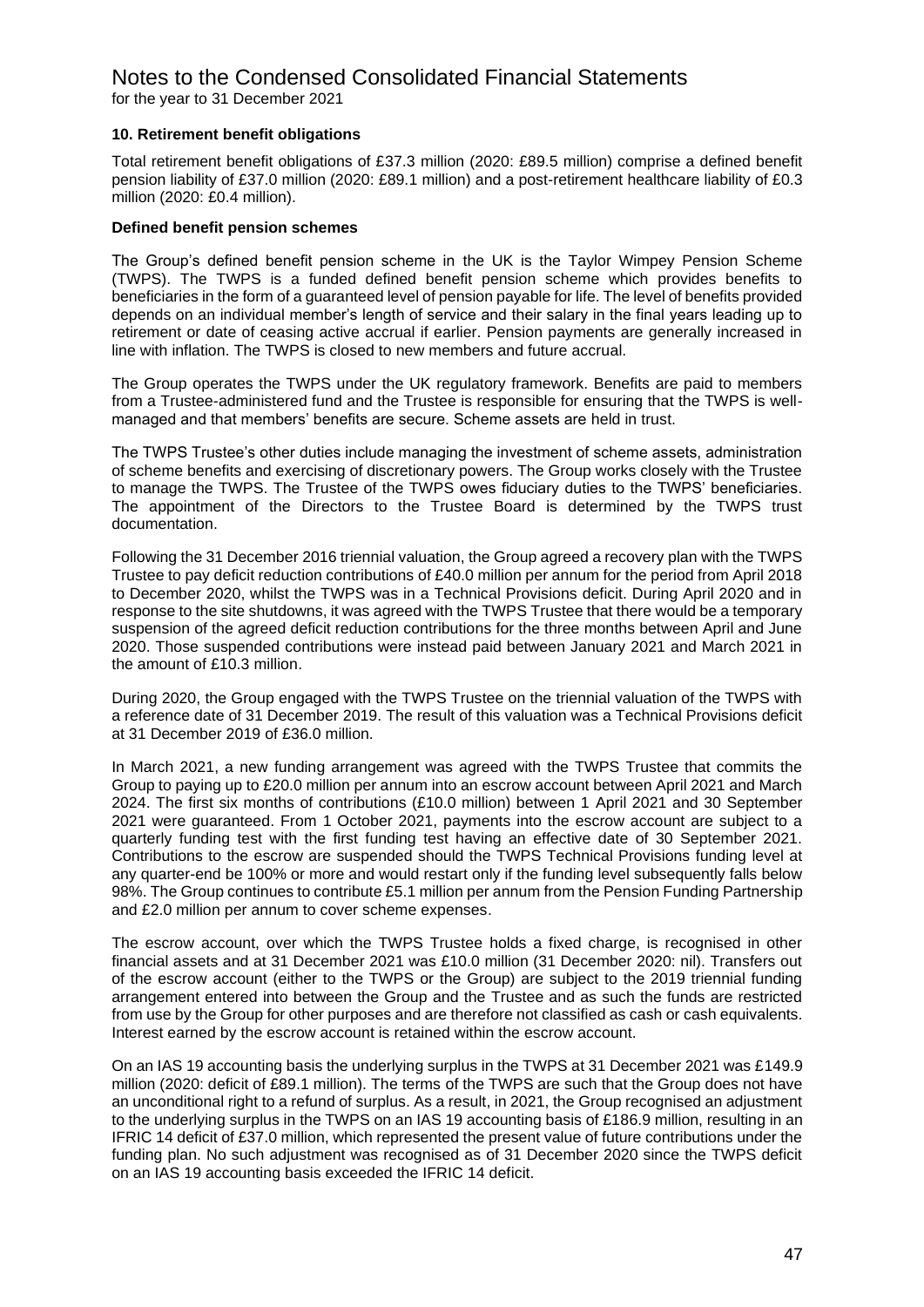# Notes to the Condensed Consolidated Financial Statements

for the year to 31 December 2021

#### **10. Retirement benefit obligations (continued)**

In 2013, the Group introduced a £100.0 million Pension Funding Partnership that utilises the Group's show homes, as well as six offices, in a sale and leaseback structure. This provides an additional £5.1 million of annual funding for the TWPS. The assets held within the Pension Funding Partnership do not affect the IAS 19 figures (before IFRIC 14) as they remain assets of the Group, and are not assets of the TWPS. At 31 December 2021 there was £81.8 million of property and £31.0 million of cash held within the structure (2020: £90.3 million of property and £21.9 million of cash). The terms of the Pension Funding Partnership are such that, should the TWPS be in a Technical Provisions deficit at 31 December 2028, then a bullet payment will be due to the TWPS equal to the lower of £100.0 million or the Technical Provisions deficit at that time.

The Group continues to work closely with the Trustee in managing pension risks, including management of interest rate, inflation and longevity risks. The TWPS assets are approximately 96% hedged against changes in both interest rates and inflation expectations on the scheme's long term funding basis that is currently used for investment strategy purposes. The TWPS also benefits from a bulk annuity contract which covers some of the largest liabilities in the scheme, providing protection against interest rate, inflation and longevity risk.

#### **Accounting assumptions:**

The assumptions used in calculating the accounting costs and obligations of the TWPS, as detailed below, are set by the Directors after consultation with independent actuaries. The basis for these assumptions is prescribed by IAS 19 and they do not reflect the assumptions that may be used in future funding valuations of the TWPS.

| 2021                                          | 2020        |
|-----------------------------------------------|-------------|
| At 31 December                                |             |
| Discount rate for scheme liabilities<br>1.85% | $1.30\%$    |
| General pay inflation<br>n/a                  | n/a         |
| Deferred pension increases<br>2.50%           | 2.15%       |
| Pension increases<br>2.15%-3.70%              | 2.05%-3.60% |

The table below shows the impact to the present value of scheme liabilities of movements in key assumptions.

|                    |                            | Impact on          | Impact on scheme |
|--------------------|----------------------------|--------------------|------------------|
| Assumption         | Change in assumption       | scheme liabilities | liabilities (%)  |
| Discount rate      | Decrease by 0.1% p.a.      | Increase by £35m   | 1.4              |
| Rate of inflation* | Increase by 0.1% p.a.      | Increase by £20m   | $0.8^{\circ}$    |
| Life expectancy    | Members live 1 year longer | Increase by £93m   | 3.7              |

\* Assumed to affect deferred revaluation and pensioner increases in payment.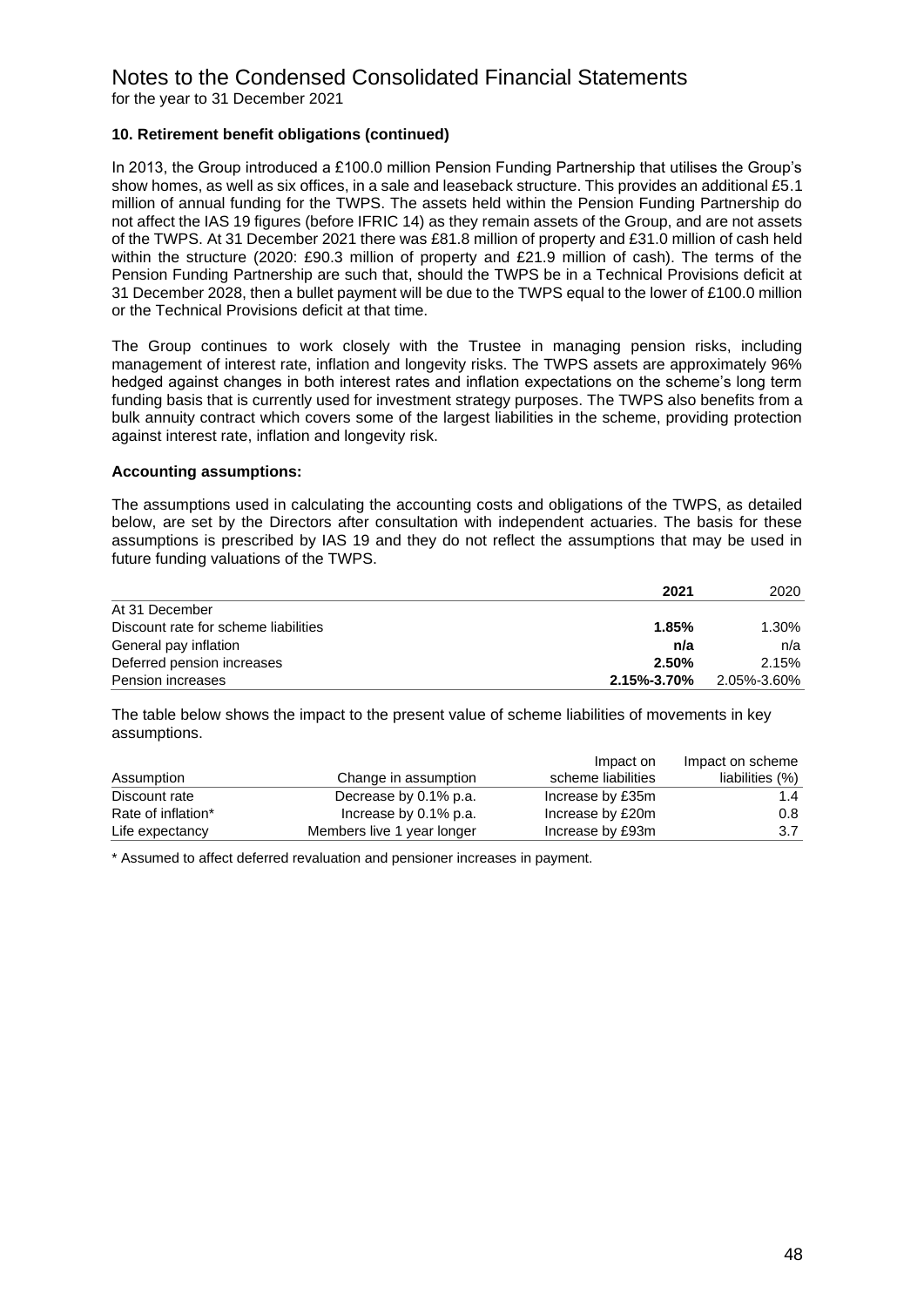#### **10. Retirement benefit obligations (continued)**

The table below details the movements in the TWPS pension liability and assets recorded through the income statement and other comprehensive income.

|                                                    | Present    | Fair value | Asset/(liability) |
|----------------------------------------------------|------------|------------|-------------------|
|                                                    | value of   | of scheme  | recognised on     |
| £ million                                          | obligation | assets     | balance sheet     |
| At 1 January 2021                                  | (2, 493.4) | 2,404.3    | (89.1)            |
| Administration expenses                            |            | (2.2)      | (2.2)             |
| Interest (expense)/income                          | (31.7)     | 30.7       | (1.0)             |
| Total amount recognised in income statement        | (31.7)     | 28.5       | (3.2)             |
| Remeasurement gain on scheme assets                |            | 102.9      | 102.9             |
| Change in demographic assumptions                  | 29.3       |            | 29.3              |
| Change in financial assumptions                    | 131.6      |            | 131.6             |
| <b>Experience loss</b>                             | (39.0)     |            | (39.0)            |
| Adjustment to liabilities for IFRIC 14             | (186.9)    |            | (186.9)           |
| Total remeasurements in other comprehensive income | (65.0)     | 102.9      | 37.9              |
| <b>Employer contributions</b>                      |            | 17.4       | 17.4              |
| Employee contributions                             |            |            |                   |
| Benefit payments                                   | 107.8      | (107.8)    |                   |
| At 31 December 2021                                | (2, 482.3) | 2,445.3    | (37.0)            |
|                                                    |            |            |                   |
|                                                    | Present    | Fair value | Asset/(liability) |
|                                                    | value of   | of scheme  | recognised on     |
| £ million                                          | obligation | assets     | balance sheet     |
| At 1 January 2020                                  | (2,366.7)  | 2,282.2    | (84.5)            |
| Past service cost related to GMP equalisation      | (1.2)      |            | (1.2)             |
| Administration expenses                            |            | (2.5)      | (2.5)             |
| Interest (expense)/income                          | (48.5)     | 47.1       | (1.4)             |
| Total amount recognised in income statement        | (49.7)     | 44.6       | (5.1)             |
| Remeasurement gain on scheme assets                |            | 159.1      | 159.1             |
| Change in demographic assumptions                  | (100.8)    |            | (100.8)           |
| Change in financial assumptions                    | (286.3)    |            | (286.3)           |
| Experience gain                                    | 2.5        |            | 2.5               |
| Adjustment to liabilities for IFRIC 14             | 188.9      |            | 188.9             |
| Total remeasurements in other comprehensive income | (195.7)    | 159.1      | (36.6)            |
| <b>Employer contributions</b>                      |            | 37.1       | 37.1              |
| Employee contributions                             |            |            |                   |
| Benefit payments                                   | 118.7      | (118.7)    |                   |
| At 31 December 2020                                | (2, 493.4) | 2,404.3    | (89.1)            |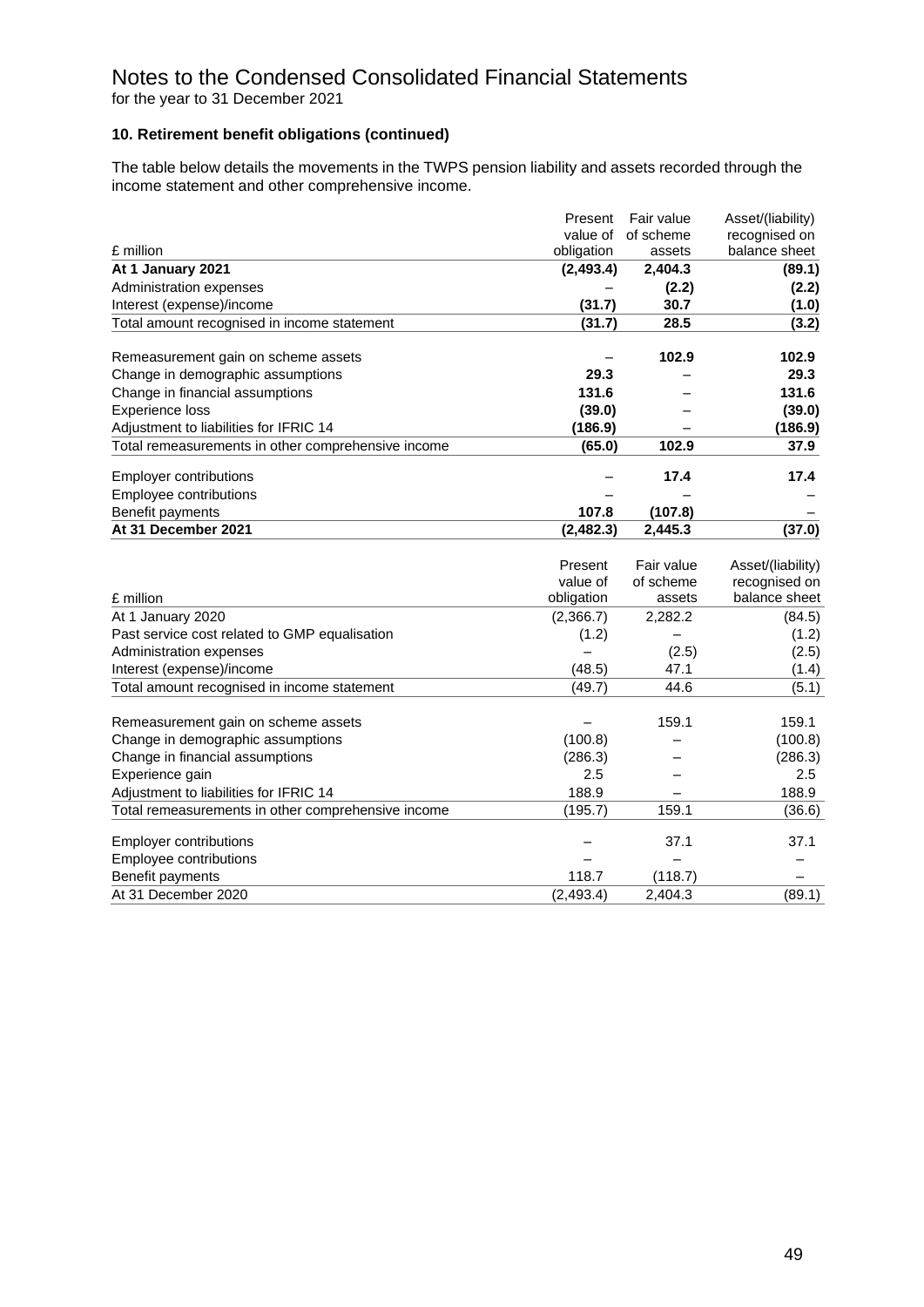#### Notes to the Condensed Consolidated Financial Statements for the year to 31 December 2021

#### **11. Notes to the cash flow statement**

Cash and cash equivalents comprise cash at bank and other short term highly liquid investments with an original maturity of three months or less.

#### **Movement in net cash**

| £ million                          | Cash and cash<br>equivalents | Bank and<br>other loans | Total net<br>cash |
|------------------------------------|------------------------------|-------------------------|-------------------|
| Balance at 1 January 2020          | 630.4                        | (84.7)                  | 545.7             |
| Net cash flow                      | 191.3                        | (13.5)                  | 177.8             |
| Foreign exchange                   | 1.3                          | (5.4)                   | (4.1)             |
| Balance at 31 December 2020        | 823.0                        | (103.6)                 | 719.4             |
| Net cash flow                      | 99.9                         | 12.7                    | 112.6             |
| Foreign exchange                   | (1.9)                        | 6.9                     | 5.0               |
| <b>Balance at 31 December 2021</b> | 921.0                        | (84.0)                  | 837.0             |

#### **12. Dividends**

| £ million                                                              | 2021  | 2020  |
|------------------------------------------------------------------------|-------|-------|
| <b>Proposed</b>                                                        |       |       |
| Interim dividend 2021: 4.14p (2020: nil) per ordinary share of 1p each | 150.8 |       |
| Final dividend 2021: 4.44p (2020: 4.14p) per ordinary share of 1p each | 162.0 | 151.0 |
|                                                                        | 312.8 | 151.0 |
| Amounts recognised as distributions to equity holders                  |       |       |
| Paid                                                                   |       |       |
| Final dividend 2020: 4.14p (2019: nil) per ordinary share of 1p each   | 150.7 |       |
| Interim dividend 2021: 4.14p (2020: nil) per ordinary share of 1p each | 150.8 |       |
|                                                                        | 301.5 |       |

The Directors recommend a final dividend for the year ended 31 December 2021 of 4.44 pence per share (2020: 4.14 pence per share) subject to shareholder approval at the Annual General Meeting, with an equivalent final dividend charge of c.£162.0 million based on the number of shares in issue at the end of the year (2020: £150.7 million). The final dividend will be paid on 13 May 2022 to all shareholders registered at the close of business on 1 April 2022.

In accordance with IAS 10 'Events after the Reporting Period', the proposed final dividend has not been accrued as a liability at 31 December 2021.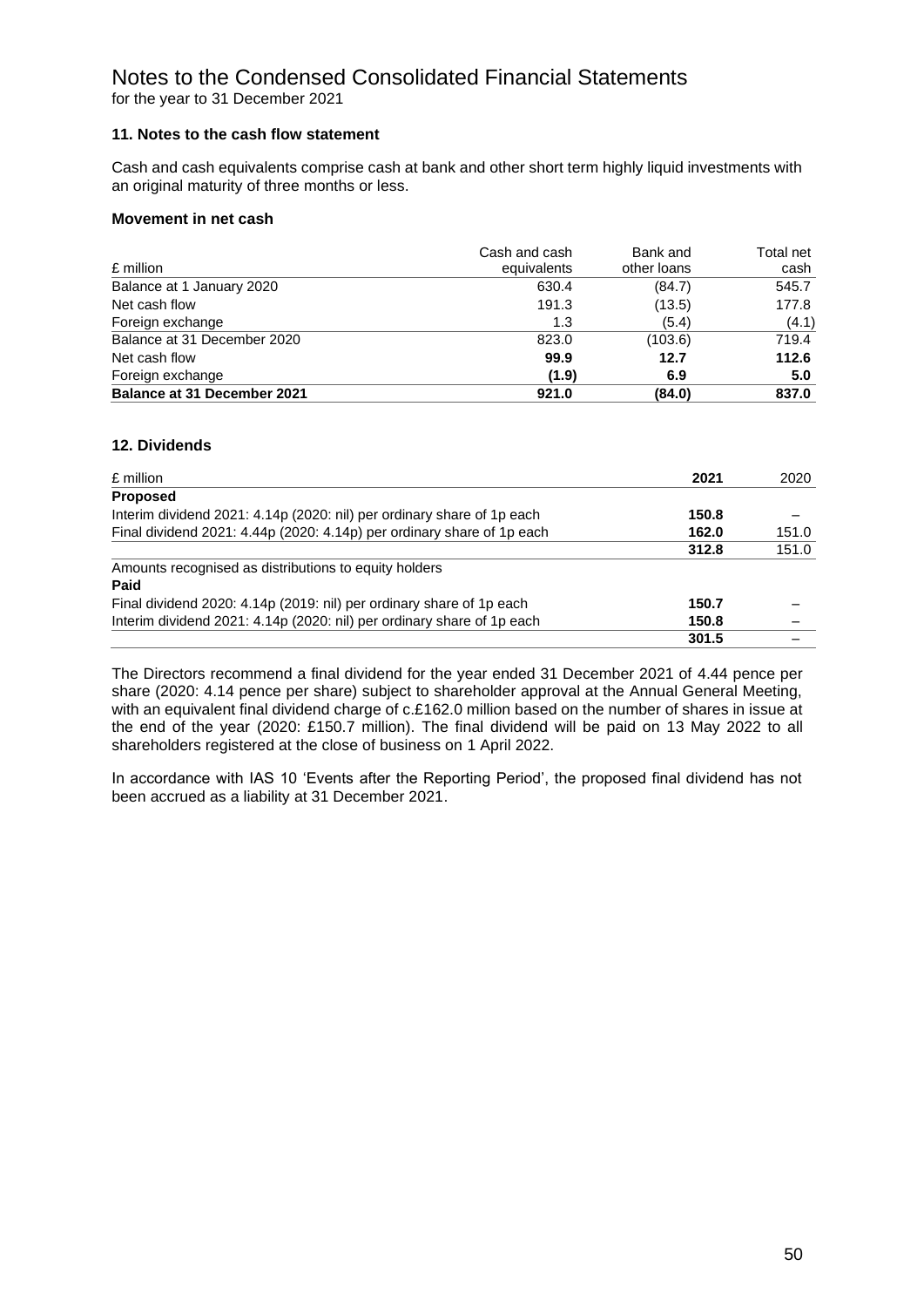# Notes to the Condensed Consolidated Financial Statements

for the year to 31 December 2021

#### **13. Alternative performance measures**

The Group uses a number of alternative performance measures (APMs) which are not defined within IFRS. The Directors use these measures in order to assess the underlying operational performance of the Group and, as such, these measures should be considered alongside the IFRS measures. The following APMs are referred to throughout the year end results.

#### **Profit before taxation and exceptional items and profit for the period before exceptional items**

The Directors consider the removal of exceptional items from the reported results provides more clarity on the performance of the Group. They are reconciled to profit before tax and profit for the period, on the face of the Consolidated Income Statement.

#### **Operating profit and operating profit margin**

Throughout the statement, operating profit is used as one of the main measures of performance. Operating profit is defined as profit on ordinary activities before net finance costs, exceptional items and tax, after share of results of joint ventures. The Directors consider this to be an important measure of the underlying performance of the Group. Operating profit margin is calculated as operating profit divided by total revenue.

|                                                             | 2021    | 2020    |
|-------------------------------------------------------------|---------|---------|
| Profit on ordinary activities before net finance costs (£m) | 698.2   | 282.4   |
| <b>Adjusted for:</b>                                        |         |         |
| Share of results of joint ventures (£m)                     | 5.4     | 7.9     |
| Exceptional items (£m)                                      | 125.0   | 10.0    |
| <b>Operating profit (£m)</b>                                | 828.6   | 300.3   |
| Revenue (£m)                                                | 4.284.9 | 2,790.2 |
| <b>Operating profit margin</b>                              | 19.3%   | 10.8%   |

#### **Net operating assets**

Net operating assets is defined as basic net assets less net cash, excluding net taxation balances and accrued dividends. Average net operating assets is the average of the opening and closing net operating assets of the 12-month period. With return on net operating assets, the Directors consider this to be an important measure of the underlying operating efficiency and performance of the Group.

|                                   | 2021    | 2020    | 2019    |
|-----------------------------------|---------|---------|---------|
| Basic net assets (£m)             | 4.314.0 | 4.016.8 | 3,307.8 |
| <b>Adjusted for:</b>              |         |         |         |
| Cash (Em)                         | (921.0) | (823.0) | (630.4) |
| Borrowings (£m)                   | 84.0    | 103.6   | 84.7    |
| Net taxation (£m)                 | (26.4)  | (32.6)  | 38.1    |
| Accrued dividends (£m)            |         | -       | -       |
| Net operating assets (£m)         | 3,450.6 | 3,264.8 | 2,800.2 |
| Average basic net assets (£m)     | 4,165.4 | 3,662.3 |         |
| Average net operating assets (£m) | 3,357.7 | 3,032.5 |         |
|                                   |         |         |         |

#### **Return on net operating assets**

Return on net operating assets is defined as rolling 12-month operating profit divided by the average of opening and closing net operating assets. The Directors consider this to be an important measure of the underlying operating efficiency and performance of the Group.

|                                   | 2021    | 2020    |
|-----------------------------------|---------|---------|
| Operating profit (£m)             | 828.6   | 300.3   |
| Average net operating assets (£m) | 3.357.7 | 3,032.5 |
| Return on net operating assets    | 24.7%   | 9.9%    |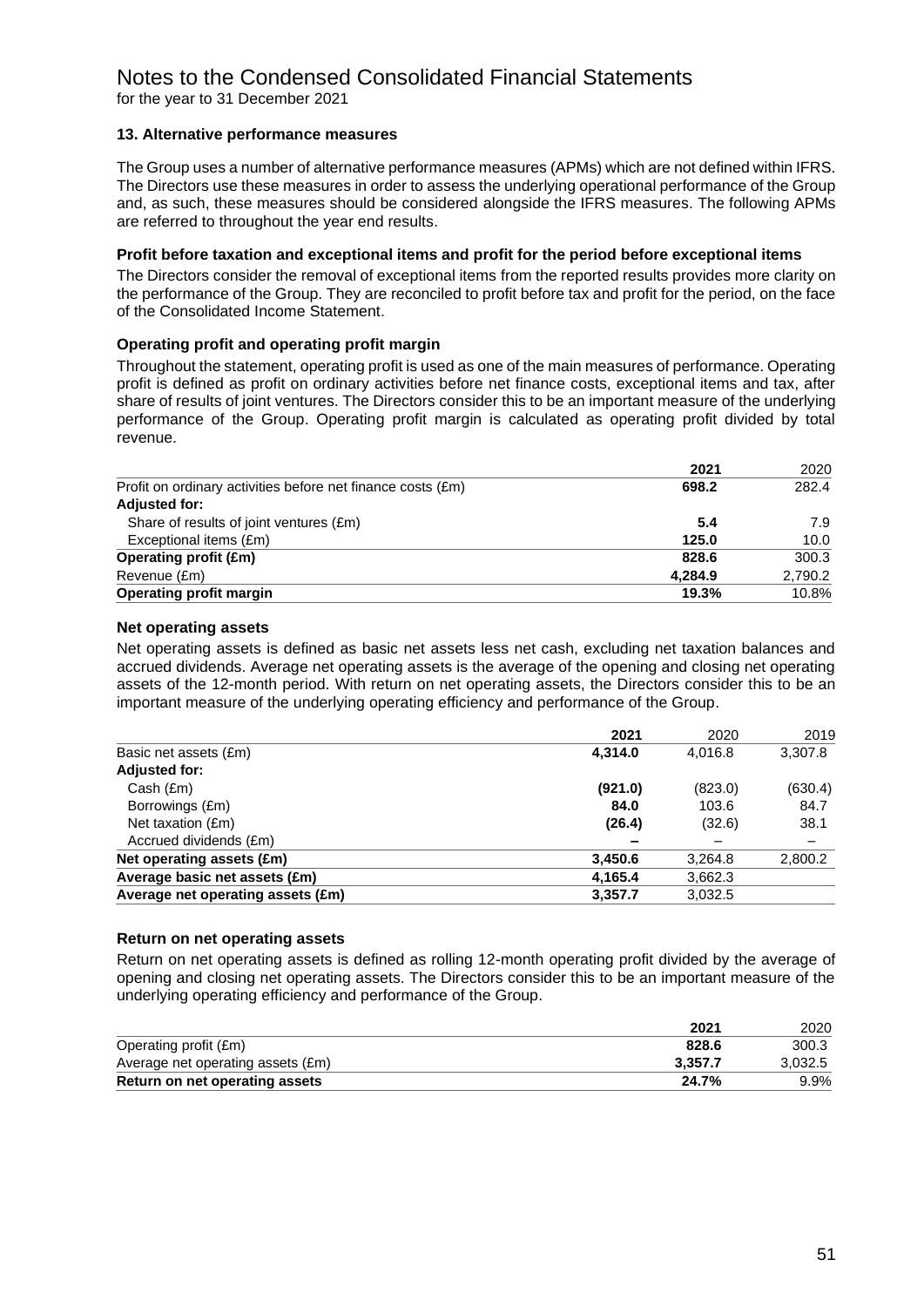#### Notes to the Condensed Consolidated Financial Statements for the year to 31 December 2021

#### **13. Alternative performance measures (continued)**

#### **Net operating asset turn**

This is defined as 12 month rolling total revenue divided by the average of opening and closing net operating assets. The Directors consider this to be a good indicator of how efficiently the Group is utilising its assets to generate value for shareholders.

|                                   | 2021    | 2020    |
|-----------------------------------|---------|---------|
| Revenue (£m)                      | 4.284.9 | 2.790.2 |
| Average net operating assets (£m) | 3.357.7 | 3.032.5 |
| Net operating asset turn          | 1.28    | 0.92    |

#### **Tangible net assets per share**

This is calculated as net assets before any accrued dividends, excluding goodwill and intangible assets, divided by the number of ordinary shares in issue at the end of the period. The Directors consider this to be a good measure of the value intrinsic within each ordinary share.

|                                       | 2021    | 2020    |
|---------------------------------------|---------|---------|
| Basic net assets (£m)                 | 4.314.0 | 4,016.8 |
| <b>Adjusted for:</b>                  |         |         |
| Intangible assets (£m)                | (6.6)   | (8.1)   |
| Tangible net assets (£m)              | 4,307.4 | 4,008.7 |
| Ordinary shares in issue (millions)   | 3,648.6 | 3,645.4 |
| Tangible net assets per share (pence) | 118.1   | 110.0   |

#### **Net cash**

Net cash is defined as cash and cash equivalents less total borrowings. This is considered by the Directors to be the best indicator of the financing position of the Group. This is reconciled in Note 11.

#### **Cash conversion**

This is defined as cash generated from/(used in) operations, which excludes payments relating to exceptional charges, divided by operating profit on a rolling 12 month basis. The Directors consider this measure to be a good indication of how efficiently the Group is turning profit into cash.

|                                               | 2021  | 2020       |
|-----------------------------------------------|-------|------------|
| Cash generated from/(used in) operations (£m) | 574.7 | (165.0)    |
| Operating profit (£m)                         | 828.6 | 300.3      |
| <b>Cash conversion</b>                        | 69.4% | $(54.9)\%$ |

#### **Adjusted gearing**

This is defined as adjusted net debt divided by basic net assets. The Directors consider this to be a more representative measure of the Group's gearing levels. Adjusted net debt is defined as net cash less land creditors.

|                         | 2021    | 2020    |
|-------------------------|---------|---------|
| Cash (Em)               | 921.0   | 823.0   |
| Loans $(fm)$            | (84.0)  | (103.6) |
| Net cash (£m)           | 837.0   | 719.4   |
| Land creditors (£m)     | (806.4) | (675.9) |
| Adjusted net debt (£m)  | 30.6    | 43.5    |
| Basic net assets (£m)   | 4.314.0 | 4,016.8 |
| <b>Adjusted gearing</b> | (0.7)%  | (1.1)%  |

#### **Adjusted basic and diluted earnings per share**

This is calculated as earnings attributed to the shareholders, excluding exceptional items and tax on exceptional items, divided by the weighted average number of shares. The Directors consider this provides an important measure of the underlying earnings capacity of the Group. Note 7 shows a reconciliation from basic and diluted earnings per share to adjusted basic and diluted earnings per share.